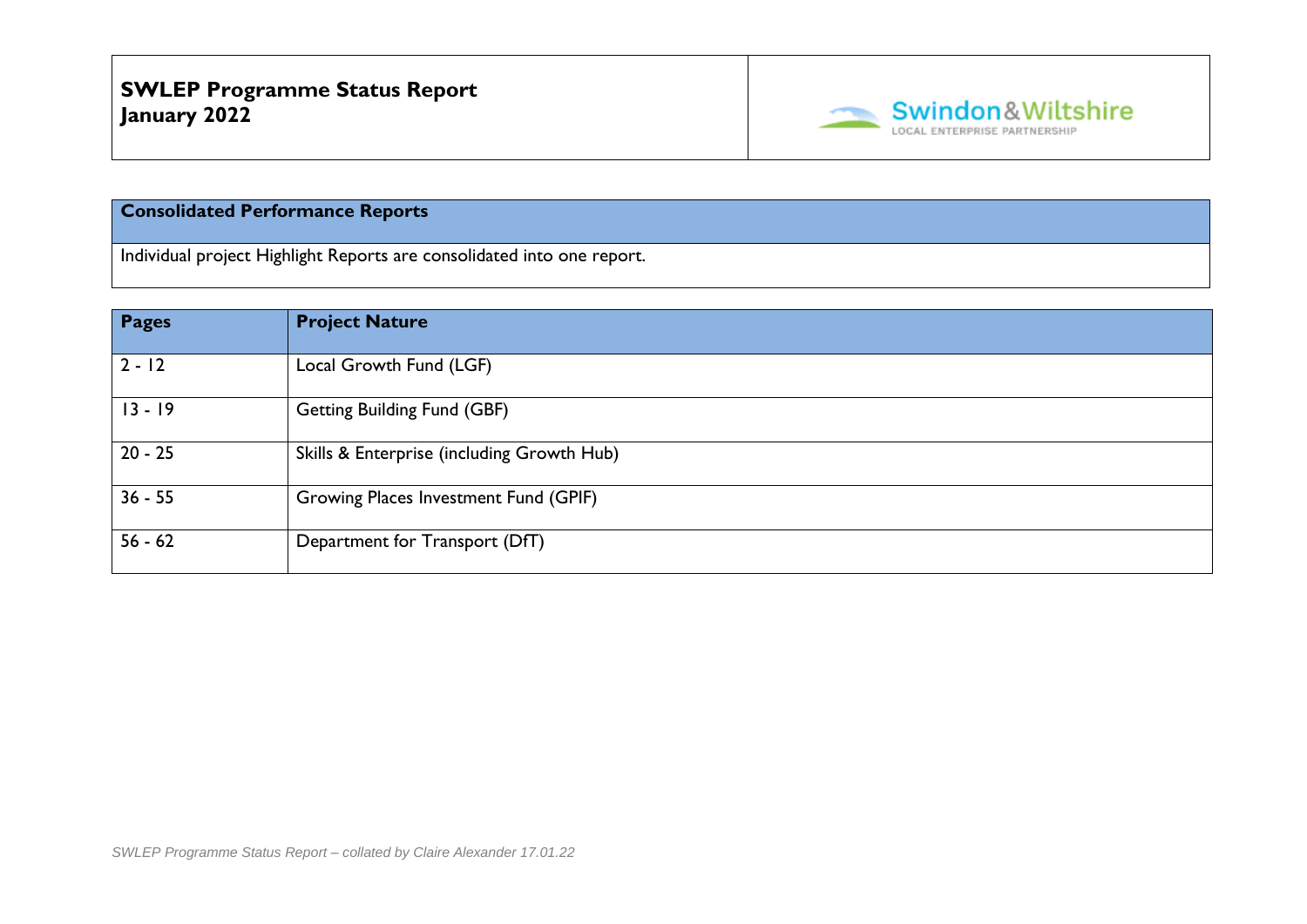

| <b>Project Ref</b> | <b>Project Name</b>    | <b>Project</b><br><b>Manager</b> | <b>Lead Delivery</b><br><b>Partner</b> | <b>Previous</b> | <b>Current</b> | <b>Direction</b> |
|--------------------|------------------------|----------------------------------|----------------------------------------|-----------------|----------------|------------------|
| DFT/1617/004/CSH   | Chippenham Station Hub | Raguel Leonardo                  | <b>Wiltshire Council</b>               |                 |                |                  |

Enhancement of station facilities including increased car parking, railway crossing provision, retail facilities and public realm improvements.

| What does our path look like? (Milestones)               |                      |                            |                      | Are we on track? (Issues/Risks)                                                                                                          |
|----------------------------------------------------------|----------------------|----------------------------|----------------------|------------------------------------------------------------------------------------------------------------------------------------------|
| Station improvements and 3rd Lift                        |                      | <b>Programme - AG</b>      |                      |                                                                                                                                          |
| Activity                                                 | <b>Baseline Date</b> | Revised<br><b>Baseline</b> | Forecast /<br>Actual | Sustainable transport works have been completed.<br>Sadlers Mead has been completed and is now open to                                   |
| Outline Business Case sign off                           | May 2017             | n/a                        | Jul 2017             | the public.                                                                                                                              |
| Completion of works (part a)                             | n/a                  | n/a                        | Jan 2018             |                                                                                                                                          |
| Commencement of designs<br>and delivery package (part b) | n/a                  | n/a                        | Jan 2019             | Network Rail Lift Works are nearing completion;<br>however, the lift will only become operational by Autumn                              |
| Funding approval gateway on<br>delivery of part b        | n/a<br>n/a           |                            | <b>March 2020</b>    | 2022 once the safe walking route, part of the GWR<br>works, is in place.                                                                 |
| Completion of works (part b)                             | n/a                  | n/a                        | Spring 2022          |                                                                                                                                          |
|                                                          |                      |                            |                      | GWR (station square and safe walking route)<br>Contractor has been appointed (Britannia). Works will<br>be completed in the Autumn 2022. |
|                                                          |                      |                            |                      | $Cost - G$<br>Projects have or are being delivered within the £13m<br>agreed budget                                                      |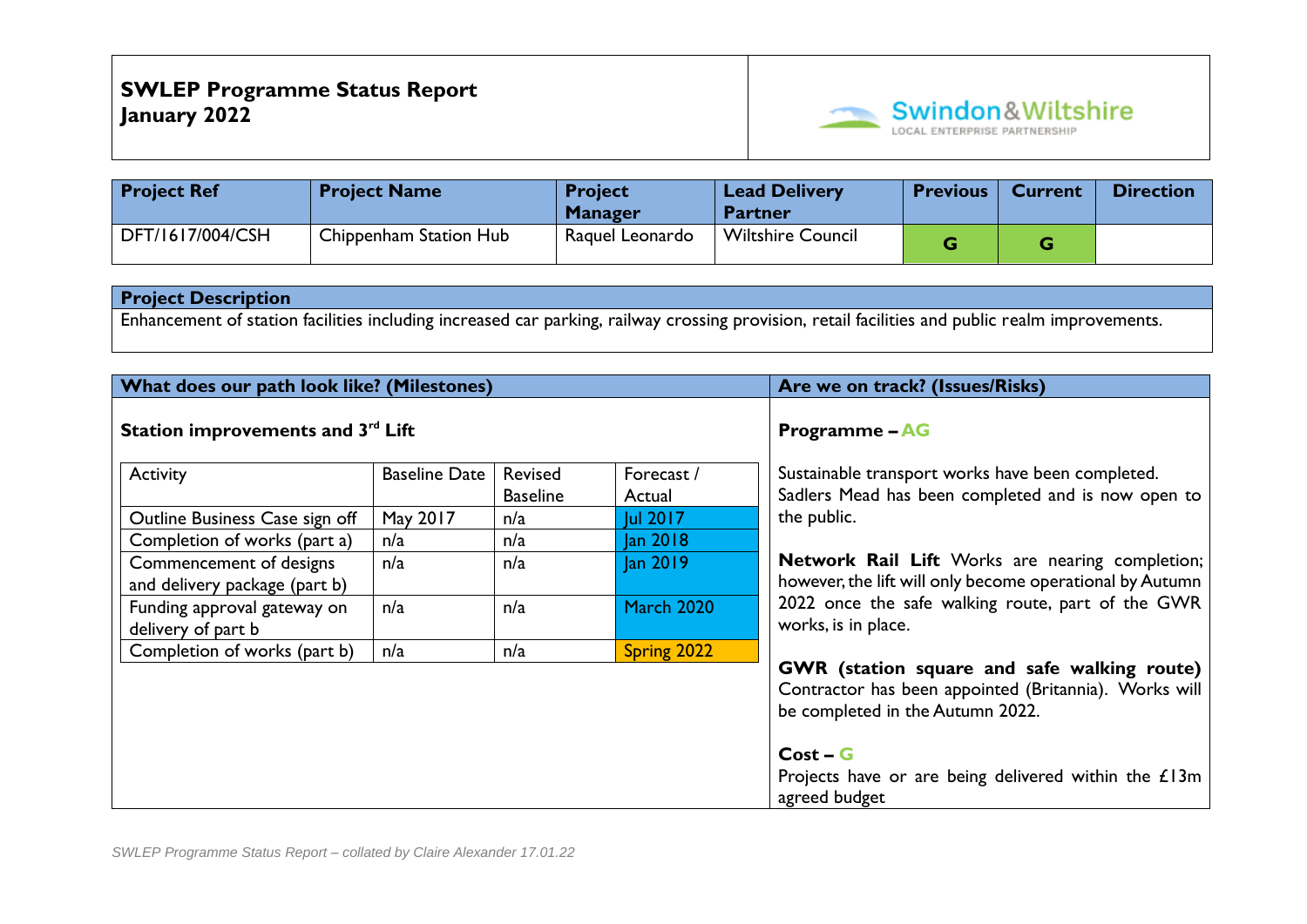

| <b>Sadlers Mead Car Park</b>             |                      |                            | Scope - G            |                                 |
|------------------------------------------|----------------------|----------------------------|----------------------|---------------------------------|
| Activity                                 | <b>Baseline Date</b> | Revised                    | Forecast /           | Scope outcomes remain unchanged |
|                                          |                      | <b>Baseline</b>            | Actual               |                                 |
| Detailed design completed                |                      | May 2018                   | <b>Oct 2018</b>      |                                 |
| <b>Planning Determination</b>            |                      | Sept 2018                  | Mar 2019             |                                 |
| <b>Appoint Contractor</b>                | n/a                  | n/a                        | Aug 2019             |                                 |
| Start of works                           | Jul 2017             | Jan 2019                   | Jan 2020             |                                 |
| Car park operational                     | n/a                  | n/a                        | Feb 21               |                                 |
| Activity                                 | <b>Baseline Date</b> | Revised<br><b>Baseline</b> | Forecast /<br>Actual |                                 |
| Funding agreement signed                 | n/a                  | n/a                        | Jan 2019             |                                 |
| Procurement GRIP 1-2                     | n/a                  | n/a                        | <b>Feb 2019</b>      |                                 |
| Option development complete              | n/a                  | n/a                        | <b>April 2019</b>    |                                 |
| Options and cost report GRIP             | n/a                  | n/a                        | <b>Sept 2019</b>     |                                 |
| Detailed design and cost final<br>report | n/a                  | n/a                        | <b>Aug 2020</b>      |                                 |
| Start of works                           | n/a                  | n/a                        | <b>Mar 2022</b>      |                                 |
| Completion of works                      | n/a                  | n/a                        | <b>Oct 2022</b>      |                                 |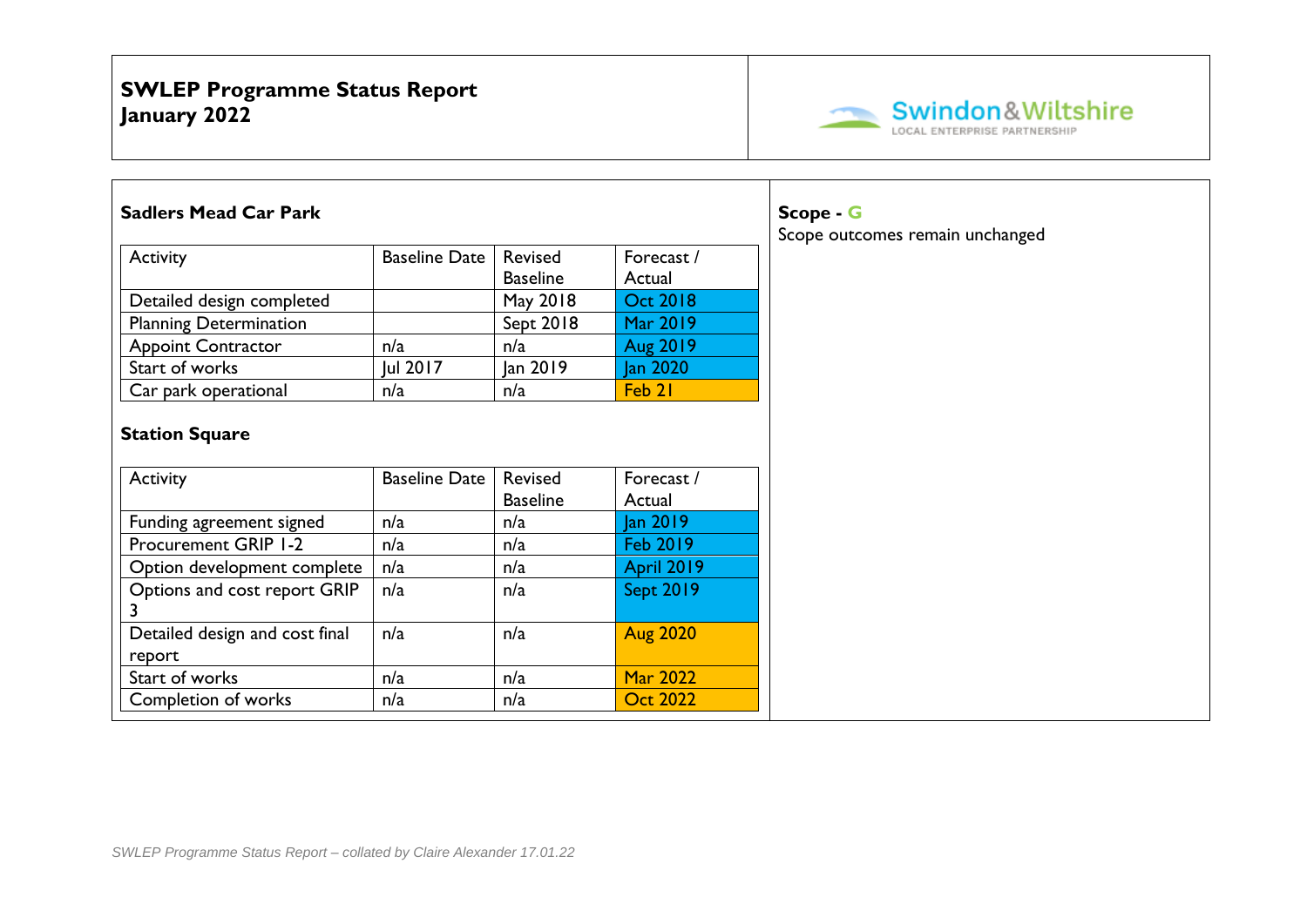

#### **What are we spending?**

Total project budget of £13m of LGF funding, will much work to be delivered by Network Rail and GWR.

|                              | 2015/2016 | 2016/2017 | 2017/2018 | 2018/2019 |                               | 2019/2020      |                | 2020/2021      | Total  |       |
|------------------------------|-----------|-----------|-----------|-----------|-------------------------------|----------------|----------------|----------------|--------|-------|
| £Ms                          |           |           |           |           |                               | O <sub>2</sub> | O <sub>3</sub> | O <sub>4</sub> |        |       |
| <b>LGF</b><br><b>Profile</b> | £0.35m    |           | £2.16m    | £5m       | £5m                           |                |                |                | £3.49m | £13m  |
| Actual                       | £0.028m   | £0.114m   | £0.179m   | £1.211m   | £0.189m<br>£0.083m<br>£0.102m |                |                | £1.136m        |        | £3.3m |

| What have we done in the last month? | What do we need to do in the next two months (Actions)         |
|--------------------------------------|----------------------------------------------------------------|
| • Continued works on site (lift)     | • Continue to monitor progress on the ground (lift and station |
| Appointed preferred contractor       | square)                                                        |
|                                      | • Stakeholder event will take place in January 2022            |
|                                      | • Press releases are being planned                             |

#### **Change Control Notification History**

Change Control 1 (CR004)

Agreed in March 2016. Changes to phase 1 schedule. Revised schedule to take into account the development and delivery of the SOBC, OAR, and AST.

### Change Control 2 (CR011)

Submitted in October 2016. Changes to overall schedule with completion in October 2019.

#### Change Control 3 (CR034)

Submitted in December 2017. Project split into seven phases as per agreement with DfT and SWLEP Board.

#### Change Control 4

Submitted in July 2018. Rescoping of Phase 1b delivery.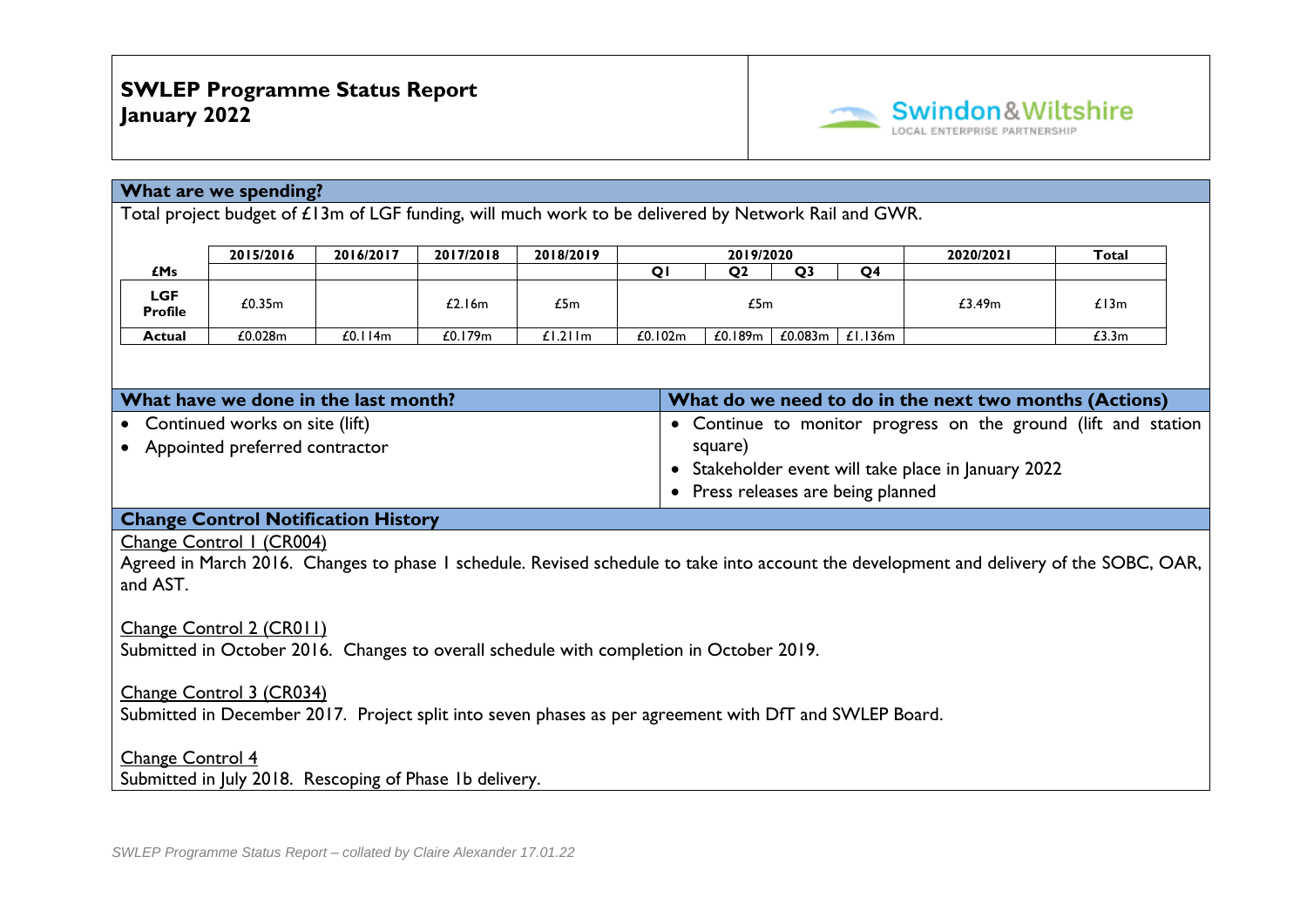

| <b>Project Ref</b>   | <b>Project Name</b>                                                 | <b>Project</b><br><b>Manager</b> | <b>Lead Delivery</b><br><b>Partner</b> | <b>Previous</b> | <b>Current</b> | <b>Direction</b> |
|----------------------|---------------------------------------------------------------------|----------------------------------|----------------------------------------|-----------------|----------------|------------------|
| LGF/1516/003/EV(iii) | New Eastern Villages A420<br><b>Gablecross &amp; Police Station</b> | Karen Evans                      | Swindon Borough<br>Council             | AG              | AG             |                  |

This junction improvement is required to increase capacity to deal with existing and new demand. Works include making the roundabout larger and adding traffic signals.

| What does our path look like? (Milestones) |                                |                |                      | Are we on track? (Issues/Risks)                                                             |  |  |  |  |  |
|--------------------------------------------|--------------------------------|----------------|----------------------|---------------------------------------------------------------------------------------------|--|--|--|--|--|
| Milestone                                  | <b>Baseline</b><br>Re-Baseline |                |                      | <b>G</b> – Costs<br>Estimated cost = $£8.412m$                                              |  |  |  |  |  |
| OBC Signed Off by Board                    | October 2018                   | November 2018  | <b>July 2019</b>     | £4.4m of LGF funding spent<br>$\bullet$                                                     |  |  |  |  |  |
| <b>Preliminary Design Started</b>          | June 2018                      | August 2018    | August 2018          |                                                                                             |  |  |  |  |  |
| <b>Preliminary Design Completed</b>        | February 2019                  | January 2019   | <b>May 2019</b>      | <b>AG</b> – Quality                                                                         |  |  |  |  |  |
| <b>Planning Submitted</b>                  | October 2018                   | N/A            | N/A                  | Discovery<br>uncharted<br>utilities<br>of<br>has<br>necessitated additional diversion works |  |  |  |  |  |
| <b>Planning Obtained</b><br>January 2019   |                                | N/A            | N/A                  |                                                                                             |  |  |  |  |  |
| <b>Tender Issued</b>                       | November 2018                  | February 2019  | August 2020          | <b>AG</b> - Time/Programme                                                                  |  |  |  |  |  |
| <b>Procurement Complete</b>                | January 2019                   | May 2019       | November 2020        | Delay due to discovery of uncharted utilities                                               |  |  |  |  |  |
| Detail Design Started                      | February 2019                  | May 2019       | February 2020        | Wales & West delayed its diversion works.<br>This has delayed the programme.                |  |  |  |  |  |
| <b>Detail Design Complete</b>              | May 2019                       | August 2019    | <b>July 2020</b>     | Openreach has not attended as programmed.                                                   |  |  |  |  |  |
| FBC Signed off by SWLEP Board              | <b>TBC</b>                     | July 2019      | November 2020        | This will cause a delay                                                                     |  |  |  |  |  |
| June 2019<br><b>Construction Start</b>     |                                | September 2019 | January 2021         | Working with Openreach and the<br>$\circ$                                                   |  |  |  |  |  |
| <b>Construction Complete</b>               | December 2020                  | December 2021  | <b>February 2022</b> | contractor to mitigate the impact.                                                          |  |  |  |  |  |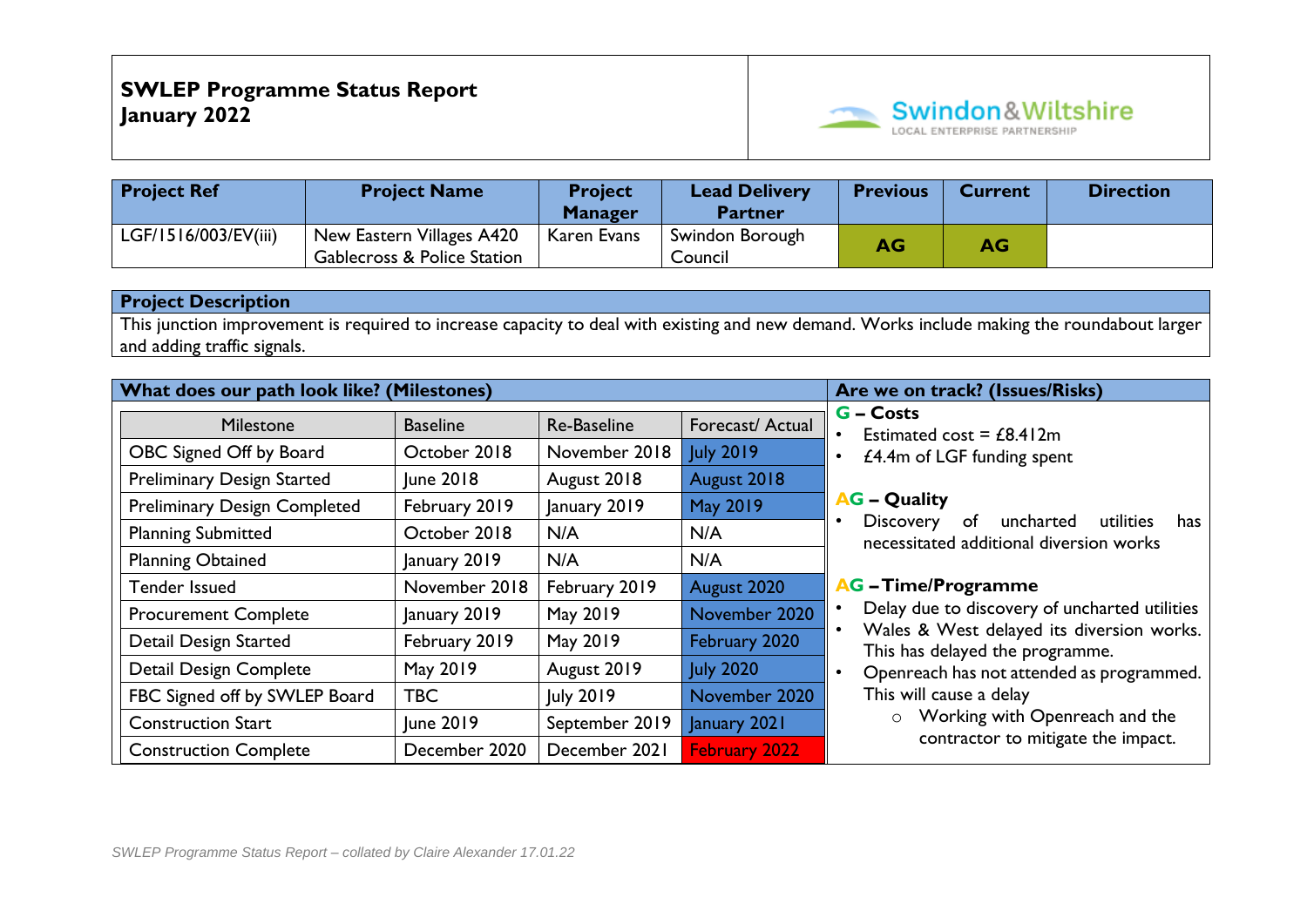

| What are we spending?                                                                                                                                                                                                                                                                                                                                                                                                                                                              |                           |                           |                     |                     |                     |                     |                           |                              |  |  |       |                                                        |
|------------------------------------------------------------------------------------------------------------------------------------------------------------------------------------------------------------------------------------------------------------------------------------------------------------------------------------------------------------------------------------------------------------------------------------------------------------------------------------|---------------------------|---------------------------|---------------------|---------------------|---------------------|---------------------|---------------------------|------------------------------|--|--|-------|--------------------------------------------------------|
| Total project expenditure to date = $£6.655m$ from a total project budget of $£8.412m$ .                                                                                                                                                                                                                                                                                                                                                                                           |                           |                           |                     |                     |                     |                     |                           |                              |  |  |       |                                                        |
|                                                                                                                                                                                                                                                                                                                                                                                                                                                                                    | $18 - 19$<br><b>Total</b> | $20 - 21$<br><b>Total</b> | $21 - 22$<br>Qtr. I | $21 - 22$<br>Qtr. 2 | $21 - 22$<br>Qtr. 3 | $21 - 22$<br>Qtr. 3 | $21 - 22$<br><b>Total</b> | <b>GRAND</b><br><b>TOTAL</b> |  |  |       |                                                        |
| Approved LGF Expenditure<br>Profile (£m)                                                                                                                                                                                                                                                                                                                                                                                                                                           | 0.041                     | 0.021                     | 0.369               | 0.410               | 3.356               | 0.203               |                           |                              |  |  | 0.000 | 4.400                                                  |
| Actual LGF Expenditure<br>Incurred $(fm)$                                                                                                                                                                                                                                                                                                                                                                                                                                          | 0.041                     | 0.021                     | 0.369               | 0.471               | 0.980               | 2.518               |                           |                              |  |  | 0.000 | 4.400                                                  |
| What have we done in the last two months                                                                                                                                                                                                                                                                                                                                                                                                                                           |                           |                           |                     |                     |                     |                     |                           |                              |  |  |       | What do we need to do in the next two months (Actions) |
| Progressed utility diversions<br>Progress construction on police land<br>$\bullet$<br>Progressed construction on police land<br>Complete utility works (Openreach) in the NE quadrant<br>$\bullet$<br>Near completion of full depth reconstruction of the SW quadrant<br>Complete the central roundabout<br>$\bullet$<br>Progressed utility diversion works by police station<br>Complete works to the west splitter island<br>$\bullet$<br>Progressed works on the new Roundabout |                           |                           |                     |                     |                     |                     |                           |                              |  |  |       |                                                        |
| <b>Change Control Notification History</b>                                                                                                                                                                                                                                                                                                                                                                                                                                         |                           |                           |                     |                     |                     |                     |                           |                              |  |  |       |                                                        |
| Change Control I (CRI2)<br>Agreed in October 2016. Change of schedule to accommodate design and build programme. End dates are unchanged but interim milestones<br>have moved. Change control request for spend profile to follow.                                                                                                                                                                                                                                                 |                           |                           |                     |                     |                     |                     |                           |                              |  |  |       |                                                        |
| Change Control 2 (CR21)<br>Submitted in March 2017. Change of financial profiling in accordance with above change control regarding milestones.                                                                                                                                                                                                                                                                                                                                    |                           |                           |                     |                     |                     |                     |                           |                              |  |  |       |                                                        |
| Change Control 3 (CR35)<br>Submitted April 2018. Change of concept design, programme, and spend forecast.                                                                                                                                                                                                                                                                                                                                                                          |                           |                           |                     |                     |                     |                     |                           |                              |  |  |       |                                                        |
| Change Control 4 (CR45)<br><b>Submitted November 2018</b>                                                                                                                                                                                                                                                                                                                                                                                                                          |                           |                           |                     |                     |                     |                     |                           |                              |  |  |       |                                                        |
| Change of revised programme, SWLEP grant and re-profiled spend forecasts.                                                                                                                                                                                                                                                                                                                                                                                                          |                           |                           |                     |                     |                     |                     |                           |                              |  |  |       |                                                        |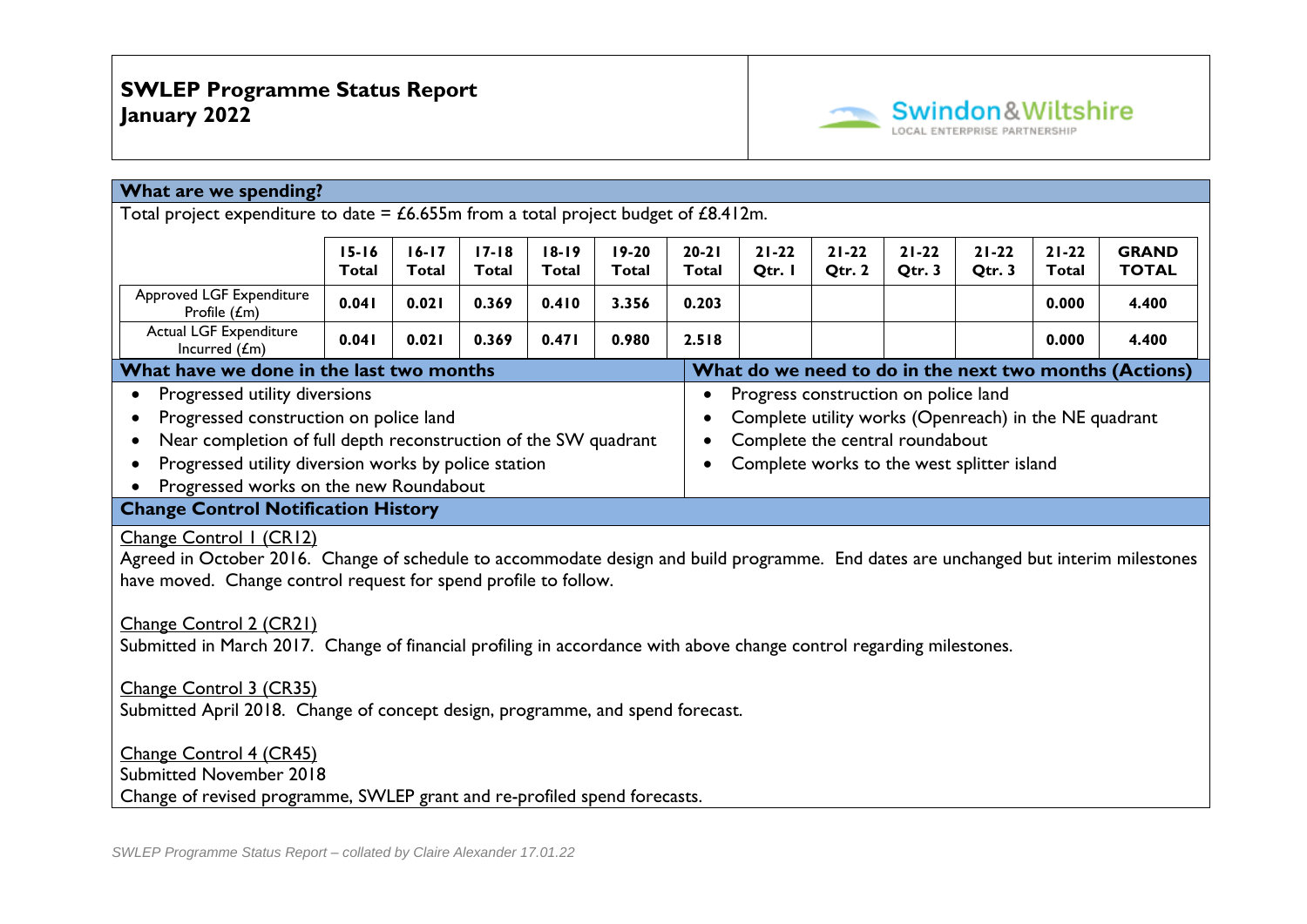

| <b>Project Ref</b>   | <b>Project Name</b>                          | <b>Project</b><br><b>Manager</b> | <b>Lead Delivery</b><br><b>Partner</b> | <b>Previous</b> | <b>Current</b> | <b>Direction</b> |
|----------------------|----------------------------------------------|----------------------------------|----------------------------------------|-----------------|----------------|------------------|
| LGF/1516/003/EV(iib) | New Eastern Villages - Nythe<br>& Piccadilly | Karen Evans                      | Swindon Borough<br>Council             | AG/             | AG             |                  |

Traffic management measures and junction improvements within East Swindon

| What does our path look like? (Milestones) |                   |                   | Are we on track? (Issues/Risks)                                        |
|--------------------------------------------|-------------------|-------------------|------------------------------------------------------------------------|
|                                            |                   |                   | <b>AG-Cost</b>                                                         |
| <b>Milestone</b>                           | <b>Baseline</b>   | Forecast / Actual | Current cost estimate £5.554m<br>$\bullet$                             |
| OBC Signed Off by                          | <b>March 2019</b> | <b>March 2019</b> | £2.93m of LGF funding spent<br>$\bullet$                               |
| <b>Board</b>                               |                   |                   |                                                                        |
| <b>Preliminary Design</b>                  | December          | December 2018     |                                                                        |
| <b>Started</b>                             | 2018              |                   | <b>AG – Quality</b>                                                    |
| <b>Preliminary Design</b>                  | February 2019     | February 2019     | Ongoing discussion with utility provider on timing of diversionary     |
| Completed                                  |                   |                   | works.                                                                 |
| Tender Issued                              | <b>March 2019</b> | August 2020       |                                                                        |
| <b>Procurement Complete</b>                | June 2019         | November 2020     | <b>AG-Time</b>                                                         |
| Detail Design Started                      | June 2019         | February 2020     | Delay due to discovery of uncharted utilities<br>$\bullet$             |
| Detail Design Complete                     | October 2019      | August 2020       | Utility companies have not attended as programmed causing<br>$\bullet$ |
| <b>Full Business Case Signed</b>           | July 2019         | November 2020     | works to be delayed.                                                   |
| off by Board                               |                   |                   | Ongoing workshops with contractor and utilities to<br>$\circ$          |
| <b>Construction Started</b>                | <b>March 2020</b> | January 2021      | minimise delays and further impact on programme.                       |
| <b>Construction Complete</b>               | March 2021        | February 2022     |                                                                        |
|                                            |                   |                   |                                                                        |
|                                            |                   |                   |                                                                        |
|                                            |                   |                   |                                                                        |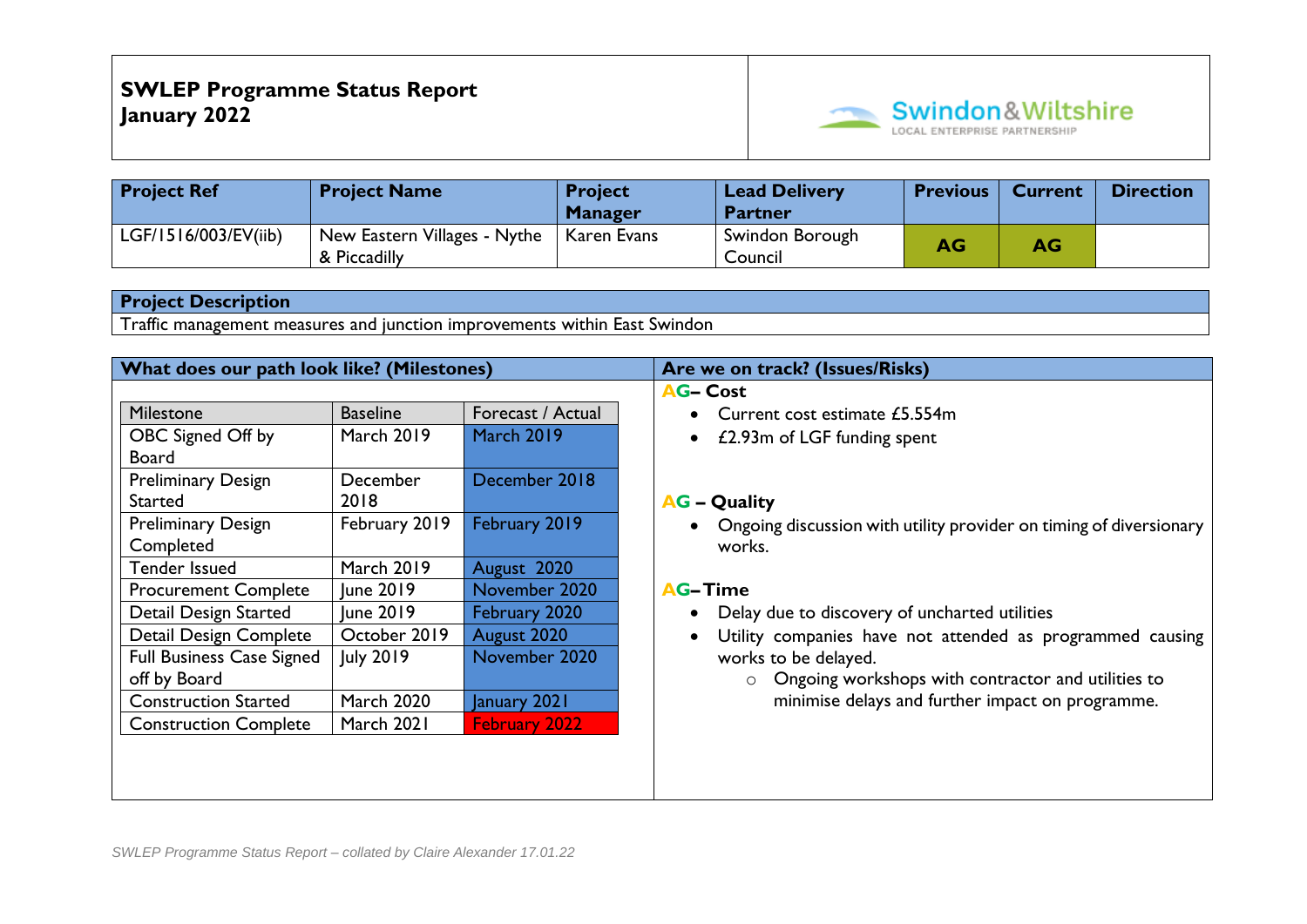

| What are we spending?                                                                                              |           |           |           |           |         |                                                                       |           |           |           |           |           |              |
|--------------------------------------------------------------------------------------------------------------------|-----------|-----------|-----------|-----------|---------|-----------------------------------------------------------------------|-----------|-----------|-----------|-----------|-----------|--------------|
|                                                                                                                    |           |           |           |           |         |                                                                       |           |           |           |           |           |              |
|                                                                                                                    | $15 - 16$ | $16 - 17$ | $17 - 18$ | $18 - 19$ | $19-20$ | $20 - 21$                                                             | $21 - 22$ | $21 - 22$ | $21 - 22$ | $21 - 22$ | $21 - 22$ | <b>GRAND</b> |
|                                                                                                                    | Total     | Total     | Total     | Total     | Total   | Total                                                                 | Otrl      | Qtr2      | Otr3      | Otr4      | Total     | <b>TOTAL</b> |
| Approved LGF Expenditure<br>Profile $(fm)$                                                                         |           | 0.045     |           | 0.155     | 0.205   | 2.525                                                                 |           |           |           |           |           | 2.930        |
| <b>Actual LGF Expenditure</b><br>Incurred $(fm)$                                                                   |           | 0.044     |           | 0.155     | 0.280   | 2.451                                                                 |           |           |           |           |           | 2.930        |
| Total project expenditure to date = $\text{\pounds}3.856m$ from a total project budget of $\text{\pounds}5.554m$ . |           |           |           |           |         |                                                                       |           |           |           |           |           |              |
| What have we done in the last two months?                                                                          |           |           |           |           |         | What do we need to do in the next two months (Actions)                |           |           |           |           |           |              |
| Maintained engagement with residents<br>$\bullet$                                                                  |           |           |           |           |         | Complete drainage works on the south west of Oxford Road<br>$\bullet$ |           |           |           |           |           |              |
| Continued engagement with utility providers<br>$\bullet$                                                           |           |           |           |           |         | Remove and Install kerbs Dorcan Way South<br>$\bullet$                |           |           |           |           |           |              |
| Progressed works at Oxford Road<br>٠                                                                               |           |           |           |           |         | Remove and Install kerbs Oxford Road North                            |           |           |           |           |           |              |
| Progressed works at Piccadilly<br>$\bullet$                                                                        |           |           |           |           |         | Complete drainage Oxford Road South East<br>$\bullet$                 |           |           |           |           |           |              |
| Completed Vac -ex on the North section of Oxford Road to begin<br>$\bullet$<br>kerbing                             |           |           |           |           |         |                                                                       |           |           |           |           |           |              |
| Completed drainage swales on Piccadilly roundabout<br>$\bullet$                                                    |           |           |           |           |         |                                                                       |           |           |           |           |           |              |
| Removed old & installed new kerbs Dorcan Way North                                                                 |           |           |           |           |         |                                                                       |           |           |           |           |           |              |
| <b>Change Control Notification History</b>                                                                         |           |           |           |           |         |                                                                       |           |           |           |           |           |              |
| CR046 Spend acceleration - Agreed Nov 18:                                                                          |           |           |           |           |         |                                                                       |           |           |           |           |           |              |
| Transfer £0.93m from Rapid Transit to Nythe & Piccadilly - Agreed June 2019                                        |           |           |           |           |         |                                                                       |           |           |           |           |           |              |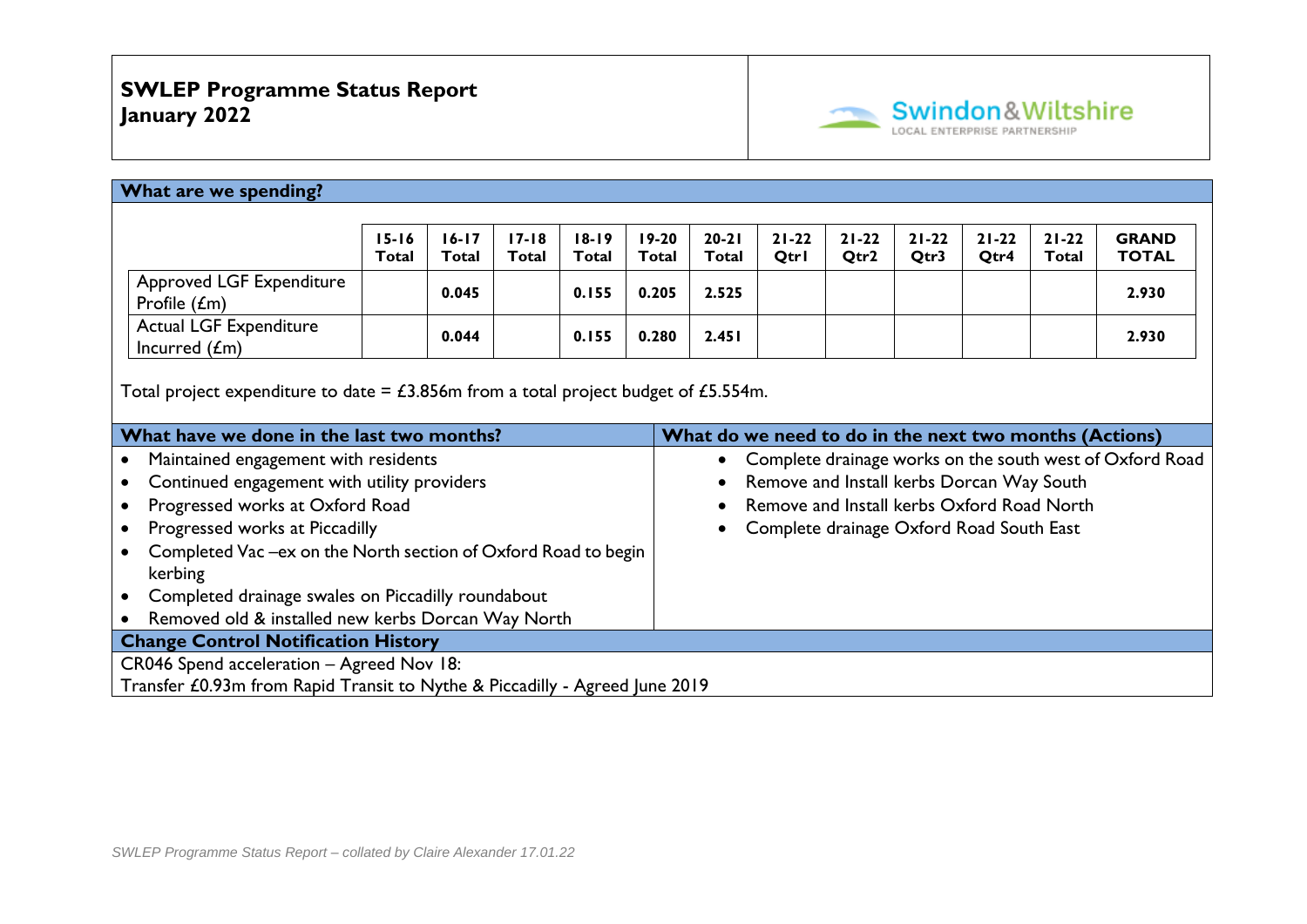

| <b>Project Ref</b> | <b>Project Name</b>          | <b>Project</b><br><b>Manager</b> | <b>Lead Delivery</b><br><b>Partner</b> | Previous   Current |    | ∣ Direction |
|--------------------|------------------------------|----------------------------------|----------------------------------------|--------------------|----|-------------|
| LGF/1718/001/CCPM  | Salisbury River Park Project | Carli van Niekerk                | <b>Wiltshire Council</b>               | AG                 | AG |             |

The first and major transformational phase of the Maltings and Central Car Park Regeneration Scheme seeks to deliver the core element of the Salisbury River Park, which is a joined-up response to a range of challenges facing Salisbury, including responding to flood risk, increasing biodiversity, enabling the city to adapt to climate change, increasing active travel, and promoting recovery, regeneration and increased tourism in response to both the nerve agent attacks in 2018, and the subsequent COVID-19 pandemic. It will deliver essential flood infrastructure to enable the future redevelopment of the Central Car Park and Coach Park site for a mix of commercial (retail and leisure) and residential uses.

| What does our path look like? (Milestones) |                         |                   | Are we on track? (Issues/Risks) |                                                              |
|--------------------------------------------|-------------------------|-------------------|---------------------------------|--------------------------------------------------------------|
| Milestones former                          | <b>Milestones River</b> | <b>Baseline</b>   | Forecast/Actual                 | <b>Programme – AG</b>                                        |
| BHF unit (Plot 1)                          | Park (Phase I)          |                   |                                 |                                                              |
| Submission of                              |                         | Dec 2018          | Dec 2018                        | By putting Local Levy (c. £500,000) funding into the scheme  |
| Planning (Nuveen)                          |                         |                   |                                 | already, the EA has completed the outline design and         |
| Masterplan public consultation (MCCP)      |                         | <b>April 2019</b> | <b>April 2019</b>               | submitted an OBC which has gained approval enabling the      |
| Application                                |                         | May 2019          | <b>June 2019</b>                | scheme to progress to Full Business Case, confirming Flood   |
| considered at                              |                         |                   |                                 | Defence Grant in Aid funding. This and other preliminary     |
| strategic planning                         |                         |                   |                                 | works including securing planning consent are progressing to |
| committee                                  |                         |                   |                                 | schedule, with Wiltshire Council providing support by        |
| <b>MCCP Masterplan</b>                     |                         | June 2019         | <b>June 2019</b>                | preparing a masterplan to guide the development of the wider |
| considered at                              |                         |                   |                                 | River Park area. The masterplan was endorsed by Wiltshire's  |
| strategic planning                         |                         |                   |                                 | council's Strategic planning committee in July 2021 as a     |
| committee                                  |                         |                   |                                 | material planning consideration.                             |
| Resubmission of                            |                         | N/A               | <b>September</b>                |                                                              |
| planning (Nuveen)                          |                         |                   | 2019                            | The EA has carried out a range of environmental surveys and  |
|                                            |                         |                   |                                 | additional design work in support of a planning application, |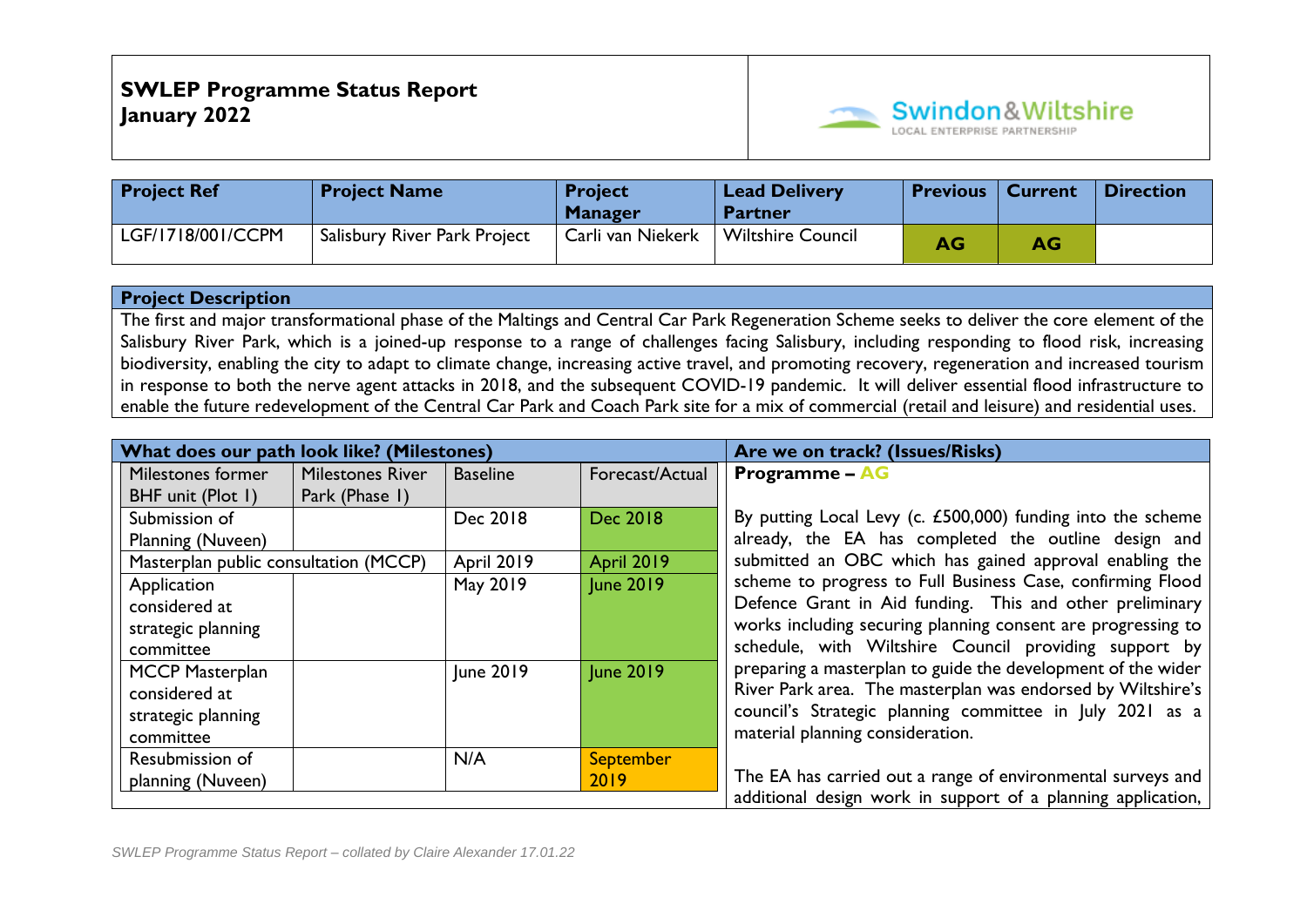

| Legal and<br>procurement<br>leading to main<br>contractor<br>appointment<br>(Nuveen) |                                                                                                                                                                                                                | November<br>2019          | February 2020                  | which was submitted in April 2021 and approved in November<br>2021. The S106 agreement is also signed. Detailed design<br>work commenced in April 2021 and is continuing to<br>programme, although time constrained, with the Fully Business<br>Case expected to be submitted February 2022. The project is<br>still on programme to be on site in Spring 2022.                                                                                                                                                                                                                                                                                                                                                 |
|--------------------------------------------------------------------------------------|----------------------------------------------------------------------------------------------------------------------------------------------------------------------------------------------------------------|---------------------------|--------------------------------|-----------------------------------------------------------------------------------------------------------------------------------------------------------------------------------------------------------------------------------------------------------------------------------------------------------------------------------------------------------------------------------------------------------------------------------------------------------------------------------------------------------------------------------------------------------------------------------------------------------------------------------------------------------------------------------------------------------------|
| <b>Start on Site</b>                                                                 |                                                                                                                                                                                                                | November<br>2019          | <b>November</b><br>2019        | Cost - A                                                                                                                                                                                                                                                                                                                                                                                                                                                                                                                                                                                                                                                                                                        |
|                                                                                      | Submission of<br>first OBC to LEP<br>(proposal to fund<br>$£4m$ to Plot I<br>with $E2m$<br>allocated to the<br>River Park)<br>Internal and<br>stakeholder<br>consultation on<br>River Park (Phase<br>I) scheme | Jan 2020<br>February 2020 | Jan 2020<br>May - June<br>2020 | With LGF, FDGIA, Local Levy and other funding all of the<br>current estimated project costs will be financed, but final costs<br>will be confirmed early this year once the detailed design has<br>been costed. The FDGIA allocations for this scheme were<br>confirmed in December 2020. This project is recognised as a<br>high priority particularly given the level of local commitment<br>that has been demonstrated. The EA submitted a bid to<br>Highways England (now National Highways) for funding to<br>support this project from its Designated Funds and this has<br>now been confirmed and amounts to £500,000 for the detailed<br>design stage, and potential for a further $£2m$ to support the |
|                                                                                      | Ratify GDA for<br>£2m to the River<br>Park scheme                                                                                                                                                              | <b>March 2020</b>         | <b>September</b><br>2020       | construction stage. A £500,000 funding application has also<br>been submitted to the Department for Education. This has<br>now been confirmed.                                                                                                                                                                                                                                                                                                                                                                                                                                                                                                                                                                  |
|                                                                                      | Submission of<br>second OBC to<br><b>LEP</b>                                                                                                                                                                   | September<br>2020         | September<br>2020              | <b>Scope - AG</b>                                                                                                                                                                                                                                                                                                                                                                                                                                                                                                                                                                                                                                                                                               |
|                                                                                      | Ratify GDA for<br>4.06M to the                                                                                                                                                                                 | November<br>2020          | <b>November</b><br>2020        | The council proposed within the OBC submitted in September<br>2020 that the LGF allocation towards 'Plot I' be repurposed<br>to forward fund the delivery of the River Park (Phase I) which                                                                                                                                                                                                                                                                                                                                                                                                                                                                                                                     |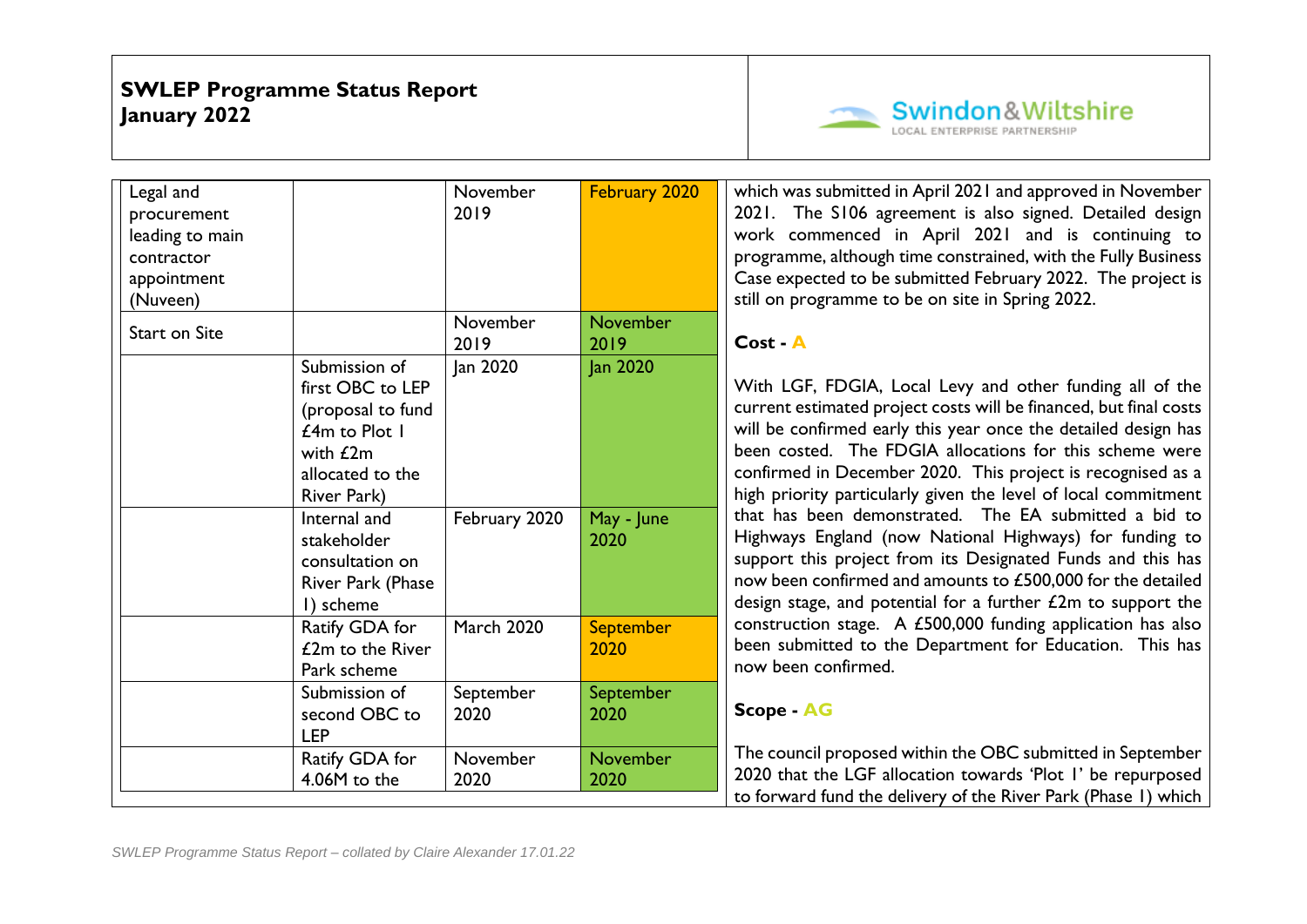

| <b>River Park</b><br>scheme                                        |                  |                   | will unlock the redevelopment potential of the Maltings and<br>Central Car Park site and therefore maintain an equal or |
|--------------------------------------------------------------------|------------------|-------------------|-------------------------------------------------------------------------------------------------------------------------|
| Planning<br>application<br>submission                              | March 2021       | April 2021        | higher benefit cost ratio in comparison to the approved<br>January 2020 OBC.                                            |
| <b>River Park</b><br>masterplan<br>considered at                   | June / July 2021 | June / July 2021  |                                                                                                                         |
| strategic planning<br>committee                                    |                  |                   |                                                                                                                         |
| Planning<br>application<br>determined,<br>subject to S106          | June / July 2021 | November<br>2021  |                                                                                                                         |
| EA submission /<br>approval of FBC<br>and confirmation<br>of FDGIA | December<br>2021 | <b>March 2022</b> |                                                                                                                         |

#### **What are we spending?**

£6.06 million LGF allocation towards regeneration of the Maltings and Central Car Park, through forward funding of the Salisbury River Park project and as set out in the September 2020 OBC:

£2 million LGF defrayed allocation to the EA – to deliver River Park (Phase 1) under terms of Grant Agreement 1.

£3.2 million LGF defrayed allocation to the EA – to deliver River Park (Phase 1) under terms of Grant Agreement 2.

£178,445 LGF allocation to Wiltshire Council – to cover project management costs and survey costs.

£681,555 LGF allocation to Wiltshire Council – to cover expenses incurred to date (site investigation and consultancy fees related to redevelopment of the MCCP site).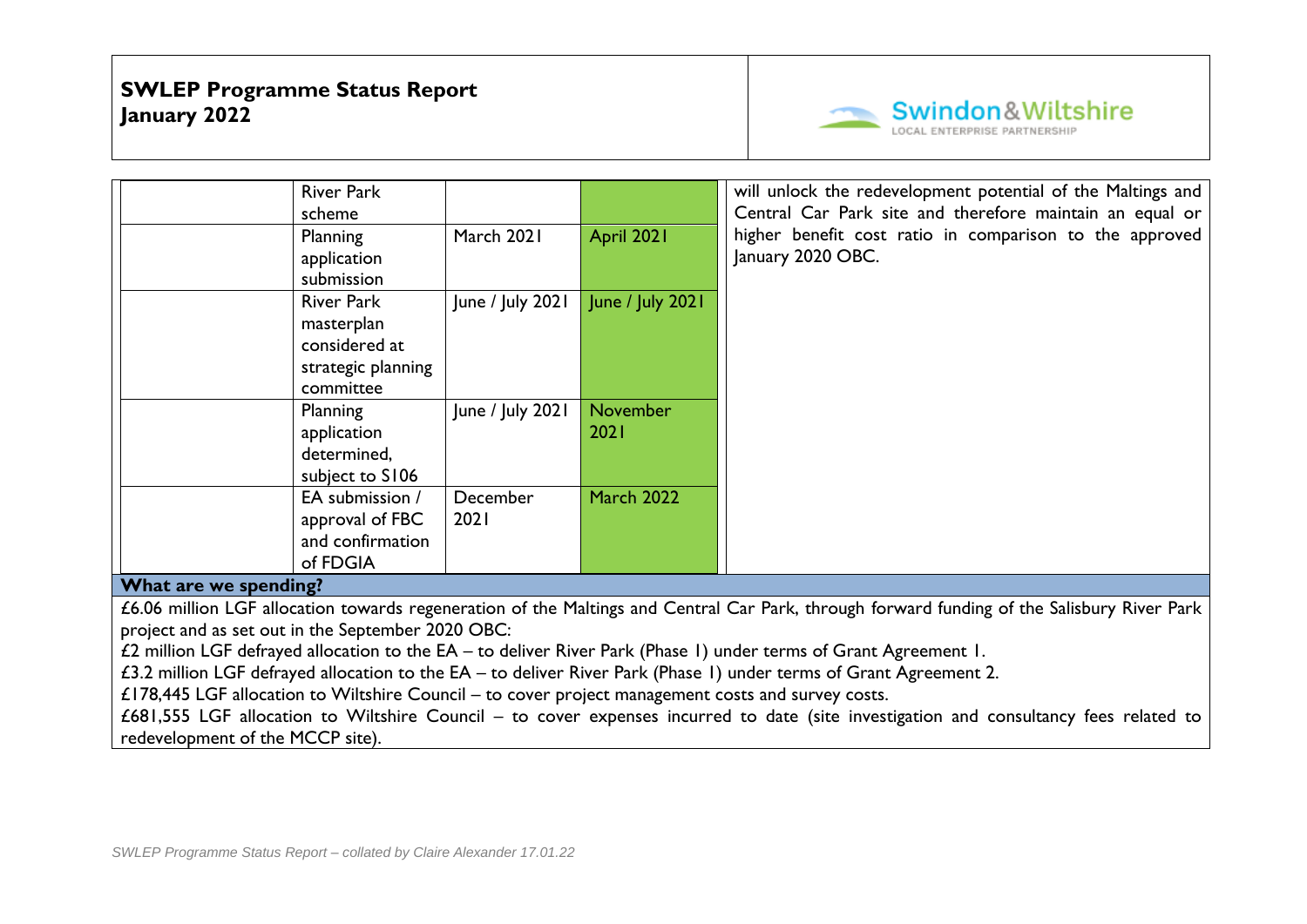

The initial £2 m Grant will be used as a source of funding by the EA for works in financial years 2020/21 and 2021/22 that are leading up to, and including the production of, a Full Business Case. Any remaining grant will be spent from 2022/23 onwards proportionally over the future phases of work.

|                | 2019/20<br><b>LM</b> |     | 2020/21<br>£Μ |                |     |     | £Μ             | 2021/22 |     |       |                | 2022/23<br>£Μ |       |      | £M             | 2023/24 |                | Total<br>£M |
|----------------|----------------------|-----|---------------|----------------|-----|-----|----------------|---------|-----|-------|----------------|---------------|-------|------|----------------|---------|----------------|-------------|
| £Ms            |                      | Q.  | O2            | Q <sub>3</sub> | O4  |     | Q <sub>2</sub> | Q3      | Q4  | Q۱    | Q <sub>2</sub> | Q3            | Q4    | Q۱   | Q <sub>2</sub> | Q3      | Q <sub>4</sub> |             |
| LGF<br>Profile | 0.750                | 0.4 | 4.0           | 0.4            | 0.4 | v.ı | 0.             | 0.1     | 0.1 | 0.409 | 0.409          | 0.409         | 0.409 | 0.39 | 0.391          | 0.391   | 0.391          | 6.06        |
| Actual         | 0.681                | -   |               |                | 1.6 |     |                |         | 0.4 |       |                |               | .637  |      |                |         | .563           | 6.06        |

| What have we done in the past two months?                            | What do we need to do in the next two months (Actions)        |
|----------------------------------------------------------------------|---------------------------------------------------------------|
| Been granted planning permission Signed S106 agreement               | Continue with environmental survey work                       |
| Continuation of detailed design work                                 | Continue further consultation with affected parties           |
| Further environmental surveys                                        | Complete the main detailed design work                        |
| Further consultation with affected parties                           | Submit FBC                                                    |
| Gained approval for additional funding from Department for Education | Secure any additional funding required                        |
| Continue work on FBC                                                 | discharging planning conditions and<br>Start<br>secure        |
|                                                                      | licences/permits in order to commence works                   |
|                                                                      | Prepare and undertake consultation on detail of new play area |
|                                                                      | Commence enabling works on site                               |
| <b>Change Control Notification History</b>                           |                                                               |
| <b>CR033</b>                                                         |                                                               |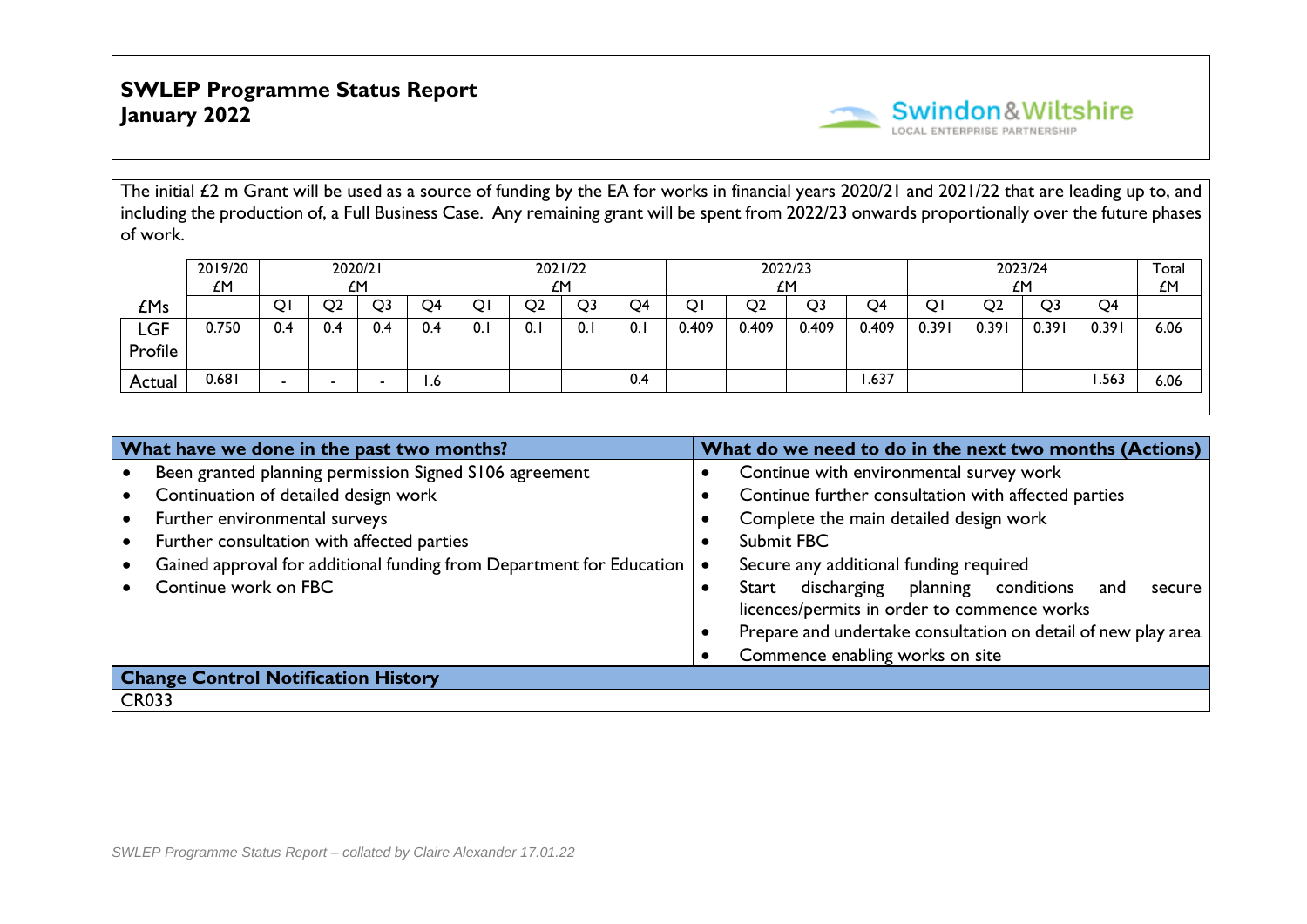

| <b>Project Ref</b> | <b>Project Name</b> | <b>Project</b><br><b>Manager</b> | <b>Lead Delivery</b><br><b>Partner</b> | <b>Previous</b> | <b>Current</b> | <b>Direction</b> |
|--------------------|---------------------|----------------------------------|----------------------------------------|-----------------|----------------|------------------|
| SWW GD4 04         | Carriage Works      | Mirabelle Stobbs                 | Swindon Borough<br>Council             | AG/             | AR             |                  |

SWLEP - supported Historic England/SBC scheme – Regeneration of grade II listed Carriage Works Unit 7, 9 and the West shed London Street accessible units, plus some communal / public realm external areas to improve the overall Campus. To complete phase 2 of the Carriage Works Programme of Works.

| What does our path look like? (Milestones) |                   |                       | Are we on track? (Issues/Risks)                                              |
|--------------------------------------------|-------------------|-----------------------|------------------------------------------------------------------------------|
|                                            |                   |                       | $G - Cost$                                                                   |
| Milestone                                  | <b>Baseline</b>   | Forecast / Actual     | • Current cost estimate - $\pounds 7m$ (based on contractor returns +        |
| OBC Signed Off by Board                    | Nov 20            | Nov 20 / 16/12/20     | estimated costs)                                                             |
| <b>Preliminary Design Started</b>          | an 20             | Apr 20 / 21/04/20     | • £4m reallocated LGF funding confirmed on 16 December 2020                  |
|                                            | Mar 21            | Mar 21 / 25/03/21     | Project cost underwritten by Swindon Borough Council                         |
| <b>Preliminary Design</b>                  | <b>Aug 20</b>     | Aug 20 / Aug 20       |                                                                              |
| Completed                                  |                   |                       | <b>G</b> – Quality                                                           |
| Design Tender Issued                       | an 20             | Jan 20 / 06/01/20     | Heritage Services Framework - Professional team contracted to<br>$\bullet$   |
|                                            | <b>Dec 20</b>     | Dec 20 / 16/12/20     | oversee quality                                                              |
|                                            |                   |                       | Heritage Works Framework - Works contracted includes                         |
| <b>Works Tender Issued</b>                 | Sep 20            | Sep 20 / 15/10/20     | quality specifications                                                       |
|                                            | Aug 21            | Aug 21 / 09/11/21     |                                                                              |
| <b>Procurement Complete</b>                | $W - Feb 21$      | Works Parcel 1        | $A/R - Time$                                                                 |
|                                            | <b>D</b> - Mar 21 | Feb 21 / Feb 21       | • Works Contract; work on site starting 15 March 2021.                       |
|                                            |                   | <b>Works Parcel 2</b> | Contract award of Lower ground floor (final parcel of works for<br>$\bullet$ |
|                                            |                   | Oct 21 / Dec 21       | phase 2) Dec 2021.                                                           |
|                                            |                   | Design team $-$       |                                                                              |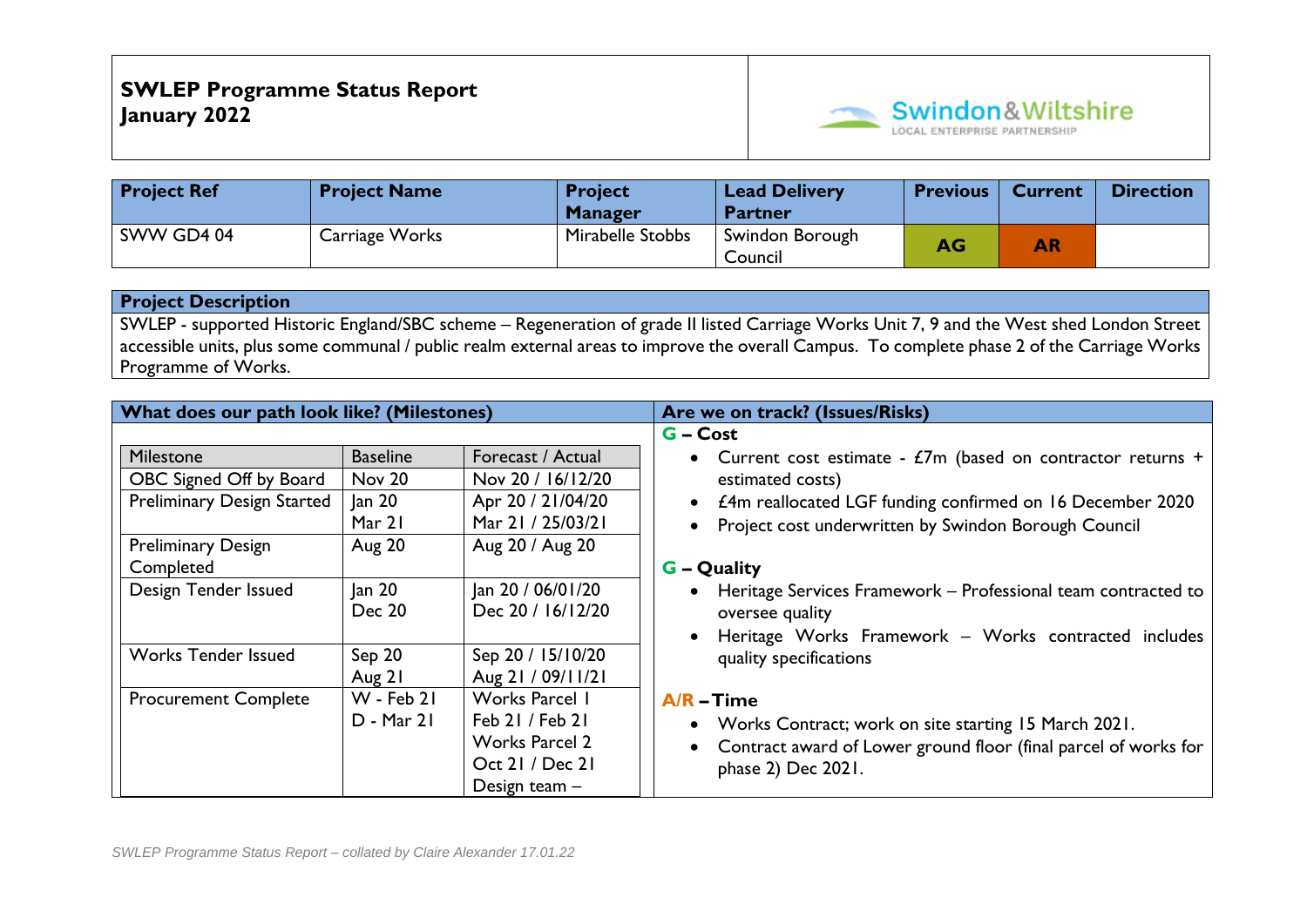

|                                                  |               | Mar 21 / April 21 |
|--------------------------------------------------|---------------|-------------------|
| Detail Design Started                            | Apr 20        | Apr 20 / 20/04/20 |
|                                                  | Mar 21        | Mar 21 / Apr 21   |
| Detail Design Complete                           | Sep 20        | Sep 20 / 15/10/20 |
|                                                  | Oct 21        | Oct 21 / Nov 21   |
| <b>Full Business Case Signed</b><br>off by Board | Sep 21        | Sep 21 /          |
| <b>Construction Started</b>                      | Feb 21        | Feb 21 / Apr 21   |
|                                                  | Aug 21        | Nov 21/           |
| <b>Construction Complete -</b>                   | Mar 22        | Mar 22/           |
| GBF portion of works                             | <b>Mar 22</b> | Mar 22/           |

- Listed building consent awarded May 2021 for Major Structural Works.
- Listed building application Unit 7 & LGF awaiting consent for internal works.
- Supply chain issues have caused some delays to works on site. Sourcing: timber, roof insulation and roof tiles have caused delay.
- Some companies that provided specialist services in previous phases of works no longer exist. Roof Cowls are proving difficult to manufacture due to site-specific requirements.
- GBF spend due for completion pre-September 2022 with practical completion including SBC and HE contribution November 2022.

### **What are we spending?**

|                                                  | $20 - 21$<br><b>Total</b> | $21 - 22$<br><b>Total</b> | <b>GRAND</b><br><b>TOTAL</b> |
|--------------------------------------------------|---------------------------|---------------------------|------------------------------|
| <b>Approved GBF Expenditure</b><br>Profile (£m)  | 0.10                      | 3.90                      | 4.00                         |
| <b>Actual GBF Expenditure</b><br>Incurred $(fm)$ | 0.10                      | 1.193                     | 1.293                        |

Total project expenditure to date =  $£1.29$ m from a total project budget of £6.35m. GBF spend profile has been submitted and agreed.

| What have we done in the last two months?                  | What do we need to do in the next two months (Actions)    |  |  |  |  |  |
|------------------------------------------------------------|-----------------------------------------------------------|--|--|--|--|--|
| Works package 2a – foundations LGF complete, columns       | Roof works progressing. – (note: Supply chain issues).    |  |  |  |  |  |
| repaired and installed, jack arches formed, service trench | Upper ground floor ground works and foundations commence. |  |  |  |  |  |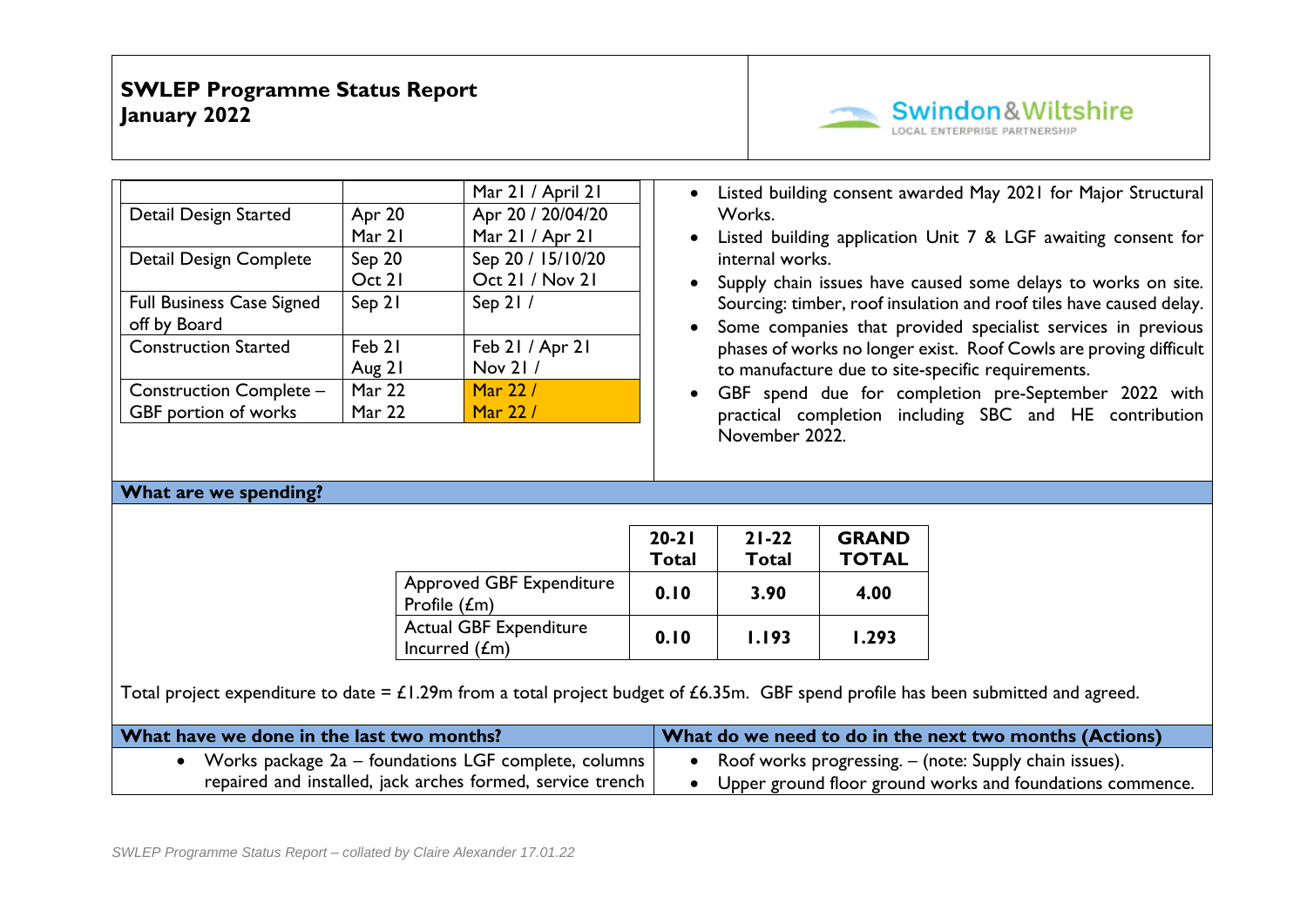

| UGF works started, roof works progressing.<br>Works<br>package extended to include U7 iCAST mezzanine.<br>• Tender process for phase 2b works via Heritage Works<br>framework. Contract awarded to Beard Construction.<br>Listed and planning applications awaiting decision to start<br>on site.<br>Site Signage & Wayfinding strategy consultation completed.<br>Listed building & advertising consent prepared<br>SBC issued Lease and Agreement for Lease drafts to UoB. | Awaiting response to UoB Unit 7 and LGF Units 3&5 planning<br>and listed building applications<br>Submit full application for signage and wayfinding strategy<br>Start works on site for Phase 2 LGF works - subject to planning<br>and listed building approval.<br>Supply chain procurement of Unit 7 mezzanine materials for fast<br>delivery following listed building consent.<br>Sign Lease and agreement for lease to UoB. |
|------------------------------------------------------------------------------------------------------------------------------------------------------------------------------------------------------------------------------------------------------------------------------------------------------------------------------------------------------------------------------------------------------------------------------------------------------------------------------|-----------------------------------------------------------------------------------------------------------------------------------------------------------------------------------------------------------------------------------------------------------------------------------------------------------------------------------------------------------------------------------------------------------------------------------|
| <b>Change Control Notification History</b>                                                                                                                                                                                                                                                                                                                                                                                                                                   |                                                                                                                                                                                                                                                                                                                                                                                                                                   |
|                                                                                                                                                                                                                                                                                                                                                                                                                                                                              |                                                                                                                                                                                                                                                                                                                                                                                                                                   |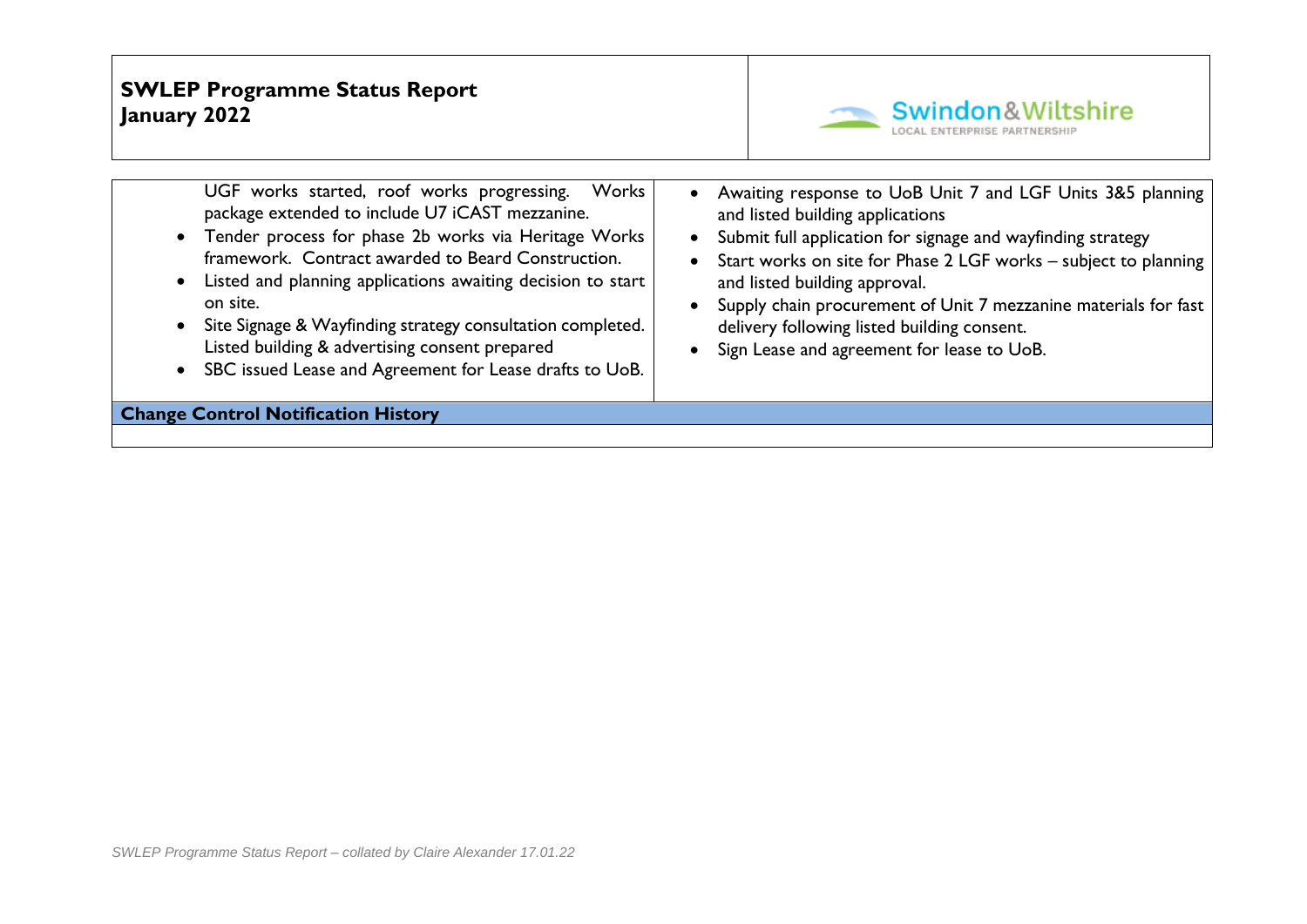

| <b>Project Ref</b> | <b>Project Name</b>                                     | <b>Project</b><br><b>Manager</b> | Lead Delivery<br><b>Partner</b> | <b>Previous</b> | <b>Current</b> | <b>Direction</b> |
|--------------------|---------------------------------------------------------|----------------------------------|---------------------------------|-----------------|----------------|------------------|
| LEP/GBF/GD404      | <b>Porton Collaborative</b><br><b>Innovation Centre</b> | <b>Scott Anderson</b>            | <b>Wiltshire Council</b>        |                 |                |                  |

A second phase of development at the Science Park at Porton Down which will consist of a Collaborative Innovation Centre and additional Grow On space for growing businesses.

| What does our path look like? (Milestones)                                                |                                 |                      | Are we on track? (Issues/Risks)                                                                                                     |
|-------------------------------------------------------------------------------------------|---------------------------------|----------------------|-------------------------------------------------------------------------------------------------------------------------------------|
|                                                                                           |                                 |                      | G - Finance / Cost We are in the process of making our second                                                                       |
| Milestone                                                                                 | <b>Baseline</b>                 | Forecast /<br>Actual | and final claim to draw down all remaining GBF.<br>We have sealed both the Funding Agreement and Deed with the                      |
| Procure Building Contractor/design<br>team for Stage one (RIBA stages 1-4<br>and Pricing) | June 2020                       | <b>June 2020</b>     | Secretary of State for Housing, Communities and Local<br>Government. We are now making our first ERDF claim.                        |
| Contract Building contractor for<br>stage two                                             | February 2021                   | <b>July 2021</b>     | A - Build Programme Delays short delays during the site<br>clearance and foundation dig were further compounded by the              |
| Start of construction work                                                                | March 2021                      | <b>August 2021</b>   | festive break. The modules were re-scheduled for delivery from                                                                      |
| Procure Business support provision                                                        | <b>July 2021</b>                | <b>Sept 2021</b>     | 10 January. This has now been put back a further two weeks due                                                                      |
| <b>Building handover</b>                                                                  | February 2022                   | July/August 2022     | to a COVID out-break in the factory. Adjusting for these delays,                                                                    |
| Launch of Business support<br>provision                                                   | February /<br><b>March 2022</b> | May/June 2022        | the build programme has been revised and completion of the<br>building is now expected to be July 2022.                             |
| End of defects liability and retention<br>due                                             | February 2023                   | <b>July 2023</b>     | G - Business Support Procurement Contracts have been                                                                                |
| Practical completion of business<br>support outputs                                       | June 2023                       | June 2023            | issued to Oxentia and SETsquared to deliver the Workshops and<br>business support. Initial meetings have been held, and discussions |
|                                                                                           |                                 |                      | are moving forward regarding content and marketing.                                                                                 |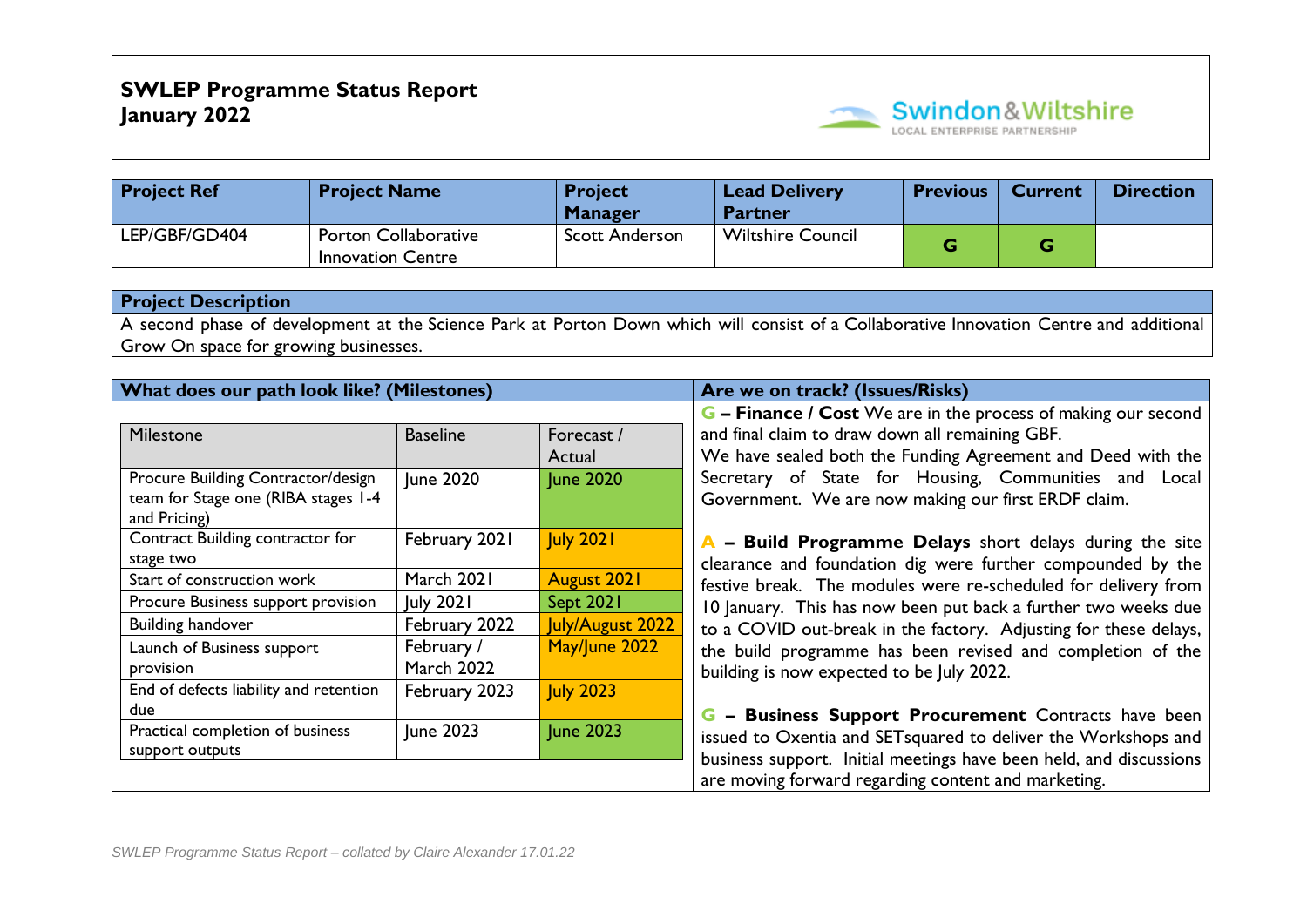

| What are we spending?                                                                                                                                                                                    |                                                                                                                                                                                                                                                                                                                                                                                                                                                                                                                                                                                               |
|----------------------------------------------------------------------------------------------------------------------------------------------------------------------------------------------------------|-----------------------------------------------------------------------------------------------------------------------------------------------------------------------------------------------------------------------------------------------------------------------------------------------------------------------------------------------------------------------------------------------------------------------------------------------------------------------------------------------------------------------------------------------------------------------------------------------|
| <b>Overall Budget</b><br><b>Wiltshire Council Capital</b><br>European Regional Development Fund<br>Of which business support revenue<br>Getting Building Fund via SWLEP                                  | £10,250,000<br>£5,750,000<br>£2,500,000<br>£300,000<br>£2,000,000                                                                                                                                                                                                                                                                                                                                                                                                                                                                                                                             |
| What have we done in the past two<br>months?                                                                                                                                                             | What do we need to do in the next two months (Actions)                                                                                                                                                                                                                                                                                                                                                                                                                                                                                                                                        |
| Formally sealed the funding agreement<br>and Deed for ERDF grant<br>Collated evidence for GBF and ERDF<br>claims<br>Submitted two claims for GBF<br>Appointed and met with Business support<br>providers | Update the Comms Plan and arrange media event for delivery of the modules<br>$\bullet$<br>Continue working on and submit claims for ERDF<br>Continue to work with Business Support providers ready for launch of Workshops<br>in June and the 1:1 support as soon as it is ready<br>Work through BREEAM credits to ensure we achieve Excellent on the Innovation<br>Centre<br>Prepare a tender scope for an "Event Coordinator" to work on Collaboration Events<br>at PSP, as part of the package of business support provision<br>Work with tenants on Heads of Terms agreement<br>$\bullet$ |
| <b>Change Control Notification History</b>                                                                                                                                                               |                                                                                                                                                                                                                                                                                                                                                                                                                                                                                                                                                                                               |
| N/A                                                                                                                                                                                                      |                                                                                                                                                                                                                                                                                                                                                                                                                                                                                                                                                                                               |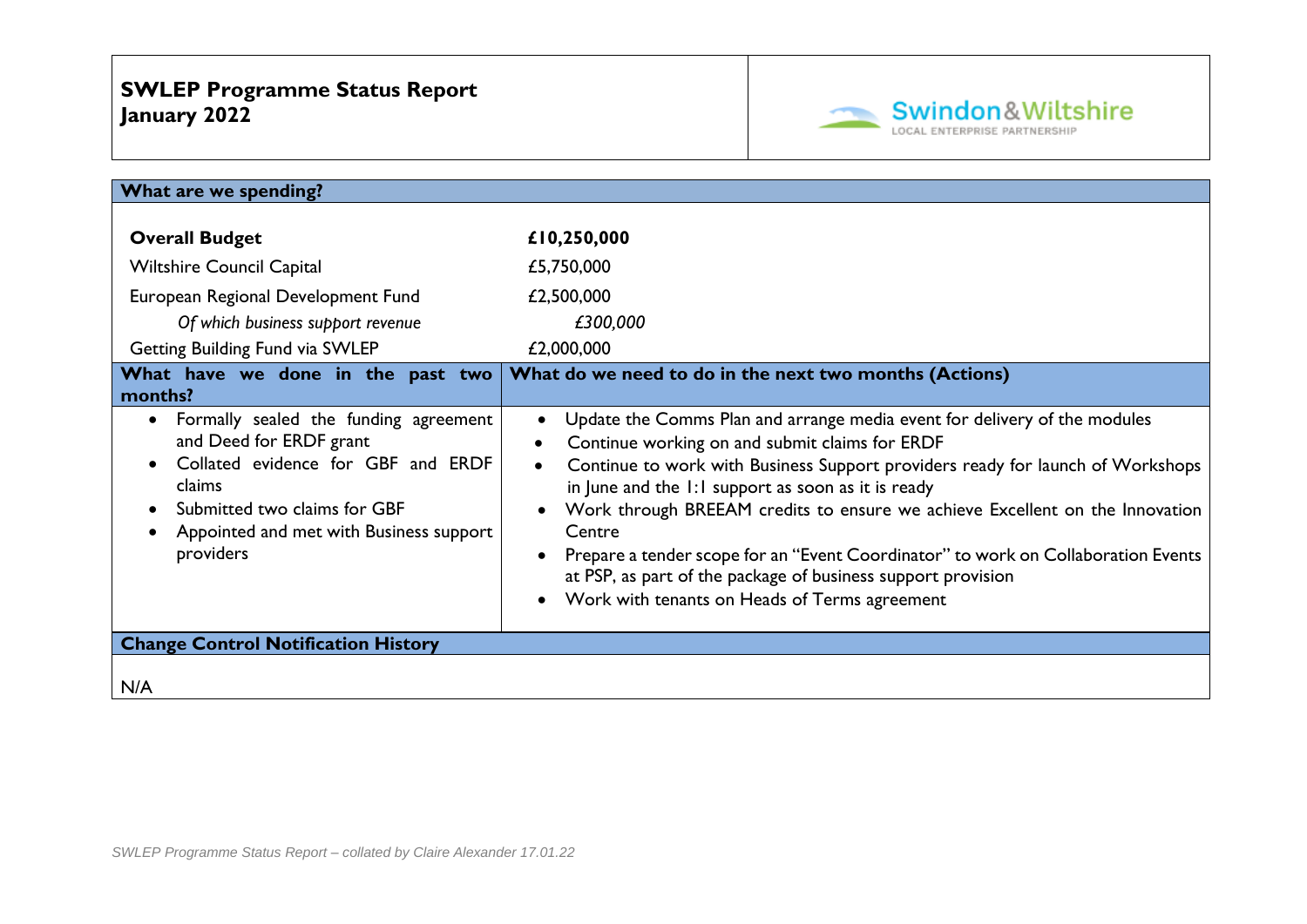

| <b>Project Ref</b> | <b>Project Name</b>          | <b>Project</b><br><b>Manager</b> | <b>Lead Delivery</b><br><b>Partner</b> | <b>Previous</b> | <b>Current</b> | <b>Direction</b> |
|--------------------|------------------------------|----------------------------------|----------------------------------------|-----------------|----------------|------------------|
| LEP/GBF/GD401      | <b>Business Cyber Centre</b> | <b>Tom Marshall</b>              | <b>SWLEP</b>                           | AG              | AG             |                  |

The Business Cyber Centre will be an enterprise, innovation and employment hub specialising in all things cyber. It will be a triple helix model working with government, industry, and academia to achieve a broad set of goals and objectives by way of products and services for SMEs and by creating and enabling a cyber community and ecosystem of cyber related opportunities.

| What does our path look like? (Milestones) |                    |                     | Are we on track? (Issues/Risks)                                          |
|--------------------------------------------|--------------------|---------------------|--------------------------------------------------------------------------|
|                                            |                    |                     |                                                                          |
| <b>Building related</b>                    | <b>Target Date</b> | <b>Revised Date</b> | <b>AG</b> – Programme                                                    |
| activity                                   |                    |                     |                                                                          |
| <b>Lease Completion</b>                    | <b>July 2021</b>   | September 2021      | M&E Technical Submissions and designs have been received and works       |
| Refurbishment works                        | By October 2021    | February 2022       | are proceeding, including lighting, small power, security, CCTV, and     |
| Site Handover                              | November 2021      | <b>March 2022</b>   | access control.                                                          |
| Initial Comms Launch                       | <b>June 2021</b>   | September 2021      |                                                                          |
| <b>Stakeholder</b>                         | lune to            | Ongoing             | Partitioning works are well progressed and contractors now               |
| engagement                                 | December 2021      |                     | overlapping, meaning site is well attended by multiple trades aiming for |
| Recruitment                                | May to August      | Ongoing             | completion in March 2022. Weekly site meetings continue with project     |
|                                            | 2021               |                     | managers and contractors to ensure delivery date is maintained.          |
| Mobilisation                               | May to October     | Ongoing             |                                                                          |
| Procurement                                | 2021               |                     | SWLEP has achieved recognition from UKC3 for recognition of the          |
| <b>Products &amp; Services</b>             | une to             | Ongoing             | Swindon & Wiltshire Cyber Cluster, submitting a claim for                |
| Development                                | December 2021      |                     | administration as a share of a £700,000 fund made available by DCMS.     |
| Formal launch                              | January 2022       | April 2022          |                                                                          |
|                                            |                    |                     |                                                                          |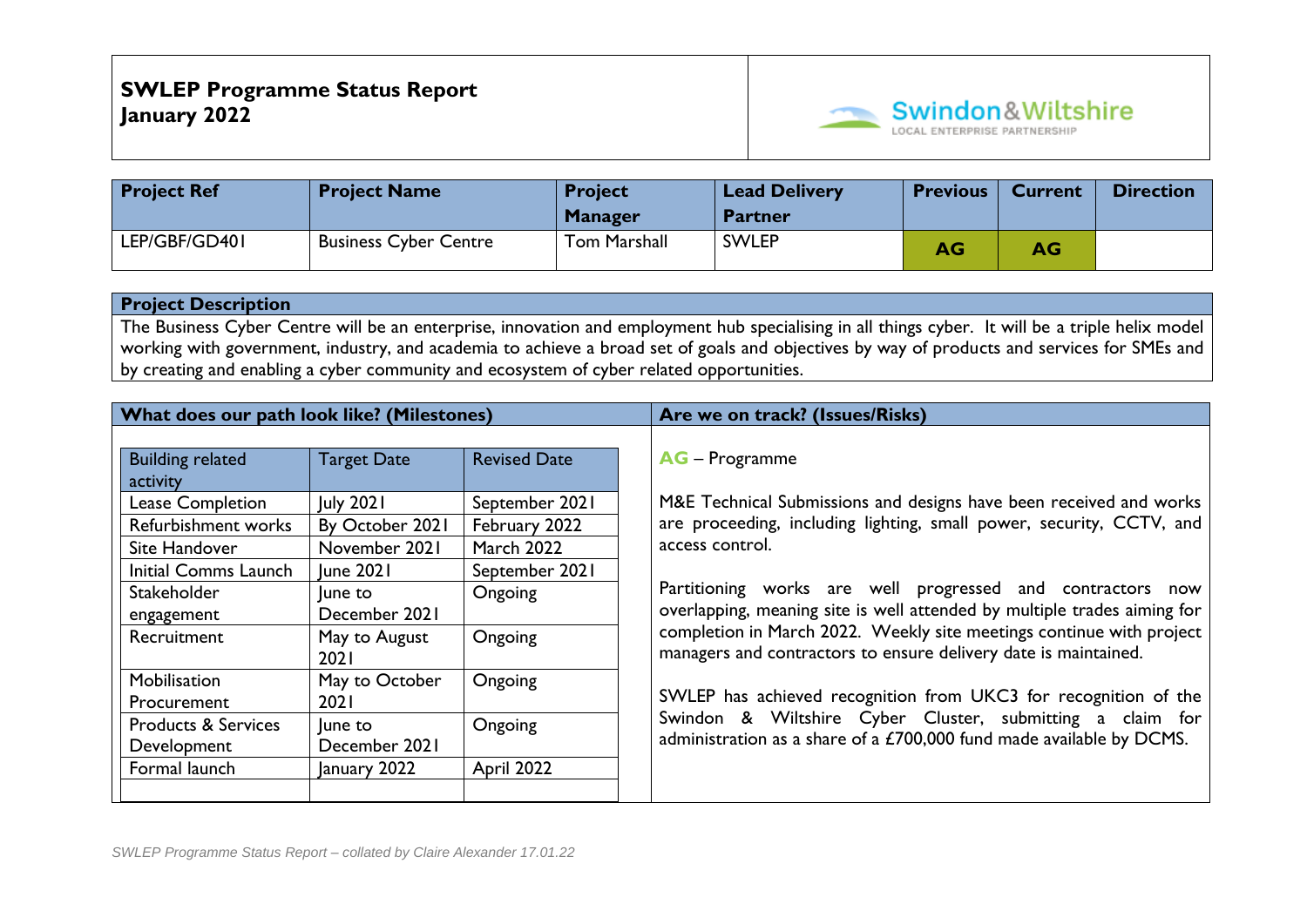

|                                                                                                                  | Recruitment activity has continued, with an Assistant Manager and<br>Project Manager for Swindon & Wiltshire Cyber Cluster both being<br>recruited to support mobilising of the BCC and Cluster. |
|------------------------------------------------------------------------------------------------------------------|--------------------------------------------------------------------------------------------------------------------------------------------------------------------------------------------------|
|                                                                                                                  | $G - Cost$                                                                                                                                                                                       |
|                                                                                                                  | Capital budget remains on track.                                                                                                                                                                 |
|                                                                                                                  | $G -$ Scope                                                                                                                                                                                      |
|                                                                                                                  | Building related activities are underway and remain within scope.                                                                                                                                |
|                                                                                                                  | Development of products and services with partners and stakeholders<br>will take place once broader delivery team has been recruited.                                                            |
| What are we spending?                                                                                            |                                                                                                                                                                                                  |
| £3.7m – Capital via Getting Building Fund grant.                                                                 |                                                                                                                                                                                                  |
| $£0.5m - Revenue$ , grant via SWLEP (GPIF)                                                                       |                                                                                                                                                                                                  |
| The project is on track to spend the capital as required in the grant offer letter, no later than 31 March 2022. |                                                                                                                                                                                                  |
|                                                                                                                  |                                                                                                                                                                                                  |
| What have we done in the past two months?                                                                        | What do we need to do in the next two months (Actions)                                                                                                                                           |
| Commenced Stage 2 (Refurbishment) works                                                                          | Complete refurbish works                                                                                                                                                                         |
| Begun M&E works                                                                                                  | Secure incoming tenants                                                                                                                                                                          |
| Progressed digital collateral to support marketing and                                                           | Maintain comms and delivery a series of launch events.<br>$\bullet$                                                                                                                              |
| engagement activities.                                                                                           | Recruit comms role to support and deliver strategy.<br>$\bullet$                                                                                                                                 |
| Recruited Assistant Manager and Project Manager for SWCC<br>$\bullet$                                            | Develop cyber skills involvement through SWCC and SWLEP and<br>$\bullet$                                                                                                                         |
| Completed handover to new IT Support provider for                                                                | partners, such as Salute My Job, Institute of Coding and                                                                                                                                         |

neighbouring Clusters.

SWLEP.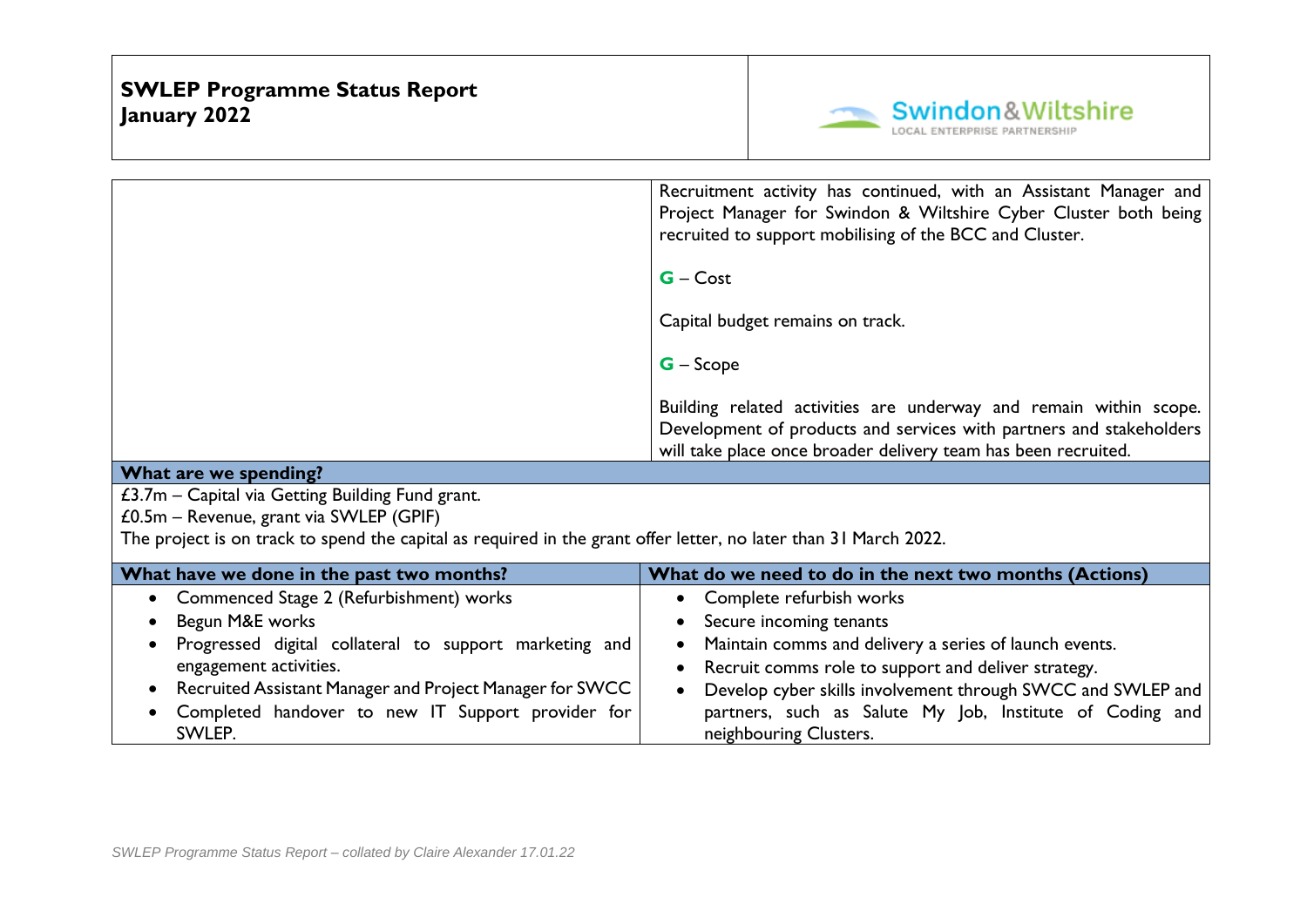

| <b>Project Ref</b> | <b>Project Name</b>                | <b>Project</b><br><b>Manager</b>      | <b>Lead Delivery</b><br><b>Partner</b>                       | <b>Previous</b> | <b>Current</b> | <b>Direction</b> |
|--------------------|------------------------------------|---------------------------------------|--------------------------------------------------------------|-----------------|----------------|------------------|
| LEP/GEN/001/CEC    | Swindon & Wiltshire Careers<br>Hub | Shona Taylor<br>(Careers Hub<br>Lead) | <b>Wiltshire Council &amp;</b><br>Swindon Borough<br>Council | G               |                |                  |

The Swindon and Wiltshire Careers Hub programme is now in its 4<sup>th</sup> year, having extended its reach in 2019 from 40 institutions to include all 58 secondary schools, colleges and SEND providers in the area. The number of institutions engaged is recorded by URN, however this represents 63 sites, a fluctuation in numbers due to institutions merging across a period. The aim of this programmes is to support schools and colleges to improve the area's rating on Gatsby Benchmarks, a framework which defines good careers guidance, from 1.9 to 6. This activity supports all institutions to develop and deliver effective careers education plans in partnership with employers, HEIs, training providers and charitable organisations. The overall aim is to improve the progression outcomes for young people, ensure that they are better informed of the opportunities available and better prepared for the world of work.

The team consists of a Careers Hub Lead (HL), a Senior Enterprise Coordinator (SEC) and three Enterprise Coordinators (ECs) based in Swindon, north Wiltshire, and south Wiltshire. In January 2022 an Employer Engagement Enterprise Coordinator (EEEC) joined the team and in November 2021 a Hub Incubation Project Lead was also employed on a fixed term contract.

| What does our path look like? (Milestones)               |                 |                                        |                                                       | Are we on track? (Issues/Risks)                                                                                                                             |
|----------------------------------------------------------|-----------------|----------------------------------------|-------------------------------------------------------|-------------------------------------------------------------------------------------------------------------------------------------------------------------|
|                                                          |                 |                                        |                                                       | <b>G</b> – Programme:                                                                                                                                       |
| Milestone                                                | <b>Baseline</b> | Revised<br>Baseline (if<br>applicable) | Forecast/Actual                                       | Overall performance was ranked as $11th$ nationally,  <br>from a pool of 38 Careers Hubs in July 2021.<br>Current benchmark achievement shows all areas are |
| Yr. 6 Q4 (July-August<br>2021) grant claim<br>submission |                 |                                        | Submission for Yr6 Q4 was<br>made on 18 October 2021. | performing above national average, with average<br>benchmark achievement +1.22 above national<br>average.                                                   |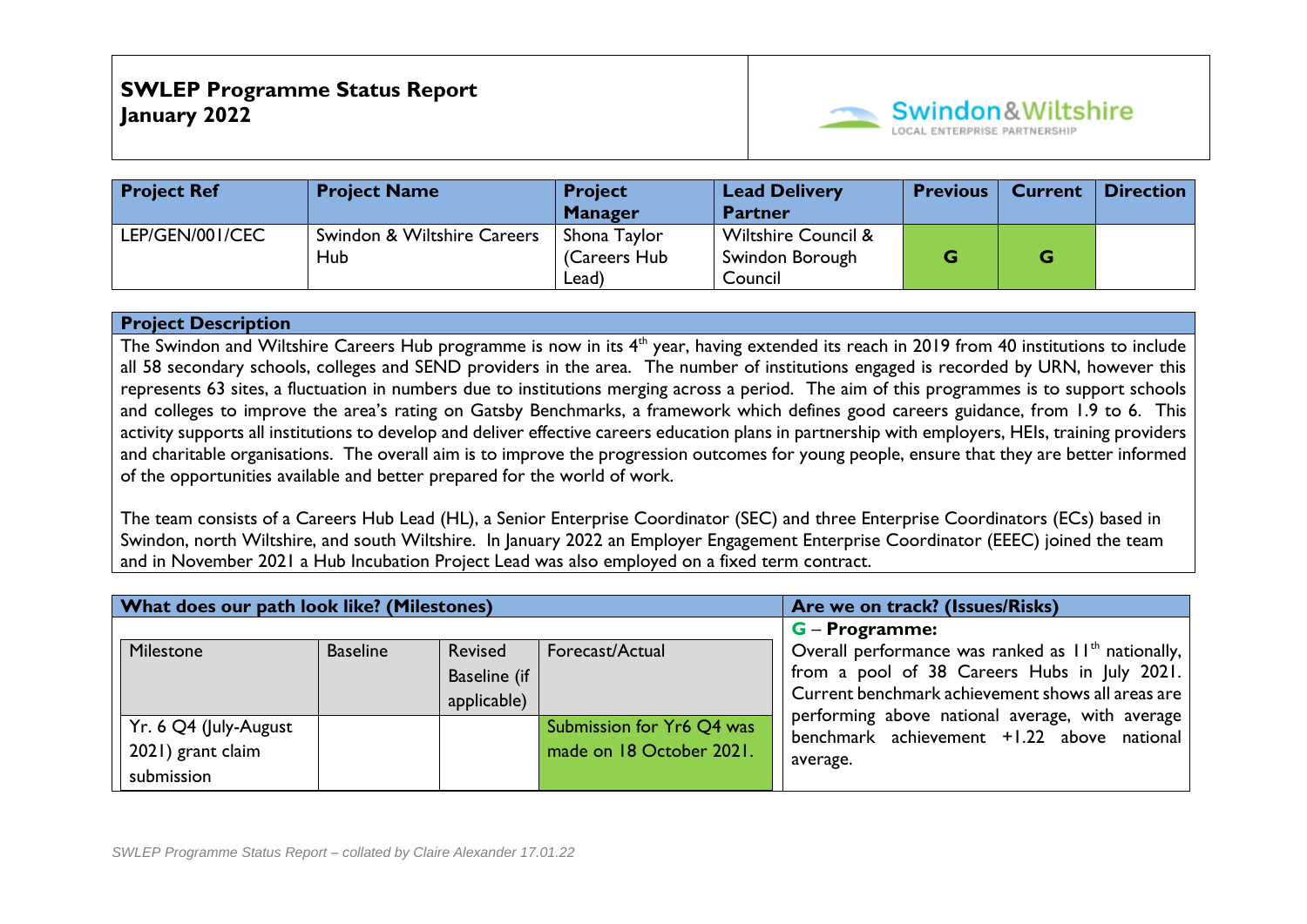

|                                                                                                                               |                                                                                                    |                                                                                     | Year 7 Q1 claim is due on<br>14 February 2022.                                                                                                   | All financial reporting activities have been submitted<br>and are up to date.                                                                                                                                                                                                                                                              |
|-------------------------------------------------------------------------------------------------------------------------------|----------------------------------------------------------------------------------------------------|-------------------------------------------------------------------------------------|--------------------------------------------------------------------------------------------------------------------------------------------------|--------------------------------------------------------------------------------------------------------------------------------------------------------------------------------------------------------------------------------------------------------------------------------------------------------------------------------------------|
| All institutions within<br>the Careers Hub to<br>have completed<br>Compass 3 times per<br>year by 31 <sup>st</sup> July 2022. | 95% of<br>institutions<br>completed<br>Compass by<br>$31^{st}$<br>December<br>2018.<br>MoUs issued | 100% of<br>institution<br>S.<br>completed<br>Compass<br>by July<br>2021<br>MoUs re- | 98% of matched institutions<br>in the SWLEP area<br>completed Compass by 31<br>December 2021, NA is 95%.                                         | There are 58 schools and colleges giving network<br>coverage of 100% for the region, above the NA of<br>45%. Outstanding MoUs are being finalised at<br>institution level.<br>There are 56 EAs in the network and with 10% of<br>institutions currently showing as having a vacancy.<br>The team is working with locally based employers   |
| School/colleges<br><b>Careers Hub</b><br>membership: 58<br>institutions                                                       | in September<br>2018 (Wave<br>I) and June<br>2019 (Wave<br>2) and July<br>2020                     | issued in<br>September<br>2021                                                      | 81% have been signed and<br>returned, II remain<br>outstanding.                                                                                  | and the CIPD to fill these vacancies. Through joint<br>funding by the CEC, SWLEP, Swindon Borough<br>Council and Wiltshire Council a post for an<br>Employer Engagement Enterprise Coordinator has<br>been provided. This role will focus on taking a<br>coordinated approach to EA recruitment and all<br>employer engagement activities. |
| Hub institutions to<br>have achieved an<br>average of 5 BMs by<br>August 2022.                                                | September<br>2018 average<br>$= 1.9$ (NA<br>2.0)                                                   |                                                                                     | Average achievement on 31<br>December 2021 was 5.57<br>against a NA of $4.35, +1.22$<br>on NA.                                                   | 20 institutions are currently rated as being a priority,<br>from 24 in September 2021, and are receiving<br>regular additional support and guidance where they<br>are either:                                                                                                                                                              |
| Hub institutions to<br>achieve at least 3 BMs<br>by August 2022                                                               | 22% of<br>institutions<br>$(13$ in total)<br>recorded<br>achieving less                            |                                                                                     | 17% of institutions (10 in<br>total) to achieve a minimum<br>of three BMs to meet the<br>target, an improvement of<br>+5pp since September 2021. | Achieving three or less benchmarks<br>Achieving less than 100% in BMI: a<br>stable careers programme.<br>Recording 0% achieving for BM 8:<br>personal guidance interviews                                                                                                                                                                  |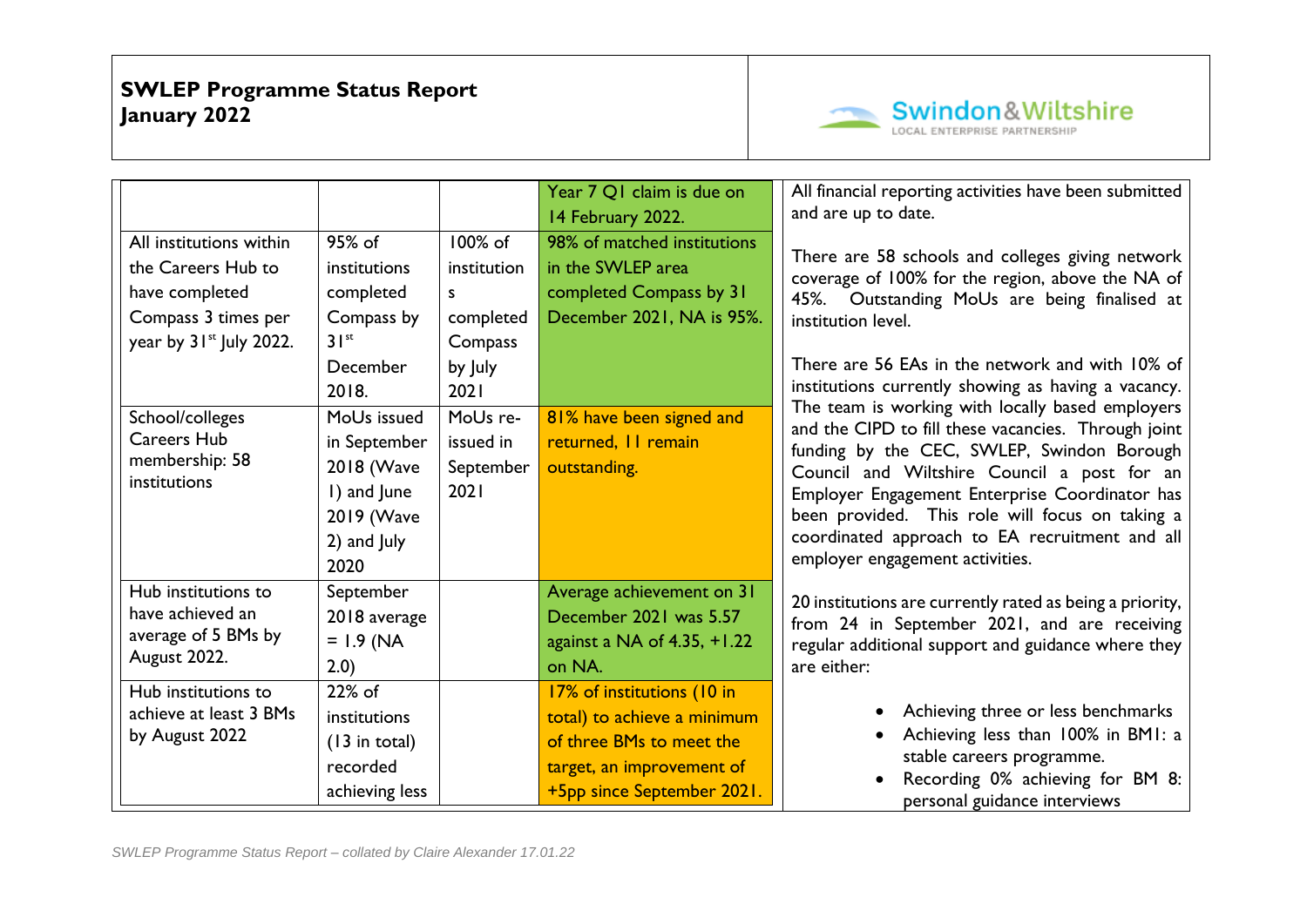

| <b>Actual</b><br>£Κ                               | 27.1             | 25.6           |                           | 42.0           |       | 28.0                                           | 122.7                              |     |
|---------------------------------------------------|------------------|----------------|---------------------------|----------------|-------|------------------------------------------------|------------------------------------|-----|
|                                                   | QI               | Q <sub>2</sub> |                           | Q <sub>3</sub> |       | Q <sub>4</sub>                                 |                                    |     |
|                                                   |                  |                |                           | 2020/2021      |       |                                                | <b>Total</b>                       |     |
|                                                   |                  |                |                           |                |       |                                                |                                    |     |
| <b>Actual</b><br>£Κ                               | 215.8            | 74.85          |                           | 125.6          |       | 142.1                                          | 558.35                             |     |
|                                                   | 2015/2017        | 2017/2018      |                           | 2018/2019      |       | 2019/20                                        | <b>Total</b>                       |     |
|                                                   |                  |                |                           |                |       |                                                |                                    |     |
| What are we spending?                             |                  |                |                           |                |       |                                                |                                    |     |
|                                                   |                  |                | $+6.60$ pp on NA.         |                |       |                                                |                                    |     |
| year                                              |                  |                | since July 2021 and is    |                |       |                                                |                                    |     |
| made throughout the                               |                  |                | performance by +19.65pp   |                |       |                                                |                                    |     |
| the workplace should be                           |                  |                | BM 6 has improved in      |                |       |                                                |                                    |     |
| employer and employees)<br>and BM6 experiences of | BM6: 44%         | BM6: 31%       | $+16.82$ pp on NA.        |                |       |                                                |                                    |     |
| (encounters with                                  | BM5: 56%         | BM5:69%        | since July 2021 and is    |                |       |                                                |                                    |     |
| progress in BM5                                   | 2018             | 2022           | performance by +10.96pp   |                |       |                                                |                                    |     |
| Clear evidence of                                 | September        | September      | BM 5 has improved in      |                |       |                                                |                                    |     |
| by 31st July 2022.                                |                  |                | from the target.          |                |       | education teams.                               |                                    |     |
| achieve the benchmark                             | 13%              | 69%            | +29pp above NA and -4pp   |                |       | escalated for further support within both LAs' |                                    |     |
| programme:<br>80% of institutions fully           | 2018             | 2021           | December 2021 was 76%,    |                | Where | necessary                                      | individual<br>institutions         | are |
| BM 1: a stable careers                            | September        | September      | Average achievement on 31 |                |       |                                                |                                    |     |
|                                                   | <b>July 2021</b> |                |                           |                |       | with CL and/or SLT                             | engagement/commitment/capacity     |     |
|                                                   | than 3 BMs in    |                |                           |                |       |                                                | Where there is a perceived lack of |     |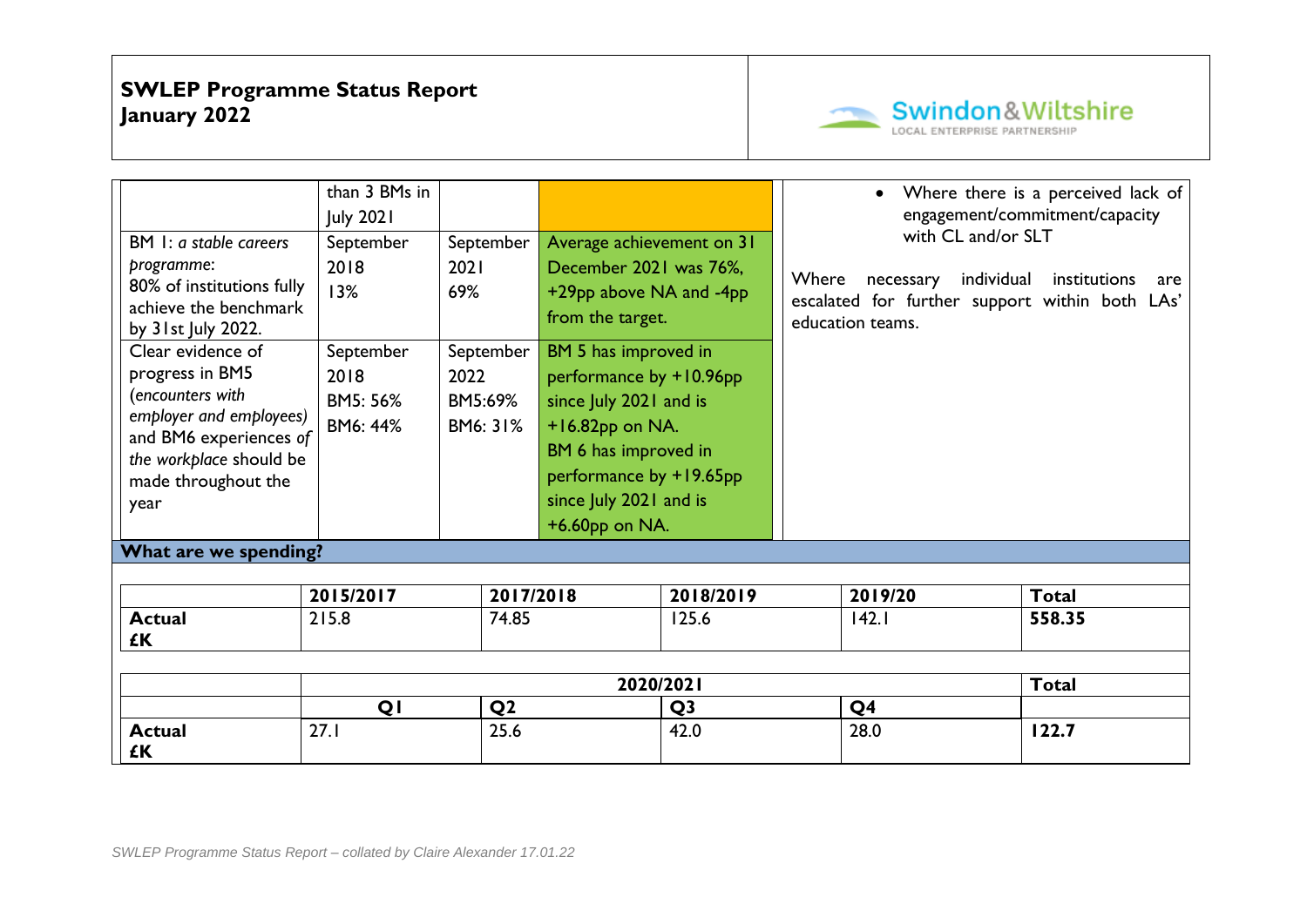

| <b>Activity in last two months</b><br>(November and December 2021)                                                                                                                                                                                                                                                                                                                                                                                                                                                                                                                                                                                                                                                                                                                                                                           | <b>Planned actions for next two months</b><br>(January and February 2022)                                                                                                                                                                                                                                                                     |
|----------------------------------------------------------------------------------------------------------------------------------------------------------------------------------------------------------------------------------------------------------------------------------------------------------------------------------------------------------------------------------------------------------------------------------------------------------------------------------------------------------------------------------------------------------------------------------------------------------------------------------------------------------------------------------------------------------------------------------------------------------------------------------------------------------------------------------------------|-----------------------------------------------------------------------------------------------------------------------------------------------------------------------------------------------------------------------------------------------------------------------------------------------------------------------------------------------|
| <b>Activity with Schools/Colleges</b>                                                                                                                                                                                                                                                                                                                                                                                                                                                                                                                                                                                                                                                                                                                                                                                                        | <b>Planned Activity with Schools/Colleges</b>                                                                                                                                                                                                                                                                                                 |
| The fortnightly newsletters were circulated, supplemented by the Careers Leader<br>SharePoint site, designed to promote online collaboration for the existing community<br>of practice. Additionally, regular virtual network masterclass sessions with Careers<br>Leaders were undertaken and covered a range of topics such as: 'Ask the Network',<br>Compass+ Training and Future Skills Survey and BM I Masterclass: communicating<br>your careers programme, BM4 Masterclass: embedding careers into your teaching, BM<br>5 and 6 engaging employers and working effectively with them. A discreet Compass+<br>session was facilitated by the CEC for Careers Leaders, SLT representatives and<br>school Business Managers. All masterclasses are recorded and added to the<br>SharePoint site for any CLs unable to attend on the day. | The fortnightly newsletter will be circulated to all<br>Careers Leaders, Enterprise Advisers, Cornerstone<br>Employers, and key stakeholders.<br>Fortnightly<br>networking and masterclass sessions with continue<br>with topics such as Destination Data, 'how to meet<br>BM7, Provider Access Legislation?' and work<br>experience options. |
| Planning for the Learn Live Amazing Applications student event was underway.                                                                                                                                                                                                                                                                                                                                                                                                                                                                                                                                                                                                                                                                                                                                                                 | Continue planning activities for the Learn Live Amazing<br>Applications student event which will take place on 9<br>March 2022.                                                                                                                                                                                                               |
| The EC team continued to prioritise ItoI support sessions with the institutions listed<br>as a priority where extra input is required to improve performance. All institutions<br>are required to have a developmental action plan in place for the academic year.                                                                                                                                                                                                                                                                                                                                                                                                                                                                                                                                                                           | ECs will continue with a series of ItoI meetings with<br>each institution prioritising those where they have yet<br>to achieve BMI, have 0% achievement for BM8 or have<br>achieved less than three benchmarks overall.                                                                                                                       |
| A new offer of BM5 funded employer encounters was offered to all institutions. EAs<br>are being supported by the EC team to help to develop individual activities which will<br>improve the opportunities available to each institution.                                                                                                                                                                                                                                                                                                                                                                                                                                                                                                                                                                                                     | The roll out of BM5 activities will continue and new<br>opportunities sourced and shard via CL newsletter.<br>To continue to share information in the SBC and WC<br>Headteachers' newsletters.                                                                                                                                                |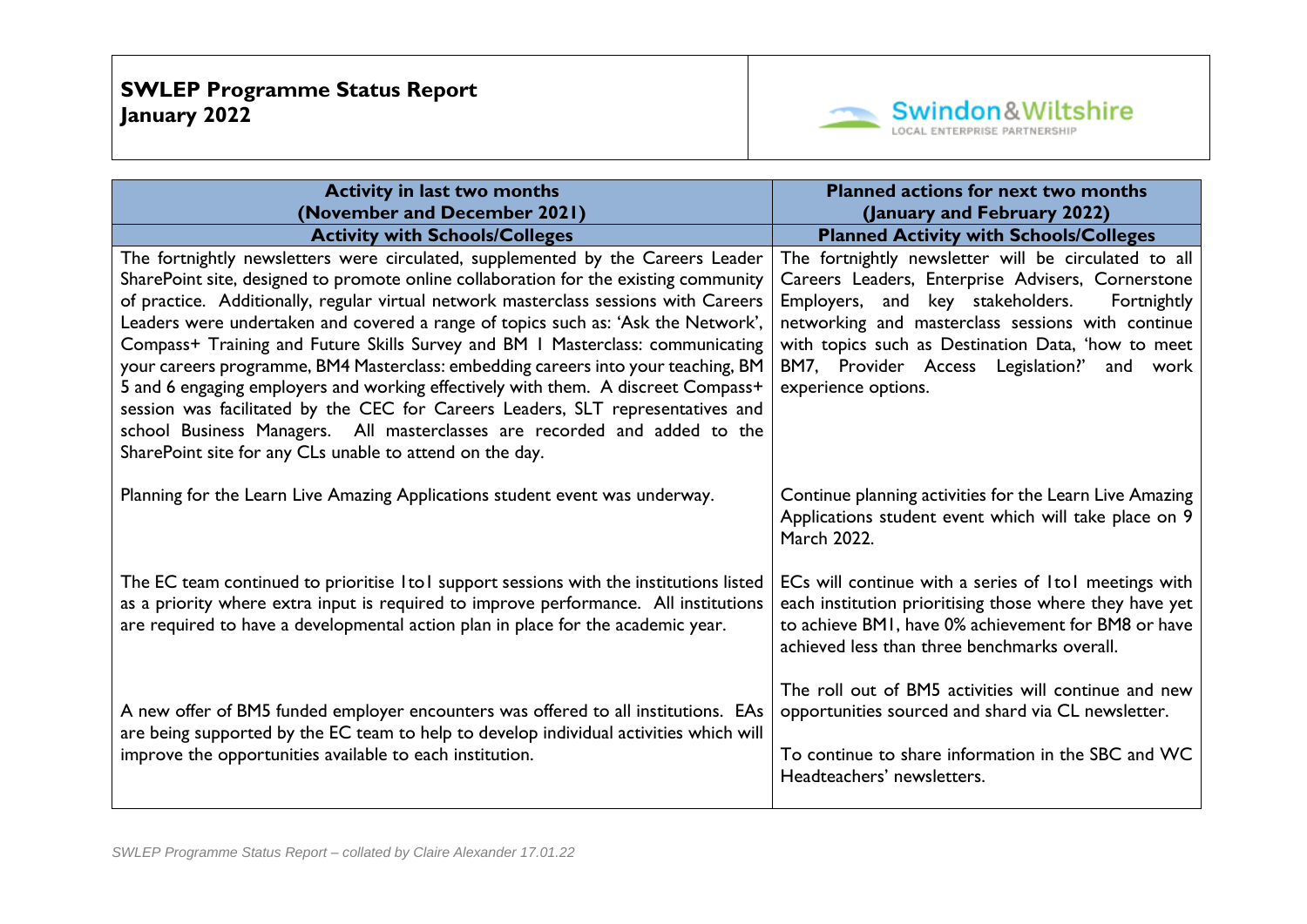

| Regular Careers Hub comms were included in both SBC and WC Headteachers'<br>newsletters.                                                                                                                                                                                                                                        | An updated newsletter will be published on the lead up<br>to national apprenticeship week which will showcase<br>apprenticeship opportunities in the area.              |
|---------------------------------------------------------------------------------------------------------------------------------------------------------------------------------------------------------------------------------------------------------------------------------------------------------------------------------|-------------------------------------------------------------------------------------------------------------------------------------------------------------------------|
| Themed comms for students was published via the interactive platform Padlet, on<br>green jobs and career pathways.                                                                                                                                                                                                              | Planning for a further SEND conference is underway.                                                                                                                     |
| A SEND focussed conference took place in partnership with two other local Careers<br>Hubs with a focus on using LMI data in career planning. FE and post 16 providers were<br>involved in a South West FE Careers conference. EC in Swindon is supporting<br>EOTAS to provide a careers fair with a focus on SEND young people. | A Swindon and Wiltshire FE and post 16 providers will<br>attend a collaboration meeting run by the Careers Hub.<br>Delivery of the EOTAS SEND Careers Fair in February. |
| <b>Activity with Stakeholders</b>                                                                                                                                                                                                                                                                                               | <b>Activity with Stakeholders</b>                                                                                                                                       |
|                                                                                                                                                                                                                                                                                                                                 |                                                                                                                                                                         |
| Liaison with a range of stakeholders regarding their virtual offers to schools/colleges:                                                                                                                                                                                                                                        | To continue to work with stakeholders on these offers                                                                                                                   |
| <b>Careers Collective</b>                                                                                                                                                                                                                                                                                                       | ensure that they are shared in a timely manner with                                                                                                                     |
| Speaker for Schools                                                                                                                                                                                                                                                                                                             | Career Leaders and implemented into action plans.                                                                                                                       |
| <b>Study Higher Uni Connect</b>                                                                                                                                                                                                                                                                                                 |                                                                                                                                                                         |
| <b>EBPWB</b>                                                                                                                                                                                                                                                                                                                    |                                                                                                                                                                         |
| Adviza                                                                                                                                                                                                                                                                                                                          |                                                                                                                                                                         |
| Ablaze                                                                                                                                                                                                                                                                                                                          |                                                                                                                                                                         |
| <b>National Literacy Trust</b>                                                                                                                                                                                                                                                                                                  | SEC to attend all monthly, national CEC CoP meetings.                                                                                                                   |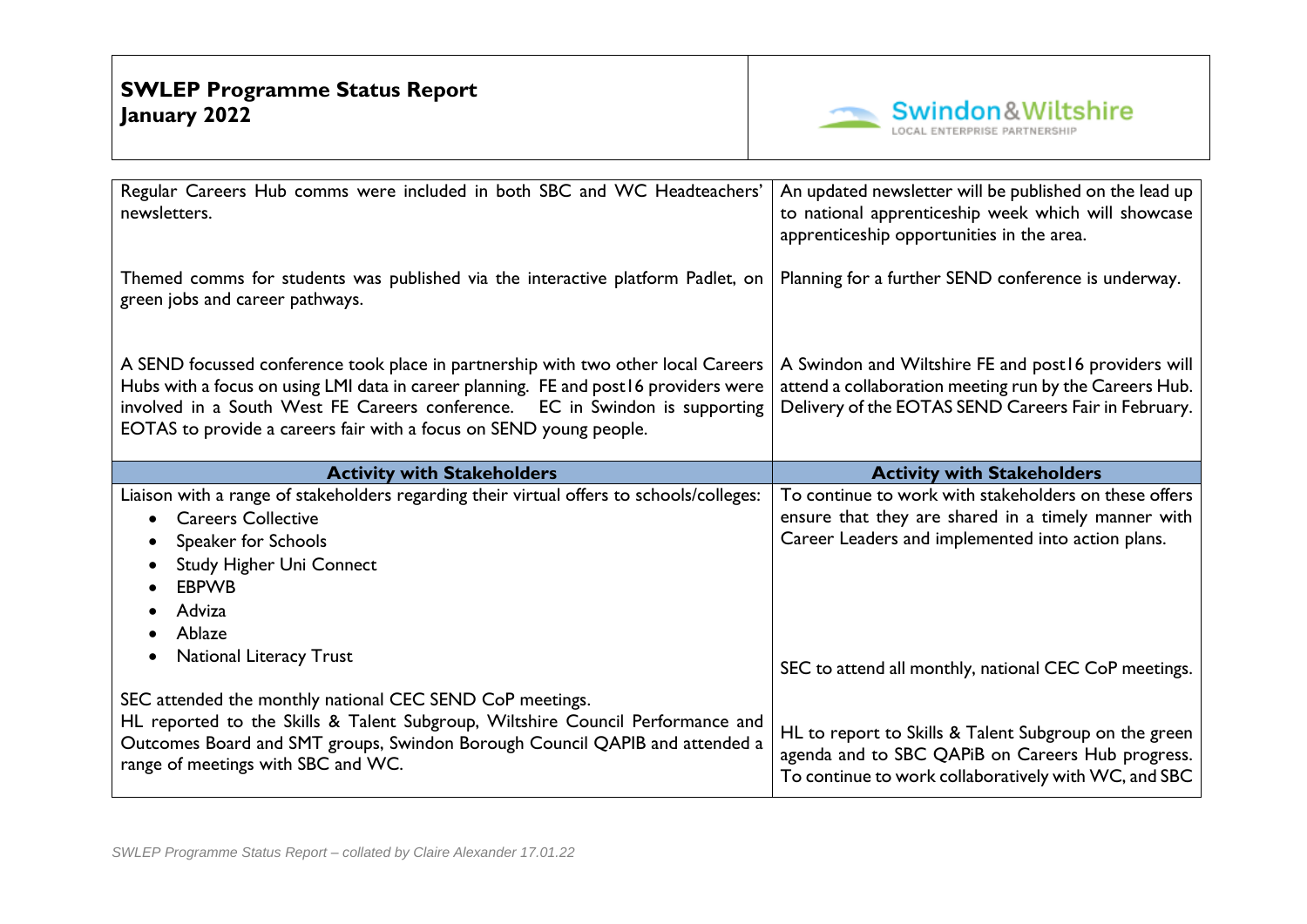

| Work continues with WC and SBC NEET teams to support the roll out of up to 250      | NEET teams and Adviza on successful delivery of the             |  |  |  |
|-------------------------------------------------------------------------------------|-----------------------------------------------------------------|--|--|--|
| personal guidance interviews, delivered via Adviza, to young people who are either  | project.                                                        |  |  |  |
| NEET or at risk of becoming NEET.                                                   |                                                                 |  |  |  |
|                                                                                     |                                                                 |  |  |  |
| <b>Activity with Employers</b>                                                      | <b>Activity with Employers</b>                                  |  |  |  |
| EA ItoI meetings continue with EC team along with recruitment of new EAs            | To continue with relevant leads and social media                |  |  |  |
| continues as vacancies occur. Postings continue on the EA discreet discussion group | activity to recruit more EAs. Further EA networking             |  |  |  |
| was launched on Linkedln. An EA Induction session took place in November.           | and CPD opportunities to be planned under the new<br>EEEC role. |  |  |  |
| Participation in the SBC the Swindon Apprenticeship Network Group                   |                                                                 |  |  |  |
|                                                                                     | To continue to work Swindon Apprenticeship                      |  |  |  |
|                                                                                     | Network Group to support the development of                     |  |  |  |
|                                                                                     | apprenticeship provision.                                       |  |  |  |
| Continued development of the Your Placement work placement site with EA             |                                                                 |  |  |  |
| volunteers and Wiltshire College and University Centre.                             | Ongoing developmental work to be undertaken.                    |  |  |  |
|                                                                                     |                                                                 |  |  |  |
| Hub Lead attended the IoT Employer Steering Group meeting.                          |                                                                 |  |  |  |
|                                                                                     | Continue with ongoing participation in IoT groups               |  |  |  |
|                                                                                     | where appropriate.                                              |  |  |  |
| Cornerstone Employer meeting to be held in November.                                | An action planning meeting will be held in January with         |  |  |  |
|                                                                                     | Employer Group. SEC<br>the Cornerstone<br>and                   |  |  |  |
|                                                                                     | Cornerstone Chair to attend national<br><b>CEC</b>              |  |  |  |
|                                                                                     | Cornerstone Employer CPD session in January.                    |  |  |  |
| <b>Activity with the Careers and Enterprise Company</b>                             | <b>Activity with the Careers and Enterprise</b>                 |  |  |  |
|                                                                                     | Company                                                         |  |  |  |
| The Careers Hub team attended a range of CPD sessions via the CEC and the Hub       | Team will attend ongoing meetings and events as                 |  |  |  |
| Lead and SEC attended the CEC Leadership Programme launch event.                    | required.                                                       |  |  |  |
|                                                                                     |                                                                 |  |  |  |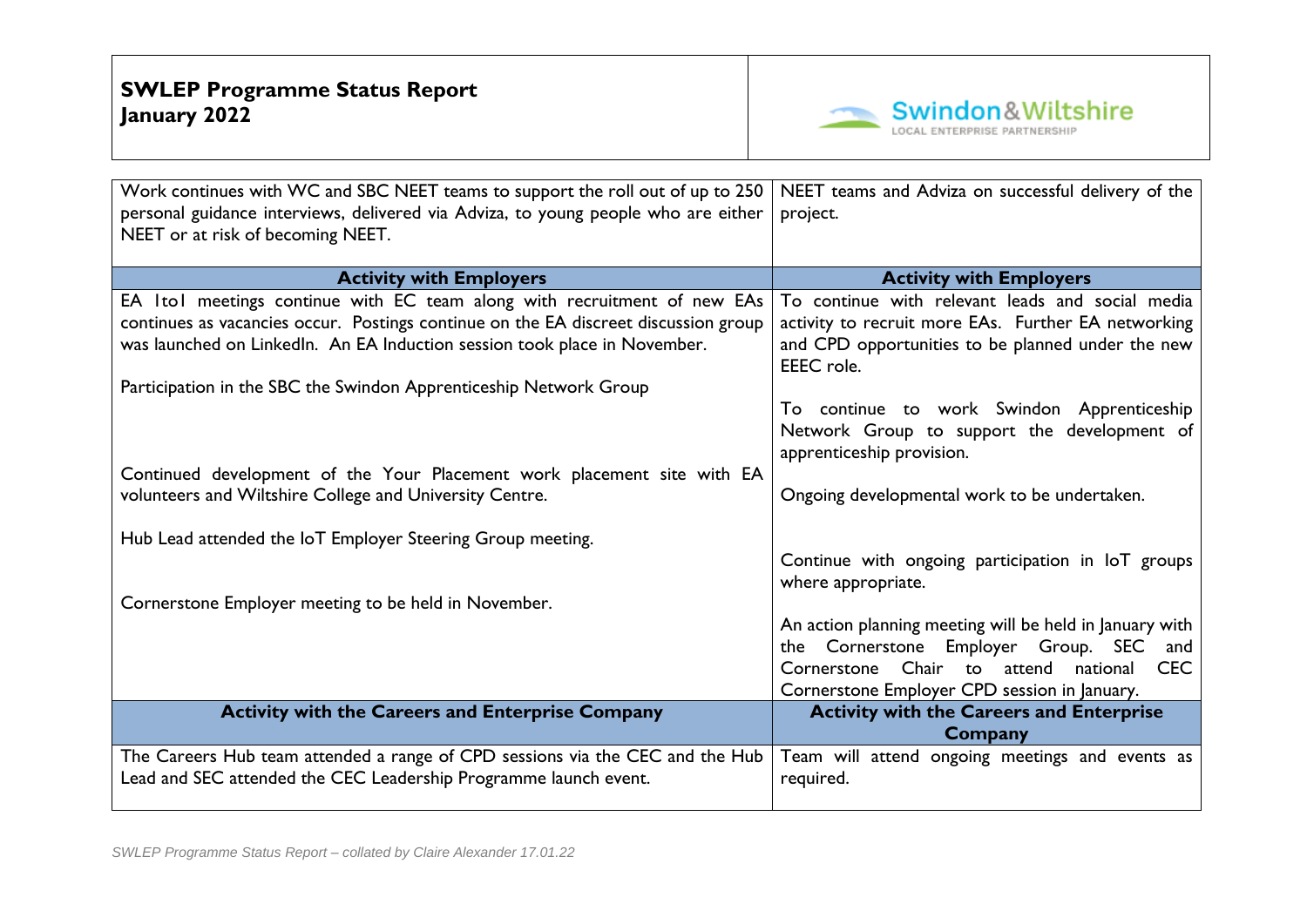

| HL continues to attend fortnightly information meetings with the CEC's Regional Lead<br>and Area Manager and participated in the development/delivery of the South West FE<br>Careers Conference. | HL will continue to attend fortnightly briefing meetings<br>with the CEC.                                                                                                           |
|---------------------------------------------------------------------------------------------------------------------------------------------------------------------------------------------------|-------------------------------------------------------------------------------------------------------------------------------------------------------------------------------------|
| Full launch of the Hub Incubation Project took place with the new HIP Project Lead<br>in post.                                                                                                    | Development of HIP resources and activities and start<br>of the delivery cycle. Submission of the first Hub Lead<br>report based on the Careers Hub Strategic Planning<br>Document. |
| <b>Team Development/Training</b>                                                                                                                                                                  | <b>Team Development/Training</b>                                                                                                                                                    |
| The Careers Hub team attended a range of the CEC's CPD sessions.                                                                                                                                  | Team will attend ongoing CPD events as required.                                                                                                                                    |
| <b>Activity with Careers Hub Governance</b>                                                                                                                                                       | <b>Activity with Careers Hub Governance</b>                                                                                                                                         |
| Steering Group meeting was held on 9 December 2021.                                                                                                                                               | Next Steering Group meeting: 10 February 2022                                                                                                                                       |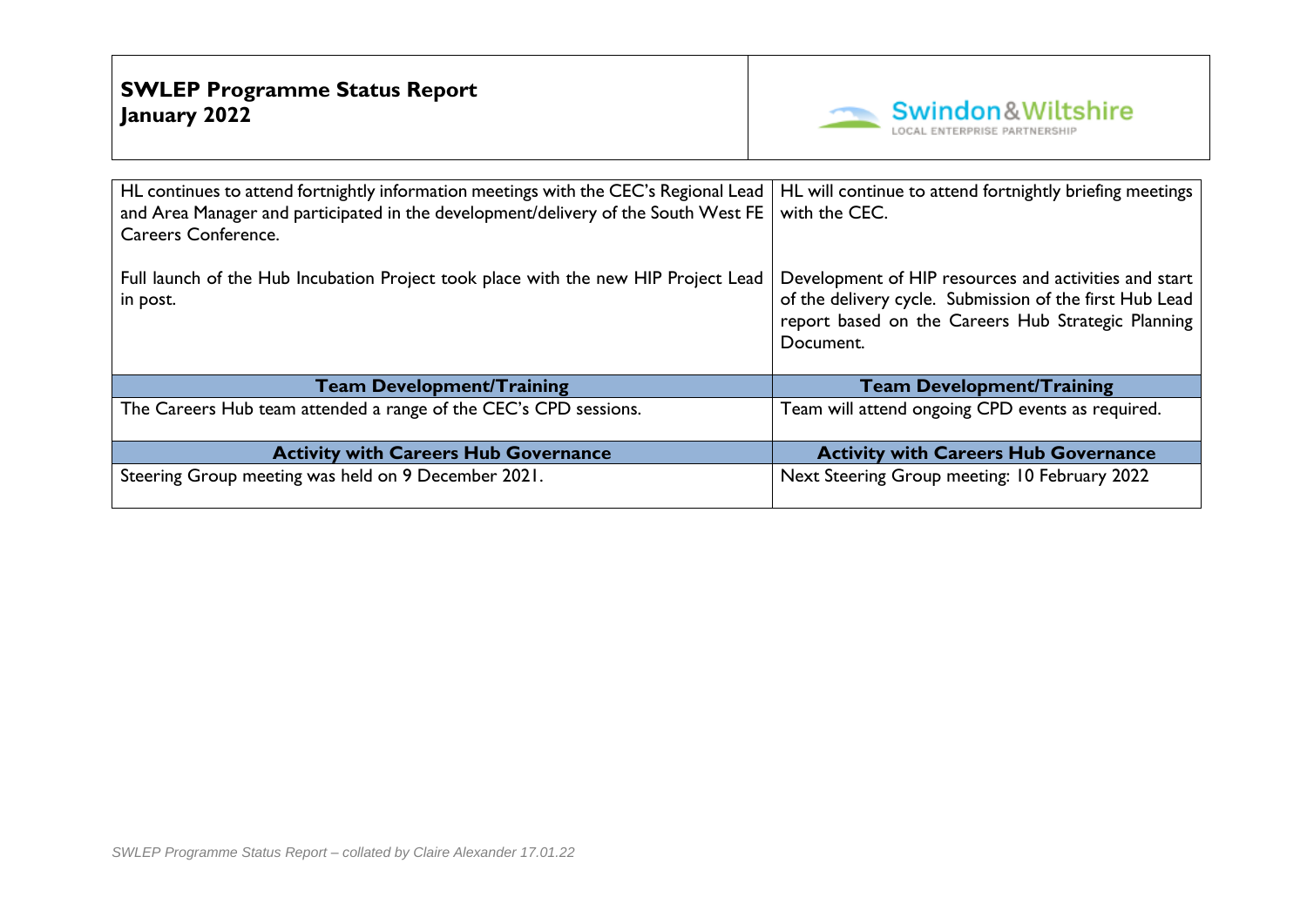

| <b>Project Ref</b> | <b>Project Name</b> | <b>Project</b><br><b>Manager</b> | <b>Lead Delivery</b><br><b>Partner</b> | <b>Previous</b> | <b>Current</b> | <b>Direction</b> |
|--------------------|---------------------|----------------------------------|----------------------------------------|-----------------|----------------|------------------|
| LEP/GEN/002/GH     | Growth Hub          | <b>Chris Stevens</b>             | <b>SWLEP</b>                           |                 | u              |                  |

SWLEP's business support service combining digital and direct delivery methods to create a comprehensive offer. In addition, The Growth Hub serves as the barometer for the regional business community, capturing and feeding back issues to the Department for Business, Energy, and Industrial Strategy (BEIS).

| What does our path look like?<br>(Milestones) |                                           |               |                 | Are we on track? (Issues/Risks)                                                                  |
|-----------------------------------------------|-------------------------------------------|---------------|-----------------|--------------------------------------------------------------------------------------------------|
|                                               | <b>Baseline</b><br>Milestone<br>Forecast/ |               |                 | Commentary                                                                                       |
|                                               |                                           |               | Actual          |                                                                                                  |
|                                               | Grow the Growth                           | Aug           | <b>Feb 2021</b> | The Growth Hub Business Community now has total of 2075 which exceeds the milestone of           |
|                                               | <b>Hub Business</b>                       | 2020          |                 | 2000 and is a further increase of 61 over the previous report.                                   |
|                                               | Community                                 |               |                 |                                                                                                  |
|                                               | membership from                           |               |                 |                                                                                                  |
|                                               | $1,500 - 2,000$                           |               |                 |                                                                                                  |
| $\overline{2}$                                | Serve as the                              | Ongoing/      | Ongoing/        | Growth Hub plays a key role in the completion and return of the weekly BI report to BEIS.        |
|                                               | regional business                         | <b>Weekly</b> | <b>Weekly</b>   | The service has adjusted its focus slightly with a more national steer, evaluative tone and      |
|                                               | community                                 |               |                 | combining common local themes into statement headlines with any emerging trends.                 |
|                                               | barometer,                                |               |                 |                                                                                                  |
|                                               | communicating                             |               |                 | Going forward, the basis of this reporting will be used to provide an intelligence report to MPs |
|                                               | issues upwards and                        |               |                 | across Swindon and Wiltshire (January 2022).                                                     |
|                                               | producing weekly                          |               |                 |                                                                                                  |
|                                               | <b>Business</b>                           |               |                 |                                                                                                  |
|                                               | Intelligence report                       |               |                 |                                                                                                  |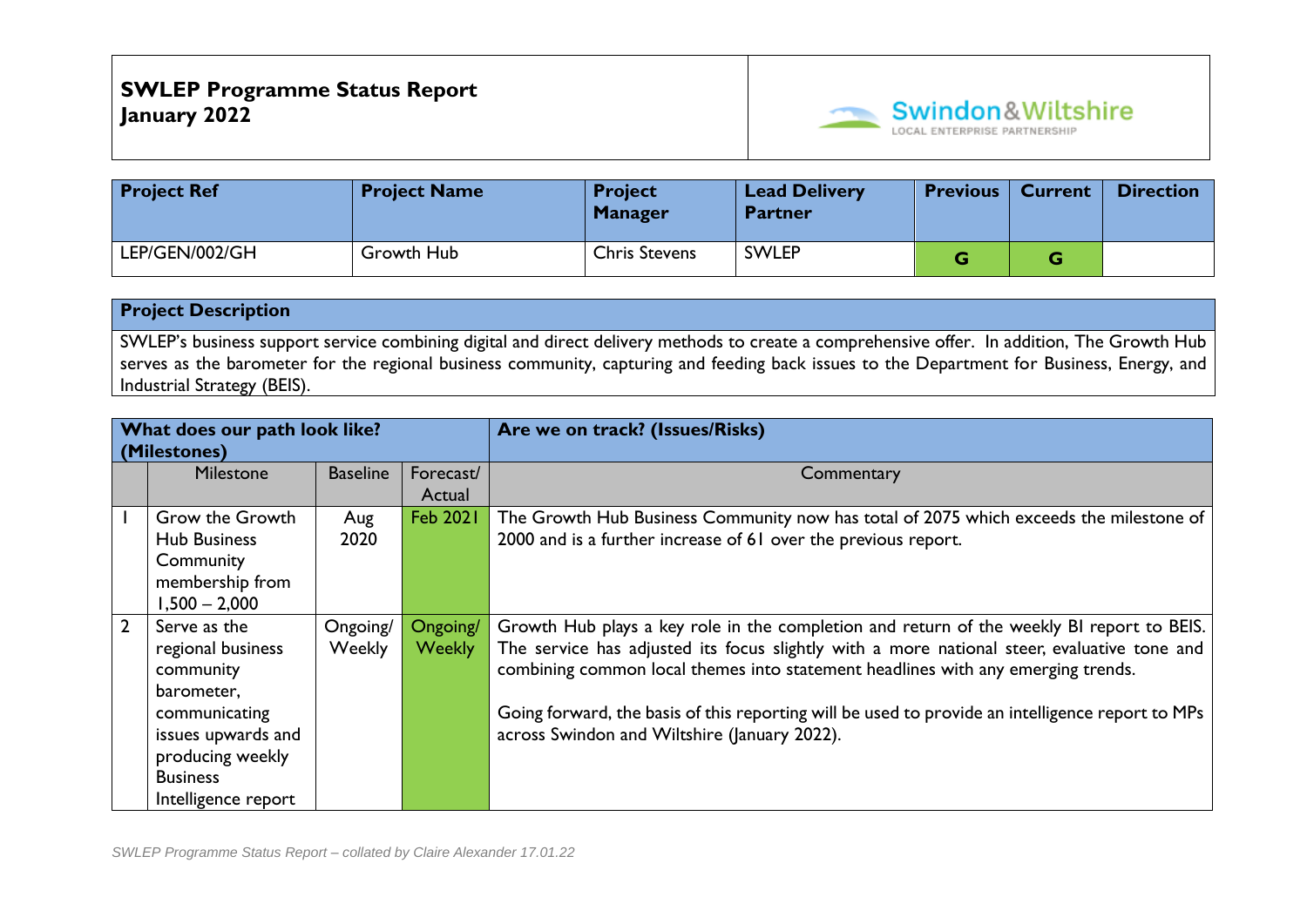

|                         | submissions to<br>BEIS.                                                                                                                                                                                                                         |                |                |                                                                                                                                                                                                                                                                                                                                                                                                                                                                                                                                                                                                                                                                                                                                                                                                                                                                                                                                                                                                                                                                                                                                                                                                                                                    |
|-------------------------|-------------------------------------------------------------------------------------------------------------------------------------------------------------------------------------------------------------------------------------------------|----------------|----------------|----------------------------------------------------------------------------------------------------------------------------------------------------------------------------------------------------------------------------------------------------------------------------------------------------------------------------------------------------------------------------------------------------------------------------------------------------------------------------------------------------------------------------------------------------------------------------------------------------------------------------------------------------------------------------------------------------------------------------------------------------------------------------------------------------------------------------------------------------------------------------------------------------------------------------------------------------------------------------------------------------------------------------------------------------------------------------------------------------------------------------------------------------------------------------------------------------------------------------------------------------|
| 3                       | Administer and<br>distribute c.130<br><b>ERDF Recovery</b><br>Grants ranging<br>from £1,000-£3,000                                                                                                                                              | August<br>2020 | May<br>2021    | Closed                                                                                                                                                                                                                                                                                                                                                                                                                                                                                                                                                                                                                                                                                                                                                                                                                                                                                                                                                                                                                                                                                                                                                                                                                                             |
| $\overline{\mathbf{4}}$ | Make continual<br>improvements and<br>updates to the<br>Growth Hub<br>website to include<br>presenting the most<br>up to date<br>information on<br>support available<br>for businesses and<br>regularly refreshing<br>the bank of<br>resources. | August<br>2020 | <b>Ongoing</b> | The Growth Hub website continues to evolve with, additional information on Net Zero and<br>green sustainability being added off the back of COP 26.<br>We will be launching an Apprenticeship Campaign targeting both businesses and candidates<br>going live before the end of the month. The campaign uses digital tools of various platforms to<br>target a total of seven personas, that have been drafted with various stakeholders and through<br>our own findings/data. Each advert placed will click through to a specific landing page, eight in<br>total. Each landing page within the Growth Hub website will tackle the issues/challenges we<br>think these personas face, helping to turn around current misconceptions and barriers within<br>the apprenticeships space. We have set a target of an uplift of 50 additional apprenticeship<br>'starts' through this channel.<br>The Growth Hub began to see more businesess contacting us for support in the build up to<br>the festive season. This has provided greater opportuntiy for proactive outreach from the<br>navigator team. Given the unprecedented contact volume in the service last year, naturally,<br>the metrics reflect a downturn in website visits in general. |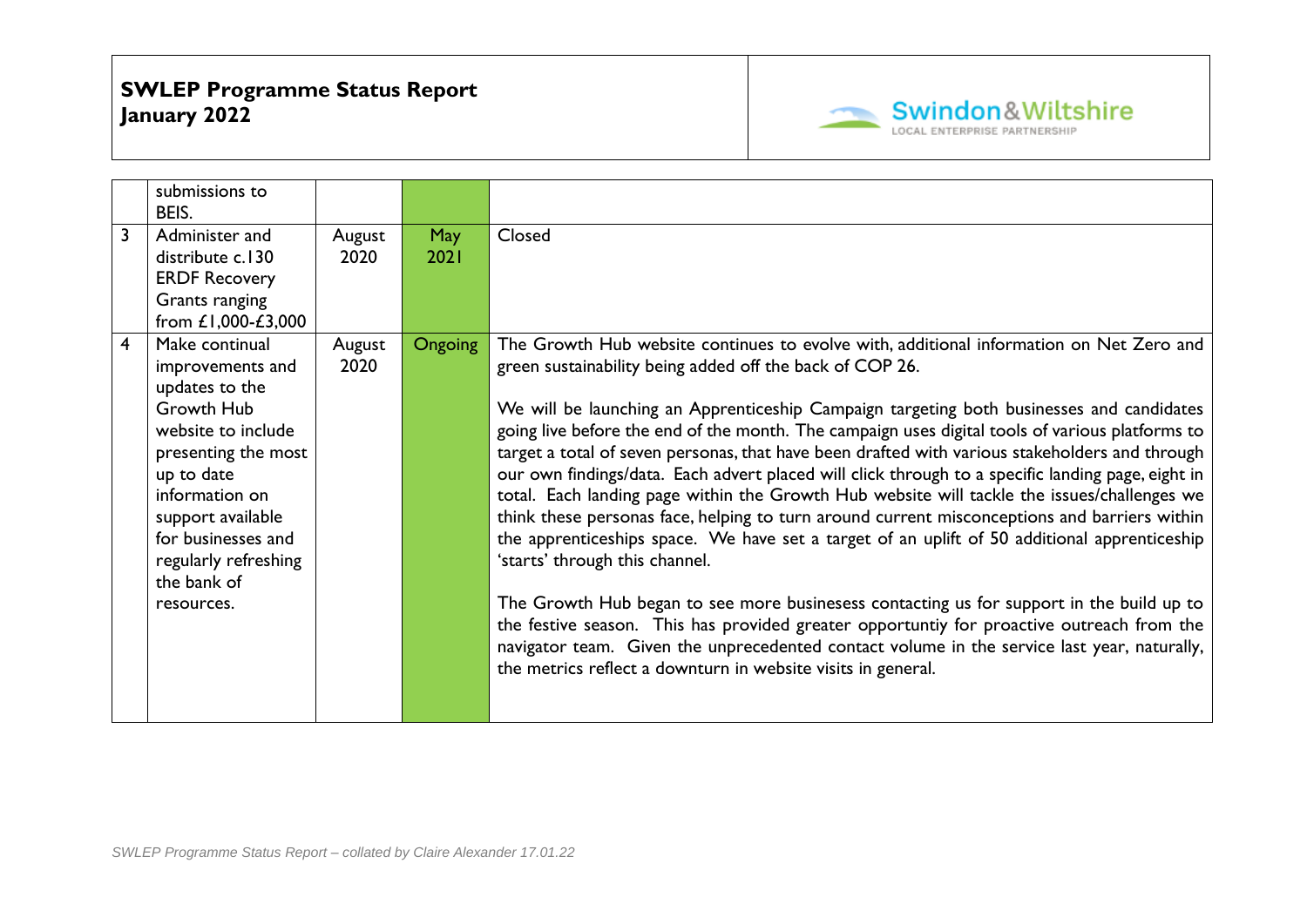

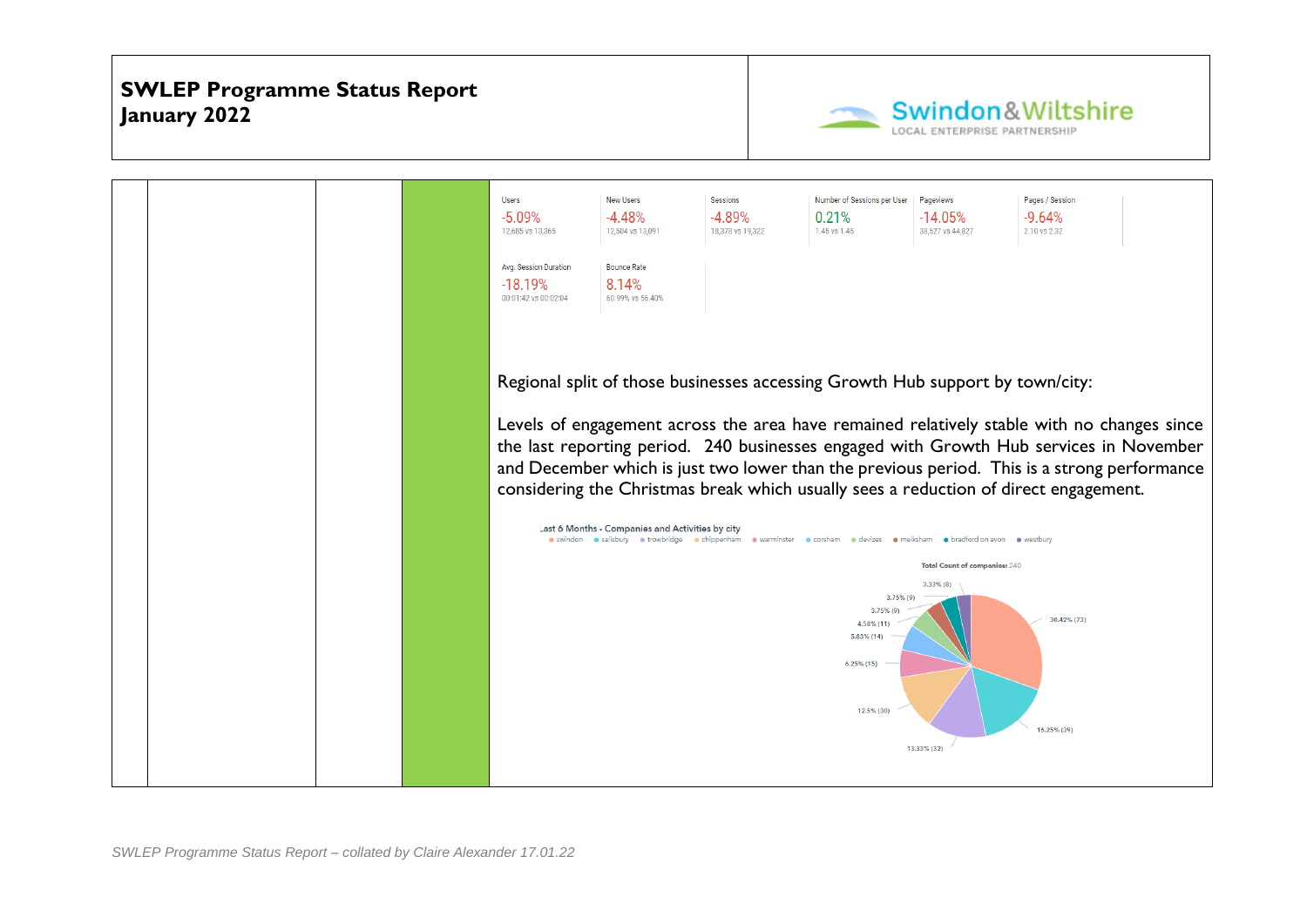

| 5              | Deliver pre-         | August  | <b>Feb 2023</b>  | Delivery continues to progress well across all elements of the project with associated outputs |
|----------------|----------------------|---------|------------------|------------------------------------------------------------------------------------------------|
|                | start/start up       | 2020    |                  | being achieved and included in financial claim submissions. In November and December, the      |
|                | business support     |         |                  | Growth Hub saw an increase in referrals to our start up delivery partner YTKO from 12 in the   |
|                | via the SME          |         |                  | previous reporting period to 15. MHCLG recognises the challenges in delivery during the last   |
|                | Competitiveness      |         |                  | year and have offered concession on output performance vs target.                              |
|                | Programme - with     |         |                  |                                                                                                |
|                | the aim to achieve   |         |                  | Following on the success and feedback of our first round of workshops we are continuing        |
|                | 150 business         |         |                  | them into Q1 2022.                                                                             |
|                | creations.           |         |                  |                                                                                                |
| 6              | Encourage business   | Ongoing | <b>Ongoing</b>   | Our Navigator team, alongside the Digital Marketing Apprentices continue to produce content    |
|                | and strategic        |         |                  | for news articles and stories, these have included detailed insights into COP26 from our Green |
|                | partners to          |         |                  | Navigator as well as vital business updated such as the recent SSP self-certification period   |
|                | produce articles for |         |                  | temporarily being extended to 28 days.                                                         |
|                | the Growth Hub       |         |                  |                                                                                                |
|                | website as points of |         |                  | Growth Hub Community members are also producing a variety of content which is                  |
|                | interest the         |         |                  | contributing to the Growth Hub as a whole.                                                     |
|                | business             |         |                  |                                                                                                |
|                | community.           |         |                  |                                                                                                |
| $\overline{7}$ | Through ERDF SME     | August  | <b>July 2022</b> | We continue to support this with our dedicated micro site on the Growth Hub. Feedback          |
|                | Competitiveness      | 2020    |                  | from the wider support is that there is still a low level of engagement generally. Monthly     |
|                | Programme, deliver   |         |                  | meetings continue to be held with delivery partners, YTKO and Swindon Borough Council, to      |
|                | support to the       |         |                  | discuss ongoing engagement and outreach.                                                       |
|                | Honda workforce      |         |                  |                                                                                                |
|                | being made           |         |                  |                                                                                                |
|                | redundant that       |         |                  |                                                                                                |
|                | aspire to start a    |         |                  |                                                                                                |
|                | business.            |         |                  |                                                                                                |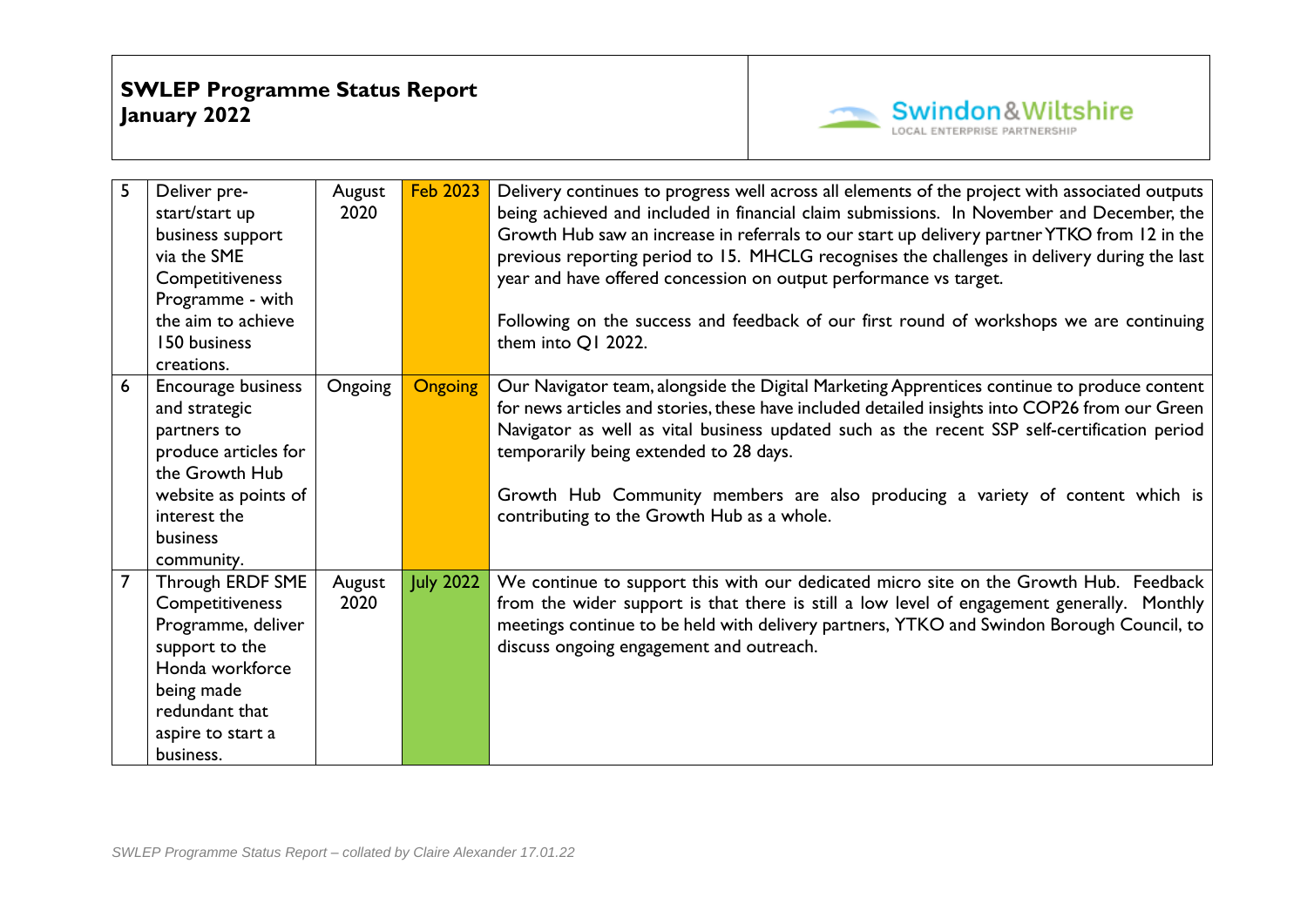

| 8              | Deliver 45 x<br>webinars under<br>various topics,<br>reaching 1000<br>businesses as part<br>of the BEIS<br>Recovery<br>Programme titled -<br>'This Way Up'. | April<br>2021    | March<br>2022    | Besides a short break over the Christmas period, the Growth Hub has continued to deliver<br>well-received webinars on a wide variety of topics with 102 now delivered since the program's<br>inception.<br>Current Webinar engagement:<br>Top rewatches (when not skewed by the internal use of the webinar by the presenter's own<br>staff)<br>The do's and don'ts of LinkedIn to enhance your business The LinkedIn Man - 98<br>watches (delivered 14 July 2021)<br>Creating a brand to relate, Rednine - 95 watches (delivered 6 October 2021)<br>Perfect Customer - Business Model Canvas, TeckSpark Swindon & Wilts - 77 watches<br>(delivered 9 November 2021) |  |  |  |  |
|----------------|-------------------------------------------------------------------------------------------------------------------------------------------------------------|------------------|------------------|----------------------------------------------------------------------------------------------------------------------------------------------------------------------------------------------------------------------------------------------------------------------------------------------------------------------------------------------------------------------------------------------------------------------------------------------------------------------------------------------------------------------------------------------------------------------------------------------------------------------------------------------------------------------|--|--|--|--|
|                |                                                                                                                                                             |                  |                  | <b>Total Rewatches</b><br>Period<br><b>Total Live</b><br><b>Attendees</b><br>From 24/09/2020 to<br>2,347<br>3,445<br>09/12/21                                                                                                                                                                                                                                                                                                                                                                                                                                                                                                                                        |  |  |  |  |
|                |                                                                                                                                                             |                  |                  | The average attendance to registration is 59% which is above average for 'training' webinars<br>Total webinars delivered: 102                                                                                                                                                                                                                                                                                                                                                                                                                                                                                                                                        |  |  |  |  |
| $\overline{9}$ | Ensure all new<br>starters are<br>successfully<br>inducted and<br>integrated into the<br>Growth Hub team                                                    | May/June<br>2021 | February<br>2022 | Induction for our January 2022 new starter, Martin Chappell - Business Navigator, is in<br>progress.<br>PDP and CPD development exercises are ongoing.                                                                                                                                                                                                                                                                                                                                                                                                                                                                                                               |  |  |  |  |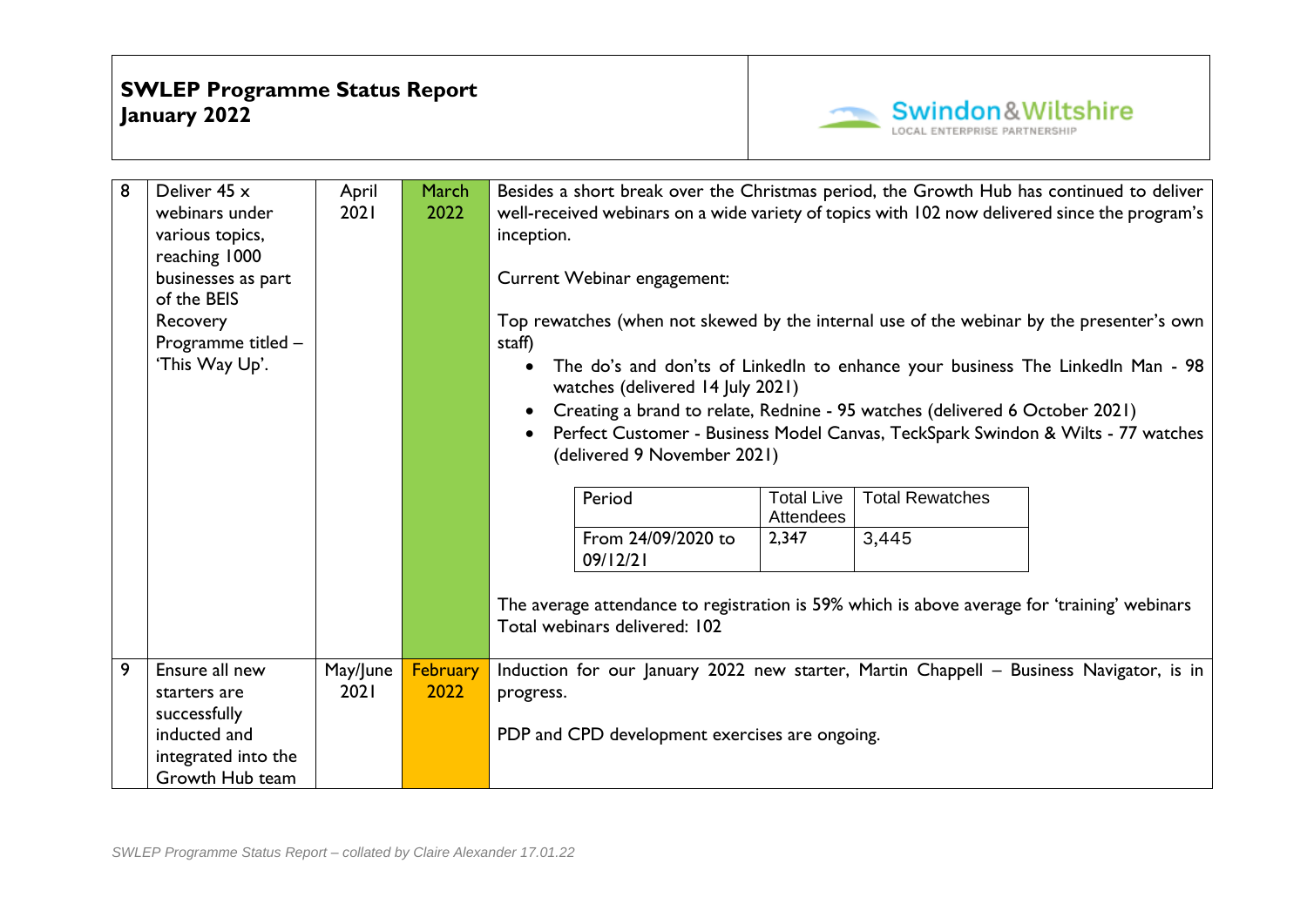

|                 | and complete PDP                                                                                                                                                                            |               |                      |                                                                                                                                                                                                                                                                                                                                                                                                                                                                                                                                                                                                                                                                                                                                                                                                                                                                                                                                    |
|-----------------|---------------------------------------------------------------------------------------------------------------------------------------------------------------------------------------------|---------------|----------------------|------------------------------------------------------------------------------------------------------------------------------------------------------------------------------------------------------------------------------------------------------------------------------------------------------------------------------------------------------------------------------------------------------------------------------------------------------------------------------------------------------------------------------------------------------------------------------------------------------------------------------------------------------------------------------------------------------------------------------------------------------------------------------------------------------------------------------------------------------------------------------------------------------------------------------------|
|                 | exercises for all.                                                                                                                                                                          |               |                      |                                                                                                                                                                                                                                                                                                                                                                                                                                                                                                                                                                                                                                                                                                                                                                                                                                                                                                                                    |
| $\overline{10}$ | Under the BEIS<br>funded Peer<br><b>Network</b><br>programme, agree,<br>and set up 10<br>sector/topic specific<br>cohorts, recruit<br>facilitators and<br>mentors and<br>commence delivery. | April<br>2021 | <b>March</b><br>2022 | We have been awaiting confirmation of future business support programmes as each<br>Government department has been reviewing its expenditure plans following the Chancellor's<br>Comprehensive Spending Review announcement in November. We have now been informed<br>from BEIS that the department will cease to fund the Peer Network programme from the end<br>of March 2022. The rationale given by BEIS is a combination of the Government's investment<br>in the Help to Grow programme (£500m) together with a 'tough spending review'.<br>The Peer Network programme was conceived as part of the COVID economic response and<br>over the two years of its operation, it has helped many businesses to work through their plans<br>in the most challenging of circumstances. The programme will now end on 31 March 2022.<br>Activity until that date continues to be funded and we will maintain our programme throughout |
|                 |                                                                                                                                                                                             |               |                      | this period.<br>Beyond March 2022, the government will support business growth through its £500m Help to<br>Grow programme. The lessons learned from Peer Networks have already been transferred to<br>Help to Grow: Management, which has been in operation since July.<br>So far for Peer Networks 2.0 we have completed:<br>Ix cohort for professional services and supported ten business leaders from across<br>Swindon and Wiltshire<br>Our next lot of cohorts go live next week (14 January) and will be -<br>Ix Female in Leadership cohort and will have seven business leaders attending.<br>Ix Topic based cohort with seven business leaders attending and the focus will be on<br>green agenda, marketing, sales, and recruitment, to best grow and develop their businesses.                                                                                                                                        |
|                 |                                                                                                                                                                                             |               |                      | The week after (17 January) we will be aiming for $-$                                                                                                                                                                                                                                                                                                                                                                                                                                                                                                                                                                                                                                                                                                                                                                                                                                                                              |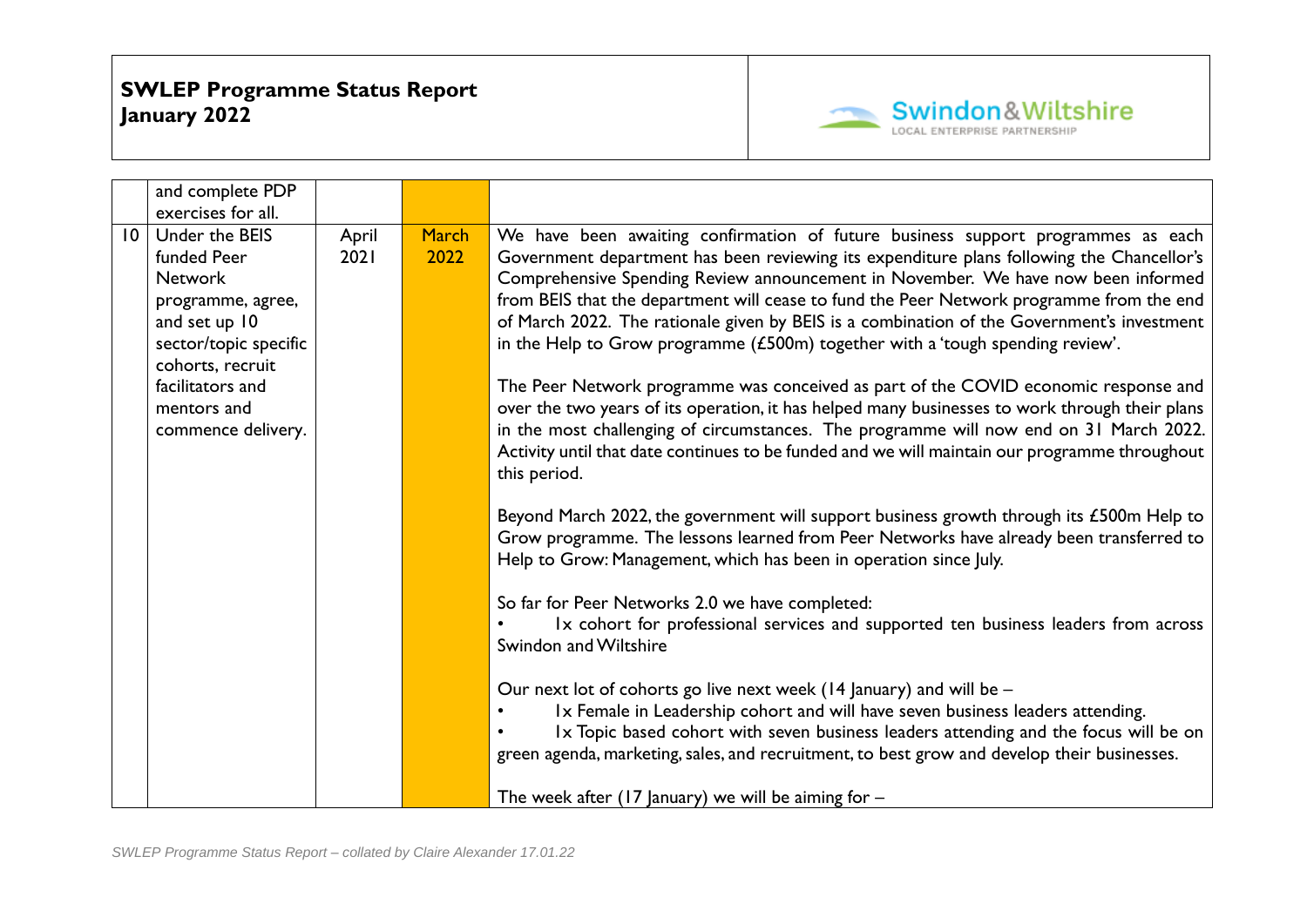

|              |                                                                                                                                                                                                       |              |                | two more cohorts and these too will be topic based, to allow us to get as many<br>$\bullet$<br>businesses involved as possible before the programme closes.<br>All cohorts must go live by 26 January to allow a timely finish of their sessions, for Q4 claims<br>to go in by 31 March and then for all these to be processed by BEIS for early April.                                                                                                                                                                                                                                                                                                                                                                               |
|--------------|-------------------------------------------------------------------------------------------------------------------------------------------------------------------------------------------------------|--------------|----------------|---------------------------------------------------------------------------------------------------------------------------------------------------------------------------------------------------------------------------------------------------------------------------------------------------------------------------------------------------------------------------------------------------------------------------------------------------------------------------------------------------------------------------------------------------------------------------------------------------------------------------------------------------------------------------------------------------------------------------------------|
| $\mathbf{H}$ | Continue to<br>develop strategic<br>partnership<br>relationships and<br>inform strategic<br>groups such as<br><b>BING</b> of the<br>business support<br>offer available<br>through the<br>Growth Hub. | Ongoing      | <b>Ongoing</b> | We continue to build relationships with partners including UMI and Enterprise Nation, meeting<br>with both, usually Bi-monthly.<br>Following the success of working with Trowbridge Chamber of Commerce we are now<br>exploring a similar approach with Chippenham Chamber which should ensure we are able to<br>bring our digital workshop offering to their members at the end of February.<br>Further advances are being made to Salisbury BID and Salisbury Chamber.                                                                                                                                                                                                                                                              |
| $ 2\rangle$  | Develop<br>engagement in skills<br>and talent offering                                                                                                                                                | June<br>2021 | <b>Ongoing</b> | In January 2022, we will be launching an Apprenticeship social media campaign to raise<br>awareness and support of SMEs in considering recruiting an Apprentice in line with Skills Plan.<br>We will also be using this to promote a three-part webinar series on Apprenticeships to run<br>throughout National Apprenticeship Week cumulating in a networking coffee catch up event.<br>We have set a target of an uplift of 50 additional apprentices through this channel.<br>Our skills advisors have been attending and participating in working groups with Training<br>Providers Ofsted etc to stay up to date and involved in updates and offers, for example, Skills<br>Bootcamps.<br>Current position on Kickstart program: |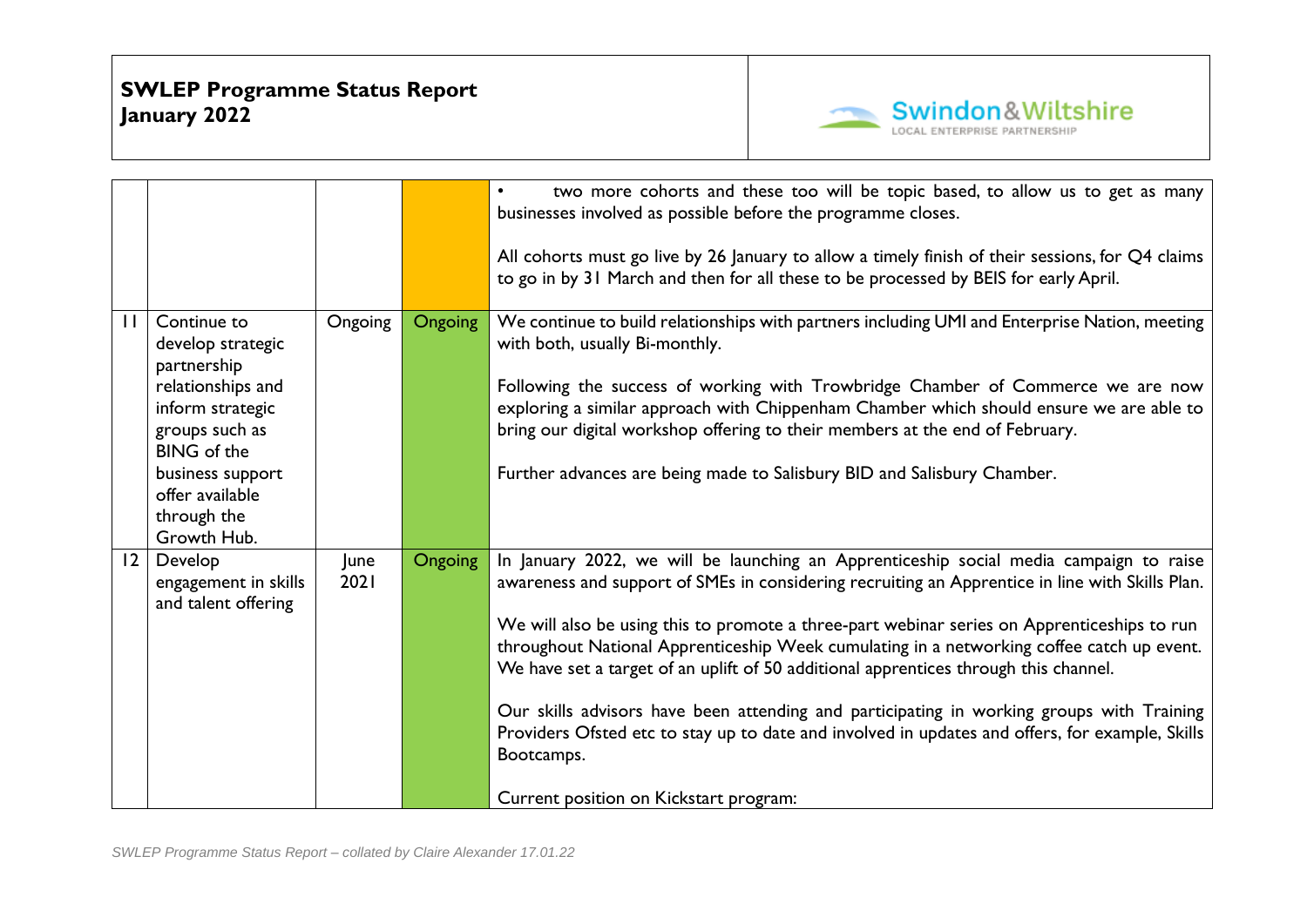

| Total number of placements pledged - 263<br>Number of placements approved by DWP - 208<br>Number of employers $-73 - a$ lot have recently withdrawn<br>Number of live vacancies - 83<br>Number of placements Filled - 85<br>The register for new placements remains closed to allow us to focus on filling the vacancies<br>that are currently live. Employers' Kickstart vacancies are now being advertised on Indeed<br>and via the DWP Find a job as well as being highlighted on the SWGH and Work Coach direct<br>referrals. |
|-----------------------------------------------------------------------------------------------------------------------------------------------------------------------------------------------------------------------------------------------------------------------------------------------------------------------------------------------------------------------------------------------------------------------------------------------------------------------------------------------------------------------------------|
| Work continues with reaching out to businesses who were not successful in receiving a<br>Kickstart placement to see if there are other options such as apprenticeships or skills training<br>that may be applicable to them.                                                                                                                                                                                                                                                                                                      |

| <b>What are we spending?</b> |         |         |                |                |                |         |         |
|------------------------------|---------|---------|----------------|----------------|----------------|---------|---------|
|                              | 2021/22 |         | 2021/2022      | 2021/22        | <b>Total</b>   |         |         |
| £Ms                          |         | QI      | Q <sub>2</sub> | Q <sub>3</sub> | Q <sub>4</sub> |         |         |
| <b>Profile (BEIS)</b>        | 462,000 | 128,632 | 108,465        | 112,546        | 112,357        | 462.000 | 462,000 |
| <b>Actual (against BEIS)</b> | 187,900 | 97,222  | 90,620         |                |                | 187,900 | 187,900 |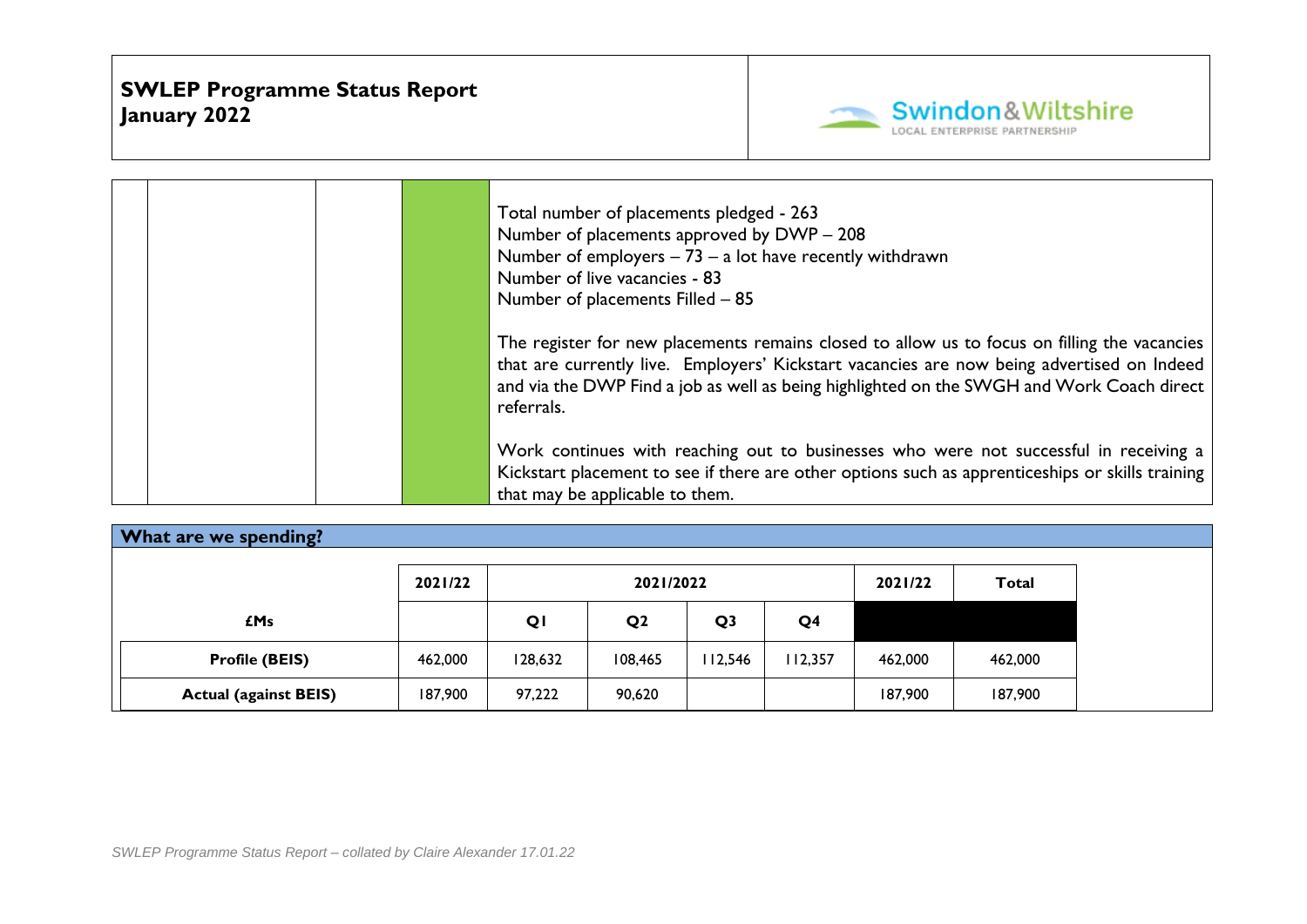

| What have we done in the past two months?                                                                                                                                                                                                                                                                                                                                                                                                                                                                                                                                                                                                                                                                                                                                                                                                                                                                                                                                                                       | What do we need to do in the next two months (Actions)                                                                                                                                                                                                                                                                                                                                                                                                                                                                                                                                                                                                                                                                                                                                                                                                                                                                                                                                                                                                                                                                                        |
|-----------------------------------------------------------------------------------------------------------------------------------------------------------------------------------------------------------------------------------------------------------------------------------------------------------------------------------------------------------------------------------------------------------------------------------------------------------------------------------------------------------------------------------------------------------------------------------------------------------------------------------------------------------------------------------------------------------------------------------------------------------------------------------------------------------------------------------------------------------------------------------------------------------------------------------------------------------------------------------------------------------------|-----------------------------------------------------------------------------------------------------------------------------------------------------------------------------------------------------------------------------------------------------------------------------------------------------------------------------------------------------------------------------------------------------------------------------------------------------------------------------------------------------------------------------------------------------------------------------------------------------------------------------------------------------------------------------------------------------------------------------------------------------------------------------------------------------------------------------------------------------------------------------------------------------------------------------------------------------------------------------------------------------------------------------------------------------------------------------------------------------------------------------------------------|
| Recruited the following roles one Business Navigator. (Started<br>January 2022)<br>Extended one Kickstarter into a temporary Business Administrator<br>role to support Growth Hub and LEP Services<br>Delivered an in-person workshop focusing on Digital Marketing in<br>concert with Trowbridge Chamber of Commerce<br>Delivered an Access to Finance workshop (online)<br>Delivered a Green Sustainability workshop focusing on Net Zero<br>(online)<br>Attended the South West Expo in Swindon 11 November meeting<br>with a number of businesses and raising the profile of the Growth<br>Hub.<br>Two further SimpleSign forms introduced to collect ERDF outputs,<br>streamlining the client workflow.<br>Introduced a Skills Coordinator function across the Growth Hub<br>and wider SWLEP.<br>Signed up, as the SWLEP for the UK Climate Hub<br>Held the first meeting of the Climate Hub Steering Group<br>Preparation work for Apprenticeship target funnels completed for<br>launch in January 2022. | January 2022 launch of Apprenticeship social media<br>$\bullet$<br>campaign to raise awareness and support of SMEs in<br>considering recruiting an Apprentice in line with Skills Plan.<br>Complete induction of one Business Navigator<br>workshops<br>Deliver<br>further<br>Digital,<br>on<br>and<br>Sustainability/Net Zero<br>Improve data quality in HubSpot with<br><b>Business</b><br>Administrator now in place.<br>Continue to Promote Peer Networks programme to<br>recruit businesses to join final cohorts.<br>Prepare the service for move to home/office blended<br>approach to working (delayed due to Omicrom variant)<br>With the rapidly emerging SWLEP Business Cyber Centre,<br>Growth Hub is contributing to the formation of support<br>services housed within the BCC namely the Business<br>Acceleration Hub, Products & Services and Skills Provision<br>for those pursuing a career in the Cyber related<br>sectoreventually building the centre's very own<br>ecosystem of talent and business development.<br>Support Local Authorities with messaging and signposting<br>relating to the Omicron variant grants. |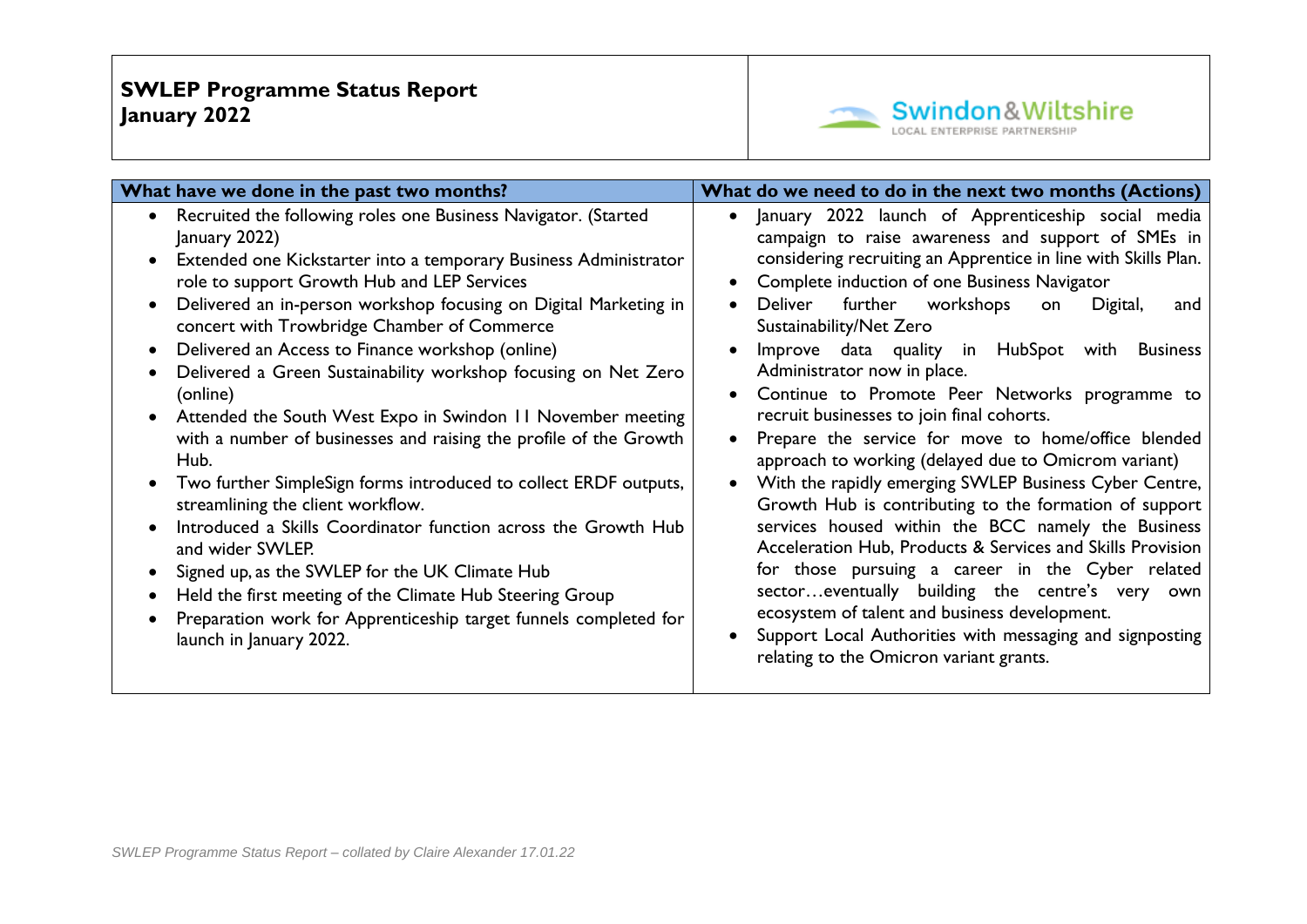

| <b>Project Ref</b> | <b>Project Name</b>           | <b>Project</b><br><b>Manager</b> | <b>Lead Delivery</b><br><b>Partner</b> | <b>Previous</b> | <b>Current</b> | <b>Direction</b> |
|--------------------|-------------------------------|----------------------------------|----------------------------------------|-----------------|----------------|------------------|
| LEP/GPIF/003/RT    | <b>Recycling Technologies</b> | <b>Phil Clement</b>              | N/A                                    | AG              | AG             |                  |

Fitting out of a production facility and R&D suite to manufacture a recycling technologies machine that will be exported globally.

| What does our path look like? (Milestones)                                     |                                                   |                                               | Are we on track? (Issues/Risks)                                                                                                                                                                                                                                                                                                                                                                                                                   |
|--------------------------------------------------------------------------------|---------------------------------------------------|-----------------------------------------------|---------------------------------------------------------------------------------------------------------------------------------------------------------------------------------------------------------------------------------------------------------------------------------------------------------------------------------------------------------------------------------------------------------------------------------------------------|
| Milestone<br>Loan agreement signed<br>Complete repayment of loan to<br>the LEP | <b>Baseline</b><br>February 2019<br>December 2021 | Forecast/Actual<br>February 2019<br>June 2023 | <b>G</b> – <b>Status:</b> Loan agreement for £1,035,433.00p was signed in<br>February 2019.<br>Loan payments made to the company as follows:<br>£150,000 February 2019<br>£100,000 May 2019<br>£250,000 November 2019                                                                                                                                                                                                                             |
|                                                                                |                                                   |                                               | £250,000 February 2020<br>£285,433 August 2020                                                                                                                                                                                                                                                                                                                                                                                                    |
|                                                                                |                                                   |                                               | The company requested an extension to the loan period to June<br>2023 and make one capital repayment of the full amount at this<br>time. Its series A private sector funding round for £9.4m took<br>longer than expected when they changed technical partners to a<br>major international petro-chemicals company. Revenues will not<br>be received until later than originally scheduled and they wish to<br>repay the loan from income earned. |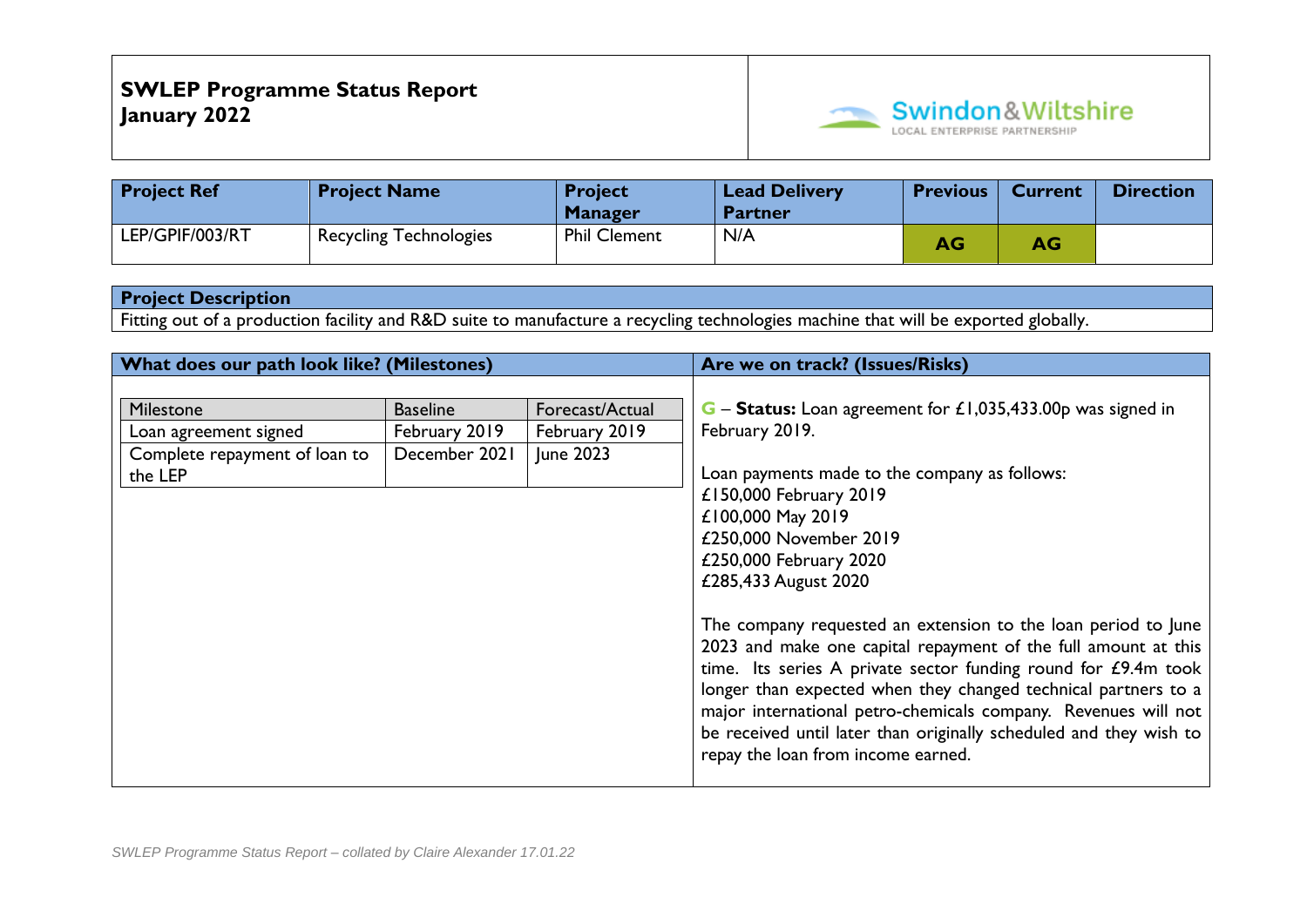

|                       |         |         | has been paid).<br>than Q1 2024. | this remains at 7%. |         | Due to the increased risk associated with this change to a longer<br>loan period and a higher level repaid at the end of the loan, a 10%<br>interest charge has been set against the monies loaned during the<br>extended period (January 2022 to June 2023). The period before<br>A condition of this change is that the company repay £100,000 in<br>June 2021 to support the payment of projects in the pipeline (which<br>They still expect headcount to reach 300, but by Q1 2025 rather |  |
|-----------------------|---------|---------|----------------------------------|---------------------|---------|-----------------------------------------------------------------------------------------------------------------------------------------------------------------------------------------------------------------------------------------------------------------------------------------------------------------------------------------------------------------------------------------------------------------------------------------------------------------------------------------------|--|
| What are we spending? |         |         |                                  |                     |         |                                                                                                                                                                                                                                                                                                                                                                                                                                                                                               |  |
| <b>£Ms</b>            | 2018/19 | 2019/20 | 2020/21                          | 2021/22             | 2022/23 | 2023/24                                                                                                                                                                                                                                                                                                                                                                                                                                                                                       |  |

| £Ms                      | 2018/19    | 2019/20    | 2020/2     | 2021/22    | 2022/23    | 2023/24    |
|--------------------------|------------|------------|------------|------------|------------|------------|
| <b>Outgoing Loan</b>     | £1,035,433 |            |            |            |            |            |
| <b>Capital Repayment</b> |            |            | £100,000   |            |            | £935,433   |
| <b>Interest Payments</b> | £4,319.52  | £48,699.70 | £68,785.31 | £73,569.79 | £93,543.27 | £23,321.75 |

| What have we done in the past two months? | What do we need to do in the next two months (Actions) |
|-------------------------------------------|--------------------------------------------------------|
| Monitor progress through Finance Director | Continue to monitor progress                           |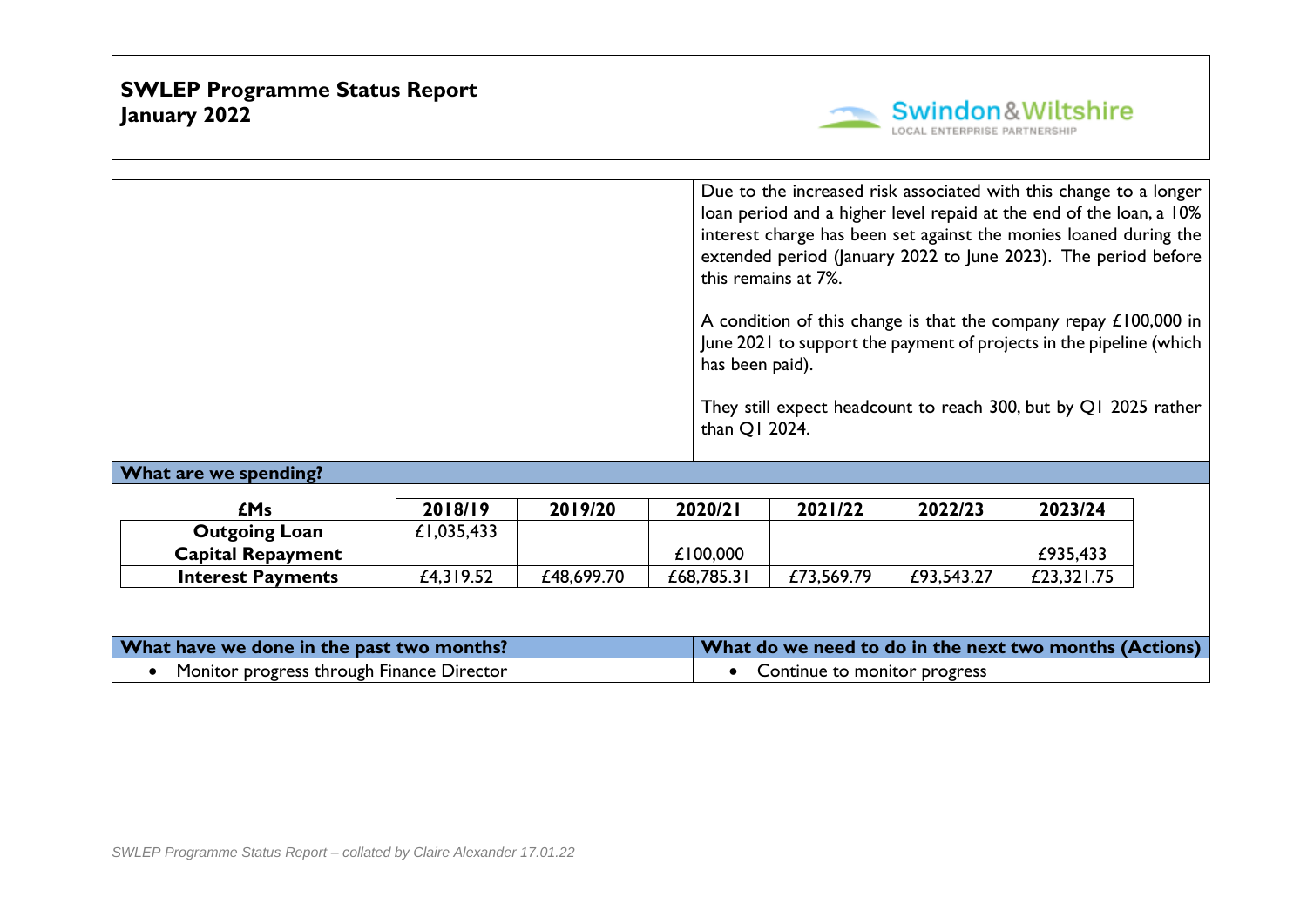

| <b>Project Ref</b> | <b>Project Name</b>                                    | <b>Project</b><br><b>Manager</b> | <b>Lead Delivery</b><br><b>Partner</b> | <b>Previous</b> | <b>Current</b> | <b>Direction</b> |
|--------------------|--------------------------------------------------------|----------------------------------|----------------------------------------|-----------------|----------------|------------------|
| LEP/GPIF/004/OW    | <b>Our Wilton Community</b><br><b>Interest Company</b> | <b>Phil Clement</b>              | N/A                                    | AG              | AG             |                  |

Development of an Innovation Centre and training facility in Wilton to support the development and growth of start-up and growing small enterprises, including for those linked with personnel leaving the military.

| What does our path look like? (Milestones) |                 |                 | Are we on track? (Issues/Risks)                                                                                                                                                                                                                                                     |
|--------------------------------------------|-----------------|-----------------|-------------------------------------------------------------------------------------------------------------------------------------------------------------------------------------------------------------------------------------------------------------------------------------|
|                                            |                 |                 | G - Status: Loan agreement signed in February 2019 for £1.25m                                                                                                                                                                                                                       |
| Milestone                                  | <b>Baseline</b> | Forecast/Actual | First capital payment of £250,000 was made in February 2019.                                                                                                                                                                                                                        |
| Loan Agreement Signed                      | February 2019   | February 2019   | Second payment of £1m, paid on 1 May 2019.                                                                                                                                                                                                                                          |
| Complete Repayment of loan<br>to LEP       | December 2021   | December 2021   | First capital repayment due in March 2021 $(E11, 423)$ , with the<br>majority of the loan $(L1, 215, 731)$ currently scheduled to be repaid                                                                                                                                         |
|                                            |                 |                 | in December 2021.                                                                                                                                                                                                                                                                   |
|                                            |                 |                 | The facility will provide training, hot-desking and permanent office<br>space to army veterans and new and emerging SMEs in the local<br>community. The training facility and the adjacent accommodation<br>block for those leaving the armed forces was opened in October<br>2019. |
|                                            |                 |                 | The build of the main co-working space has yet to begin as Our<br>Wilton was waiting for BT to provide fast broadband to the site<br>(which it has done) and there have been delays due to COVID. In<br>addition, Our Wilton now wishes to put 16 flats above the co-               |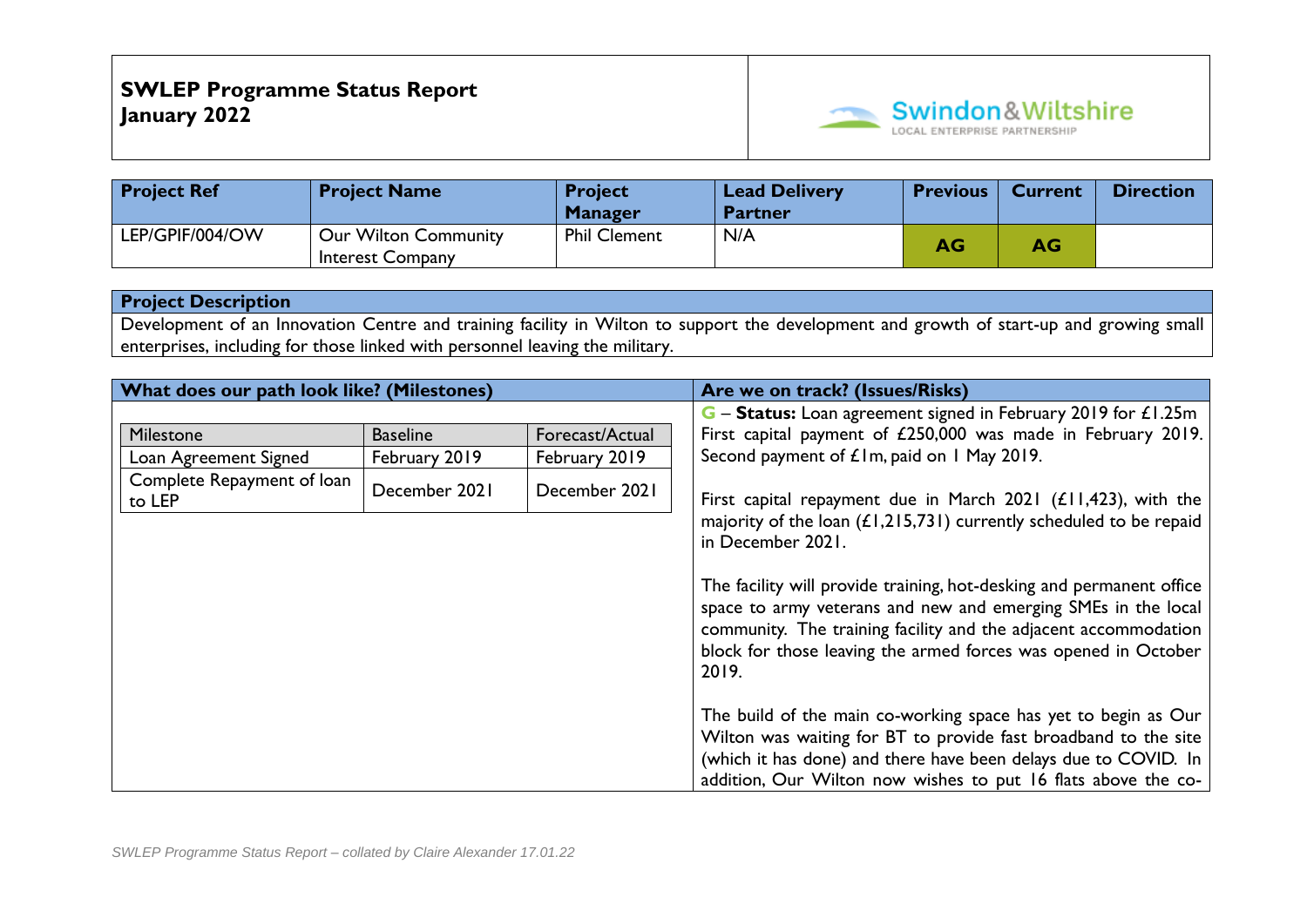

interest due is paid in full by the end of March 2022.

|                                                                                                    |            |            | November.  | is scheduled to be lodged.<br>600 as opposed to the original 250.<br>banks to refinance. | working space. A planning application for the remainder of the site<br>Its anticipated new job figures for the revised scheme are now circa<br>The company has requested an extension to the loan of six months,<br>which is being discussed at the Loan Working Group on 12<br>The SWLEP has written to Our Wilton requesting full repayment<br>by the end of March 2022. The company is in discussions with |
|----------------------------------------------------------------------------------------------------|------------|------------|------------|------------------------------------------------------------------------------------------|---------------------------------------------------------------------------------------------------------------------------------------------------------------------------------------------------------------------------------------------------------------------------------------------------------------------------------------------------------------------------------------------------------------|
| What are we spending?                                                                              |            |            |            |                                                                                          |                                                                                                                                                                                                                                                                                                                                                                                                               |
|                                                                                                    |            |            |            |                                                                                          |                                                                                                                                                                                                                                                                                                                                                                                                               |
| <b>£Ms</b>                                                                                         | 2018/19    | 2019/20    | 2020/21    | 2021/22                                                                                  |                                                                                                                                                                                                                                                                                                                                                                                                               |
| <b>Outgoing Loan</b>                                                                               | £1,250,000 |            |            |                                                                                          |                                                                                                                                                                                                                                                                                                                                                                                                               |
| <b>Capital Repayments</b>                                                                          |            |            | £1,250,000 |                                                                                          |                                                                                                                                                                                                                                                                                                                                                                                                               |
| <b>Interest Payments</b>                                                                           | £780.83    | £35,136.97 | £37,499.98 | £27,736.12                                                                               |                                                                                                                                                                                                                                                                                                                                                                                                               |
|                                                                                                    |            |            |            |                                                                                          |                                                                                                                                                                                                                                                                                                                                                                                                               |
| What have we done in the past two months?                                                          |            |            |            |                                                                                          | What do we need to do in the next two months (Actions)                                                                                                                                                                                                                                                                                                                                                        |
| Written to the company requesting that repayment is made by the<br>$\bullet$<br>end on March 20022 |            |            |            |                                                                                          | Keep in touch with the company to ensure the loan and any<br>interest due is paid in full by the end of March 2022.                                                                                                                                                                                                                                                                                           |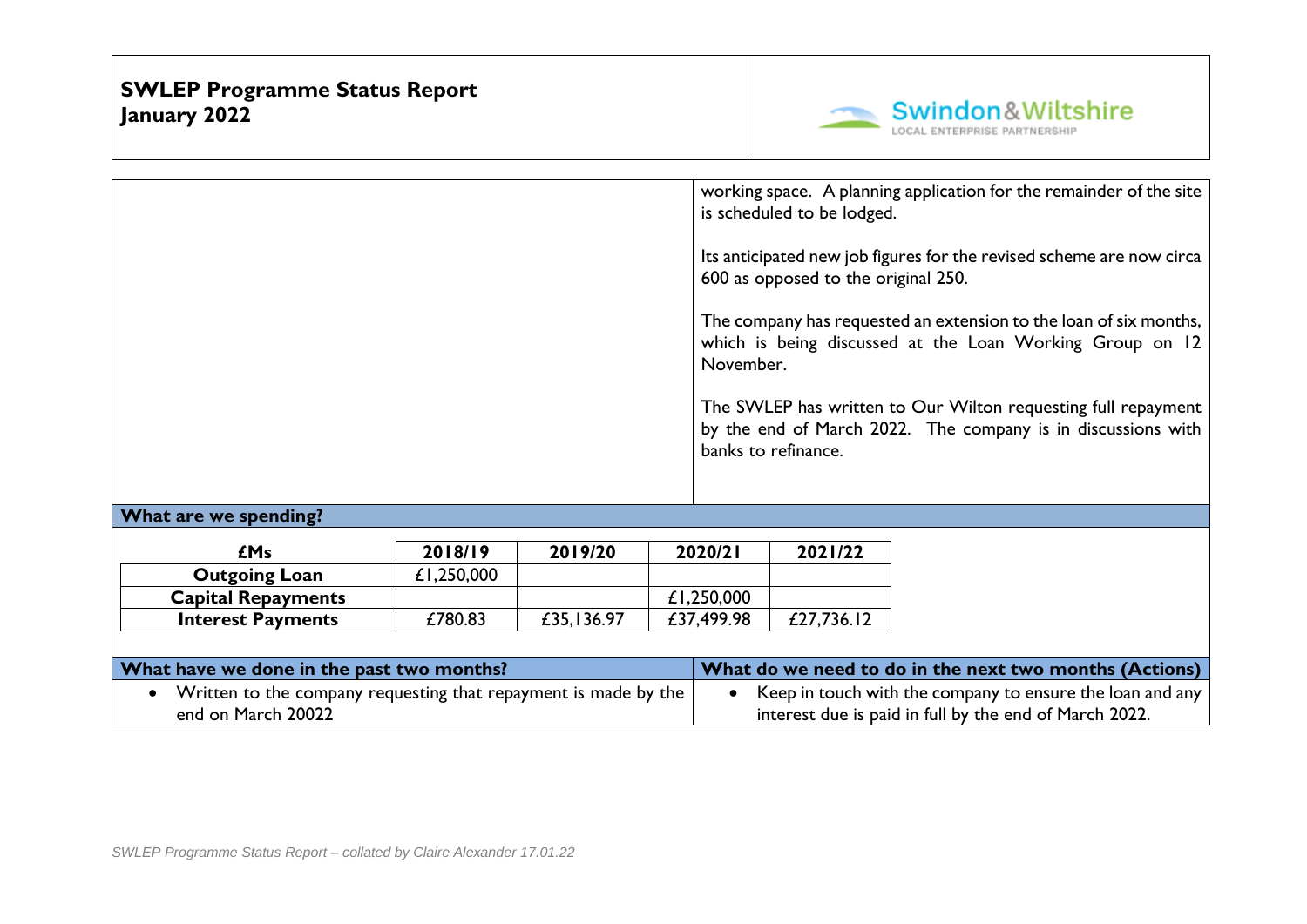

| <b>Project Ref</b> | <b>Project Name</b>        | <b>Project</b><br><b>Manager</b> | <b>Lead Delivery</b><br><b>Partner</b> | <b>Previous</b> | <b>Current</b> | <b>Direction</b> |
|--------------------|----------------------------|----------------------------------|----------------------------------------|-----------------|----------------|------------------|
| LEP/GPIF/005/PRP   | <b>PRP Optoelectronics</b> | <b>Phil Clement</b>              | N/A                                    |                 |                |                  |

Expansion of product development and manufacturing facility into adjacent unit in Swindon.

| What does our path look like? (Milestones)                                 |                                                   |                                                   | Are we on track? (Issues/Risks)                                                                                                                                                                                                                                                                                                                          |
|----------------------------------------------------------------------------|---------------------------------------------------|---------------------------------------------------|----------------------------------------------------------------------------------------------------------------------------------------------------------------------------------------------------------------------------------------------------------------------------------------------------------------------------------------------------------|
| Milestone<br>Loan Agreement Signed<br>Complete Repayment of loan<br>to LEP | <b>Baseline</b><br>February 2020<br>December 2023 | Forecast/Actual<br>February 2020<br>December 2023 | G – Status: £1,140,000.00 loan agreement in February 2020<br>The company has moved into the refurbished adjacent facility and<br>established a new production line for a new product. First orders<br>were due to customers in March 2021 but because of delays in<br>getting raw materials and electrical components this will be delayed<br>to August. |
|                                                                            |                                                   |                                                   | Delivery time on some components now moved from 12 weeks to<br>36 weeks and in some circumstances over one year.<br>Order book is still very healthy, and they have taken on new staff.                                                                                                                                                                  |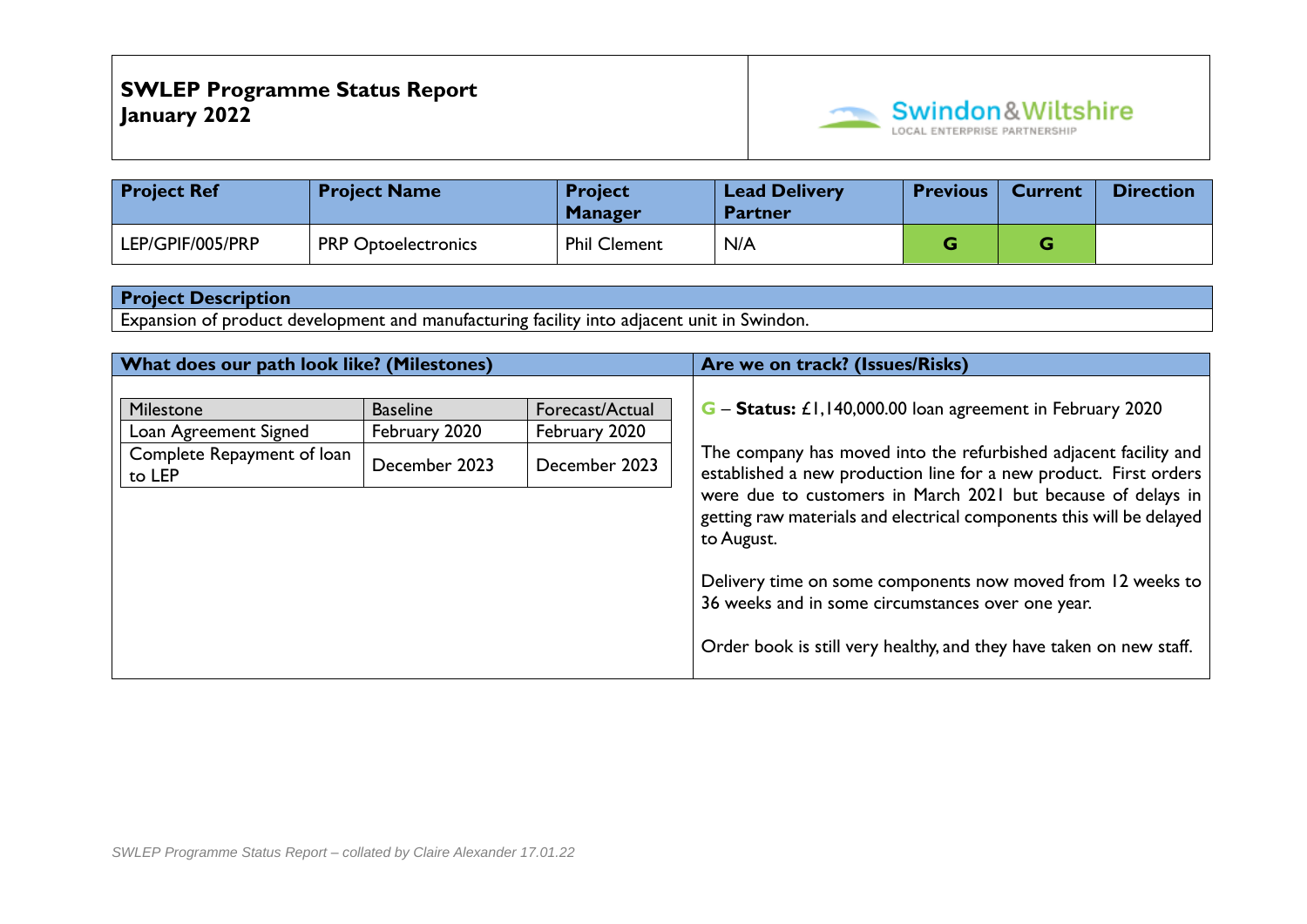

| What are we spending?                                         |            |            |  |                                     |                                                        |           |  |  |
|---------------------------------------------------------------|------------|------------|--|-------------------------------------|--------------------------------------------------------|-----------|--|--|
|                                                               |            |            |  |                                     |                                                        |           |  |  |
| <b>£Ms</b>                                                    | 2019/20    | 2020/21    |  | 2021/22                             | 2022/23                                                | 2023/24   |  |  |
| <b>Outgoing Loan</b>                                          | £1,140,000 |            |  |                                     |                                                        |           |  |  |
| <b>Capital Repayment</b>                                      |            |            |  | £350,000                            | £422,500                                               | £367,500  |  |  |
| <b>Interest Payments</b>                                      | £11,150.15 | £39,900.01 |  | £35,978.11                          | £22,4 4.4                                              | £6,448.86 |  |  |
|                                                               |            |            |  |                                     |                                                        |           |  |  |
| What have we done in the past two months?                     |            |            |  |                                     | What do we need to do in the next two months (Actions) |           |  |  |
| Contacted the company Managing Director for a project update. |            |            |  | Collect quarterly interest payments |                                                        |           |  |  |
|                                                               |            |            |  |                                     | Monitor the sales progression of the new product line. |           |  |  |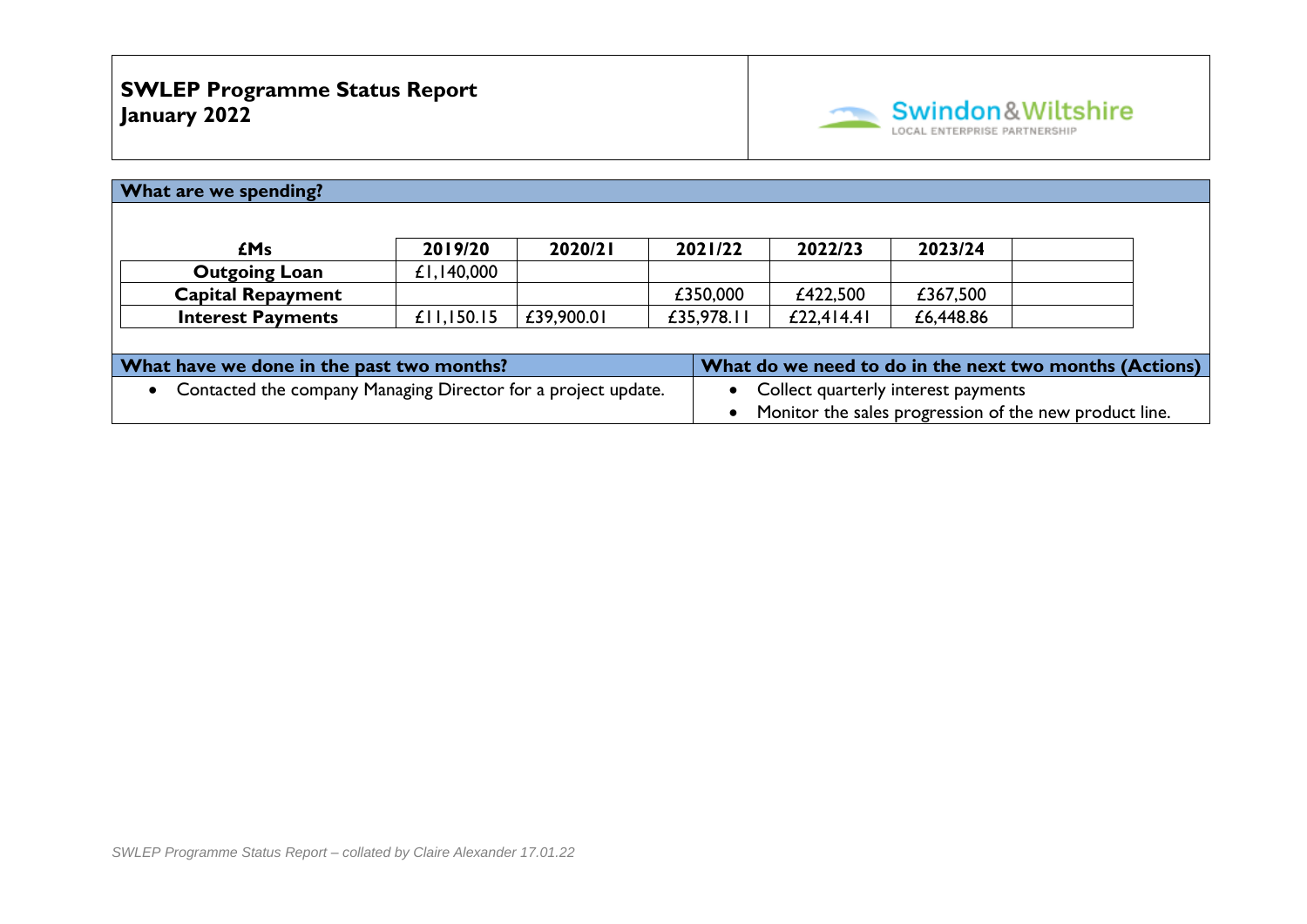

| <b>Project Ref</b> | <b>Project Name</b>                 | <b>Project</b><br><b>Manager</b> | <b>Lead Delivery</b><br><b>Partner</b> | <b>Previous</b> | <b>Current</b> | <b>Direction</b> |
|--------------------|-------------------------------------|----------------------------------|----------------------------------------|-----------------|----------------|------------------|
| LEP/GPIF/006/FL    | ' Four Legs Are Better Than<br>l wo | <b>Phil Clement</b>              | N/A                                    |                 |                |                  |

Fitting out of a production facility in a refurbished ex-redundant agricultural building.

| What does our path look like? (Milestones)                 |                 |                                                       |                                                                                | Are we on track? (Issues/Risks)                                         |           |         |  |  |
|------------------------------------------------------------|-----------------|-------------------------------------------------------|--------------------------------------------------------------------------------|-------------------------------------------------------------------------|-----------|---------|--|--|
|                                                            |                 |                                                       |                                                                                |                                                                         |           |         |  |  |
| Milestone                                                  | <b>Baseline</b> | Forecast/Actual                                       | <b>G</b> – <b>Status:</b> Loan agreement for £150,000.00 was signed in January |                                                                         |           |         |  |  |
| Loan agreement signed                                      | January 2020    | January 2020                                          |                                                                                | 2019, with full loan paid that month. Full loan repaid by January 2024. |           |         |  |  |
| Complete repayment of loan                                 | January 2024    | January 2024                                          |                                                                                |                                                                         |           |         |  |  |
| to the LEP                                                 |                 |                                                       |                                                                                | The company has doubled revenues since the start of 2020. The           |           |         |  |  |
|                                                            |                 | lockdowns have helped drive sales of home deliveries. |                                                                                |                                                                         | It is     |         |  |  |
|                                                            |                 |                                                       | diversifying into cat products as well as dogs.                                |                                                                         |           |         |  |  |
| What are we spending?                                      |                 |                                                       |                                                                                |                                                                         |           |         |  |  |
|                                                            |                 |                                                       |                                                                                |                                                                         |           |         |  |  |
|                                                            |                 |                                                       |                                                                                |                                                                         |           |         |  |  |
| <b>£Ms</b>                                                 | 2019/20         | 2020/2021                                             | 2021/22                                                                        | 2022/23                                                                 | 2023/24   | 2024/25 |  |  |
| <b>Outgoing Loan</b>                                       | £150,000        |                                                       |                                                                                |                                                                         |           |         |  |  |
| <b>Capital Repayment</b>                                   |                 | £4,000                                                | £29,000                                                                        | £46,000                                                                 | £71,000   |         |  |  |
| <b>Interest Payments</b>                                   | £912.32         | £5,412.30                                             | £4,084.70                                                                      | £3,065.26                                                               | £1,268.77 |         |  |  |
| Outgoing loan has been issued.                             |                 |                                                       |                                                                                |                                                                         |           |         |  |  |
| What have we done in the past two months?                  |                 |                                                       | What do we need to do in the next two months (Actions)                         |                                                                         |           |         |  |  |
| Contacted the Managing Director to assess any implications |                 |                                                       | Collect quarterly interest and capital repayments<br>$\bullet$                 |                                                                         |           |         |  |  |
| regarding COVID-19                                         |                 |                                                       | Monitor the project and sales volumes<br>$\bullet$                             |                                                                         |           |         |  |  |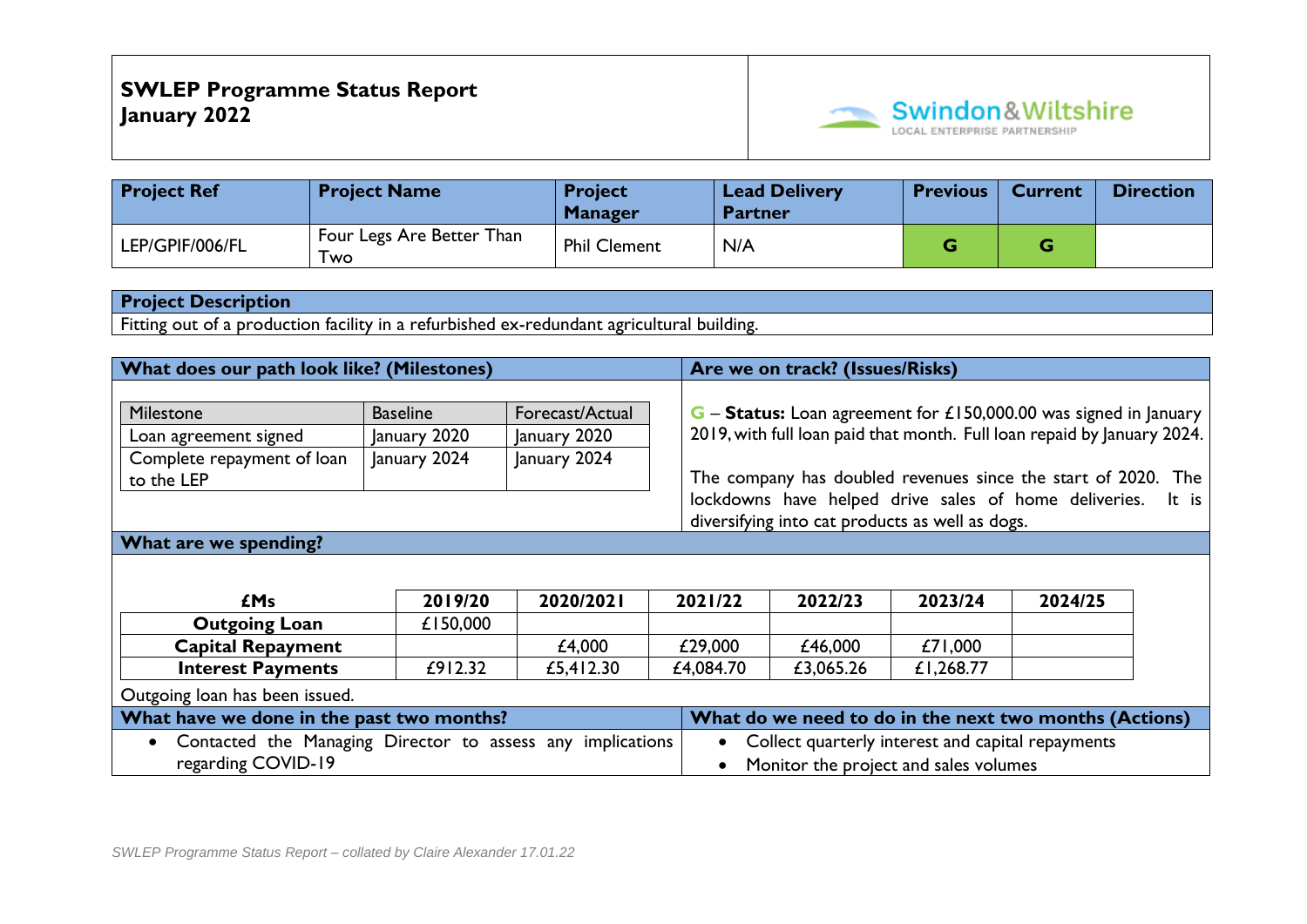

| <b>Project Ref</b> | <b>Project Name</b> | <b>Project</b><br><b>Manager</b> | <b>Lead Delivery</b><br><b>Partner</b> | <b>Previous</b> | <b>Current</b> | <b>Direction</b> |
|--------------------|---------------------|----------------------------------|----------------------------------------|-----------------|----------------|------------------|
| LEP/GPIF/007/AE    | Autoguide Equipment | <b>Phil Clement</b>              | N/A                                    |                 |                |                  |

Provide funds to extend their manufacturing line.

|                                                             | What does our path look like? (Milestones) |               |                             |                                                                                                                      | Are we on track? (Issues/Risks)                                    |           |           |                               |  |  |  |
|-------------------------------------------------------------|--------------------------------------------|---------------|-----------------------------|----------------------------------------------------------------------------------------------------------------------|--------------------------------------------------------------------|-----------|-----------|-------------------------------|--|--|--|
|                                                             |                                            |               |                             |                                                                                                                      | G - Status: Loan agreement signed in January 2020 for £150,000     |           |           |                               |  |  |  |
| <b>Milestone</b>                                            | <b>Baseline</b>                            |               | Forecast/Actual             |                                                                                                                      | and full loan paid that month. Full capital of £150,000 due to be  |           |           |                               |  |  |  |
| Loan Agreement Signed                                       | January 2020                               | January 2020  |                             |                                                                                                                      | repaid as one payment in December 2024.                            |           |           |                               |  |  |  |
| Complete Repayment of loan                                  | December 2024                              | December 2024 |                             |                                                                                                                      |                                                                    |           |           |                               |  |  |  |
| to LEP                                                      |                                            |               |                             |                                                                                                                      | An additional production line has been installed and they have     |           |           |                               |  |  |  |
|                                                             |                                            |               |                             |                                                                                                                      | received quotes to build a further extension, for completion later |           |           |                               |  |  |  |
|                                                             |                                            |               |                             |                                                                                                                      | this year. Order book is strong, and it continues to recruit new   |           |           |                               |  |  |  |
|                                                             |                                            |               |                             | staff.                                                                                                               |                                                                    |           |           |                               |  |  |  |
| What are we spending?                                       |                                            |               |                             |                                                                                                                      |                                                                    |           |           |                               |  |  |  |
|                                                             |                                            |               |                             |                                                                                                                      |                                                                    |           |           |                               |  |  |  |
| <b>£Ms</b>                                                  | 2019/20                                    | 2020/21       |                             | 2021/22                                                                                                              | 2022/23                                                            | 2023/24   | 2024/25   |                               |  |  |  |
| <b>Outgoing Loan</b>                                        | £150,000                                   |               |                             |                                                                                                                      |                                                                    |           |           |                               |  |  |  |
| <b>Capital Repayments</b>                                   |                                            |               |                             |                                                                                                                      |                                                                    |           | £150,000  |                               |  |  |  |
| <b>Interest Payments</b>                                    | £739.72                                    | £4,499.98     |                             | £4,499.98                                                                                                            | £4,499.98                                                          | £4,499.98 | £3,390.39 |                               |  |  |  |
| What have we done in the past two months?                   |                                            |               |                             |                                                                                                                      |                                                                    |           |           |                               |  |  |  |
|                                                             |                                            |               |                             | What do we need to do in the next two months (Actions)<br>Monitor the project, especially the new building extension |                                                                    |           |           |                               |  |  |  |
| • Contacted the Finance Director for update on the project. |                                            |               | and production line within. |                                                                                                                      |                                                                    |           |           |                               |  |  |  |
|                                                             |                                            |               |                             |                                                                                                                      |                                                                    |           |           |                               |  |  |  |
|                                                             |                                            |               |                             |                                                                                                                      |                                                                    |           |           | Collect the interest payments |  |  |  |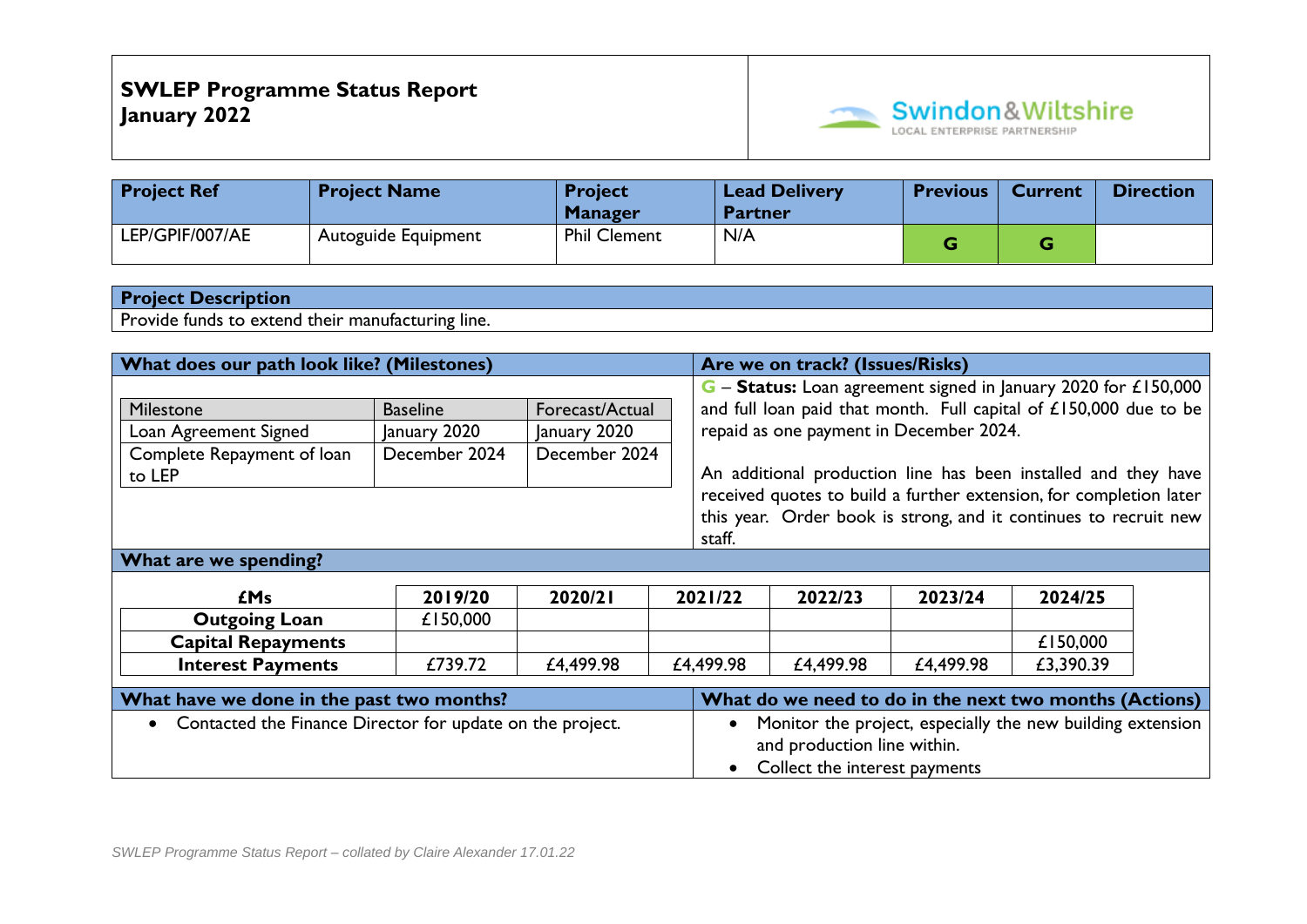

| <b>Project Ref</b> | <b>Project Name</b>                      | <b>Project</b><br><b>Manager</b> | <b>Lead Delivery</b><br><b>Partner</b> | <b>Previous</b> | <b>Current</b> | <b>Direction</b> |
|--------------------|------------------------------------------|----------------------------------|----------------------------------------|-----------------|----------------|------------------|
| LEP/GPIF/008/ABS   | <b>Advanced Biofuel Solutions</b><br>Ltd | <b>Phil Clement</b>              | N/A                                    |                 |                |                  |

Provide funds to complete and operate an energy production facility in Swindon.

| What does our path look like? (Milestones)                                 |                                                                                                        |  | Are we on track? (Issues/Risks)                                                                                                                                                                                                                                                                       |
|----------------------------------------------------------------------------|--------------------------------------------------------------------------------------------------------|--|-------------------------------------------------------------------------------------------------------------------------------------------------------------------------------------------------------------------------------------------------------------------------------------------------------|
| Milestone<br>Loan Agreement Signed<br>Complete Repayment of<br>loan to LEP | Forecast/Actual<br><b>Baseline</b><br>February 2020<br>February 2020<br>December 2024<br>December 2024 |  | G - Status: Loan agreement signed in February 2020 for<br>£1,250,000 and first payment of £300,000 made that month<br>Full capital due to be repaid by December 2024.<br>All design, procurement and manufacture are complete.<br>Pre-commissioning is slightly behind schedule due to the need for   |
|                                                                            |                                                                                                        |  | overseas contractors to visit the site. They have been delayed due<br>to travel restrictions imposed by COVID.<br>Minor delay in timescale for first gas deliveries to the grid - now<br>scheduled for February 2022.<br>Is seeking to raise an additional level of funds from the private<br>market. |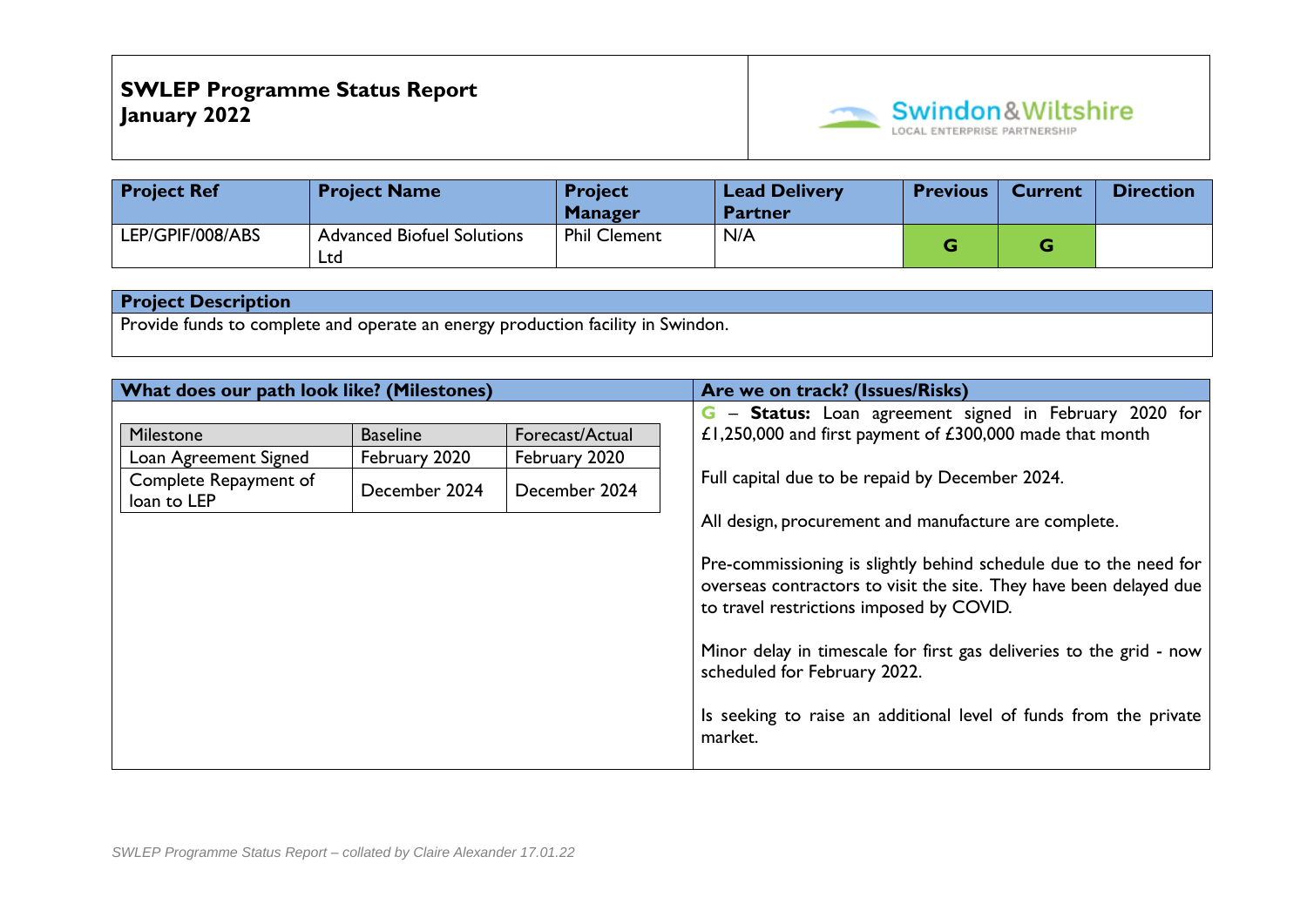

| What are we spending?                                                                                                        |            |            |             |             |             |             |  |  |
|------------------------------------------------------------------------------------------------------------------------------|------------|------------|-------------|-------------|-------------|-------------|--|--|
| £Ms                                                                                                                          | 2019/20    | 2020/21    | 2021/22     | 2022/23     | 2023/24     | 2024/25     |  |  |
| <b>Outgoing Loan</b>                                                                                                         | £1,250,000 |            |             |             |             |             |  |  |
| <b>Capital Repayments</b>                                                                                                    |            |            | £333,333.32 | £333,333.32 | £333,333.32 | £249,999.99 |  |  |
| <b>Interest Payments</b>                                                                                                     | £4,756.16  | £63,047.97 | £97,055.49  | £55,440.60  | £32,107.30  | £8,773.97   |  |  |
| What have we done in the past two months?<br>What do we need to do in the next two months (Actions)                          |            |            |             |             |             |             |  |  |
| • Alter the loan agreement, after taking legal advice.<br>Liaising with our lawyers in order to change the loan<br>$\bullet$ |            |            |             |             |             |             |  |  |
| agreement in light of their wish to raise additional funds.                                                                  |            |            |             |             |             |             |  |  |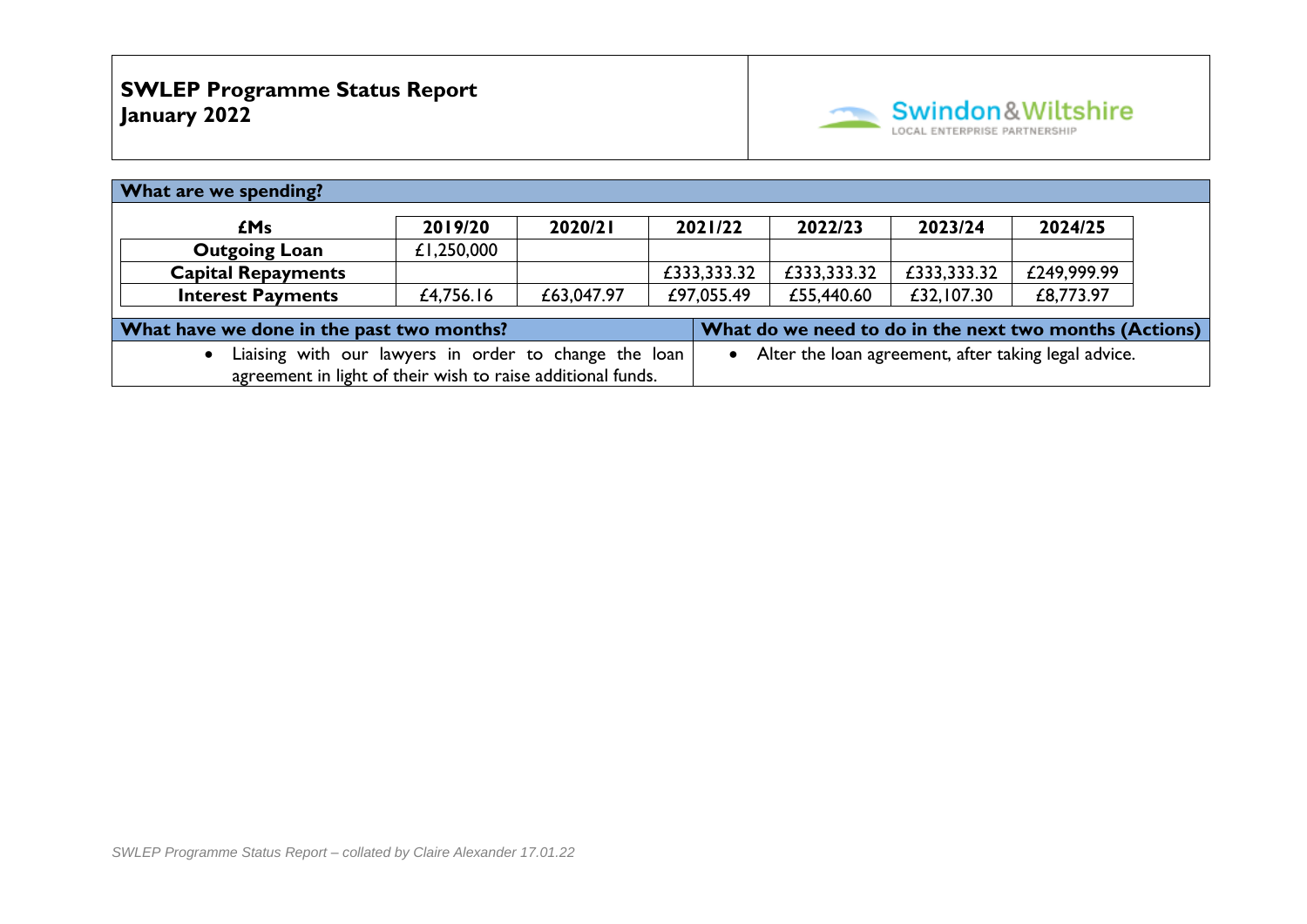

| <b>Project Ref</b> | <b>Project Name</b>   | <b>Project</b><br><b>Manager</b> | <b>Lead Delivery</b><br><b>Partner</b> | <b>Previous</b> | <b>Current</b> | <b>Direction</b> |
|--------------------|-----------------------|----------------------------------|----------------------------------------|-----------------|----------------|------------------|
| LEP/GPIF/009/PP    | Potts Partnership Ltd | <b>Phil Clement</b>              | N/A                                    |                 |                |                  |

Provide funds to extend their manufacturing capacity to produce food sauces, servicing increased demand, including from supermarkets.

| What does our path look like? (Milestones)   |                  |                        |                             | Are we on track? (Issues/Risks)                                                                                                    |                       |                                                                                                                                              |            |  |
|----------------------------------------------|------------------|------------------------|-----------------------------|------------------------------------------------------------------------------------------------------------------------------------|-----------------------|----------------------------------------------------------------------------------------------------------------------------------------------|------------|--|
|                                              |                  |                        |                             |                                                                                                                                    |                       | $G -$ Status: Loan agreement signed in June 2020 for £276,500.00p.                                                                           |            |  |
| Milestone                                    | <b>Baseline</b>  | Forecast/Actual        |                             | Full payment made on 12 June.                                                                                                      |                       |                                                                                                                                              |            |  |
| Loan Agreement Signed                        | <b>June 2020</b> | June 2020              |                             | Full capital funds due to be repaid by June 2024.                                                                                  |                       |                                                                                                                                              |            |  |
| Complete Repayment of<br>loan to LEP         | June 2024        | June 2024              |                             | All the new machinery has been installed allowing new production<br>lines to become operational. The company has expanded rapidly, |                       |                                                                                                                                              |            |  |
|                                              |                  |                        |                             |                                                                                                                                    | in separate section.) | increasing turnover, and employing additional staff since the loan.<br>It has successfully applied for a second loan. (Further details later |            |  |
| What are we spending?                        |                  |                        |                             |                                                                                                                                    |                       |                                                                                                                                              |            |  |
|                                              | 2019/20          | 2020/21                |                             | 2021/22                                                                                                                            | 2022/23               | 2023/24                                                                                                                                      | 2024/25    |  |
| <b>£Ms</b>                                   |                  |                        |                             |                                                                                                                                    |                       |                                                                                                                                              |            |  |
| <b>Outgoing Loan</b>                         |                  | £276,500.00p           |                             |                                                                                                                                    |                       |                                                                                                                                              |            |  |
| <b>Capital Repayments</b>                    |                  | £3,600.00 $p$          |                             | £47,200.00p                                                                                                                        | £67,200.00p           | £104,200.00 $p$                                                                                                                              | £54,300.00 |  |
| <b>Interest Payments</b>                     |                  | £8,812.47 <sub>p</sub> |                             | £9,788.63                                                                                                                          | £7,502.15 $p$         | £3,909.53 $p$                                                                                                                                | £216.91p   |  |
| What have we done in the past two months?    |                  |                        |                             | What do we need to do in the next two months (Actions)                                                                             |                       |                                                                                                                                              |            |  |
| Contacted the co-owner for a project update. |                  |                        | Monitor the sales progress. |                                                                                                                                    |                       |                                                                                                                                              |            |  |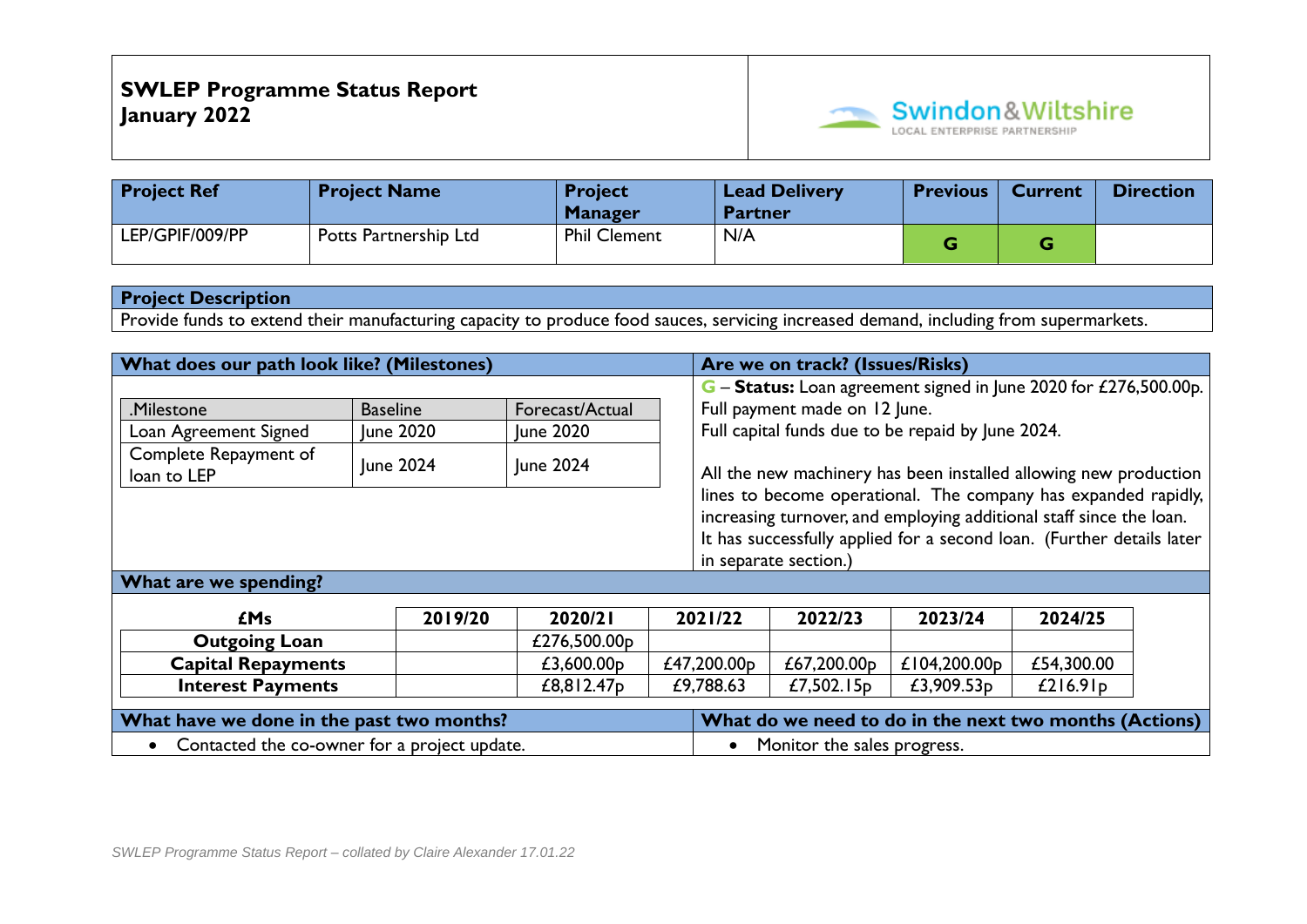

| <b>Project Ref</b> | <b>Project Name</b>          | <b>Project</b><br><b>Manager</b> | <b>Lead Delivery</b><br><b>Partner</b> | <b>Previous</b> | <b>Current</b> | <i><b>Direction</b></i> |
|--------------------|------------------------------|----------------------------------|----------------------------------------|-----------------|----------------|-------------------------|
| LEP/GPIF/010/CP    | <b>Clinical Partners Ltd</b> | <b>Phil Clement</b>              | N/A                                    |                 |                |                         |

Funding to allow this mental healthcare service provider to upgrade its IT platform, enabling higher patient referrals to specialists and more targeted interventions.

| What does our path look like? (Milestones) |                  |                 | Are we on track? (Issues/Risks)                                                                                                                                                                                                                                                                                                                                                                                                                                                |
|--------------------------------------------|------------------|-----------------|--------------------------------------------------------------------------------------------------------------------------------------------------------------------------------------------------------------------------------------------------------------------------------------------------------------------------------------------------------------------------------------------------------------------------------------------------------------------------------|
|                                            |                  |                 | G - Status: Loan agreement signed in June 2020 for £250,000                                                                                                                                                                                                                                                                                                                                                                                                                    |
| Milestone                                  | <b>Baseline</b>  | Forecast/Actual |                                                                                                                                                                                                                                                                                                                                                                                                                                                                                |
| Loan Agreement Signed                      | <b>June 2020</b> | June 2020       | First payment - $£84,000$ June 2020                                                                                                                                                                                                                                                                                                                                                                                                                                            |
| Complete Repayment of<br>loan to LEP       | June 2024        | June 2024       | Second payment - £83,000 September 2020<br>Final payment - £83,000 October 2020                                                                                                                                                                                                                                                                                                                                                                                                |
|                                            |                  |                 | Full capital funds due to be repaid by June 2024.                                                                                                                                                                                                                                                                                                                                                                                                                              |
|                                            |                  |                 | The new IT platform is in place and all loan funds have been spent.<br>Demand is increasing for mental health provision, which will likely<br>rise as a result of the pandemic. Headcount has increased from 23<br>to 62 and turnover over the past year to September 2021 is<br>expected to double to £8m. New additional NHS contracts have<br>been won as well as expanding work in the private sector. Has<br>applied successfully for a second loan (full details later). |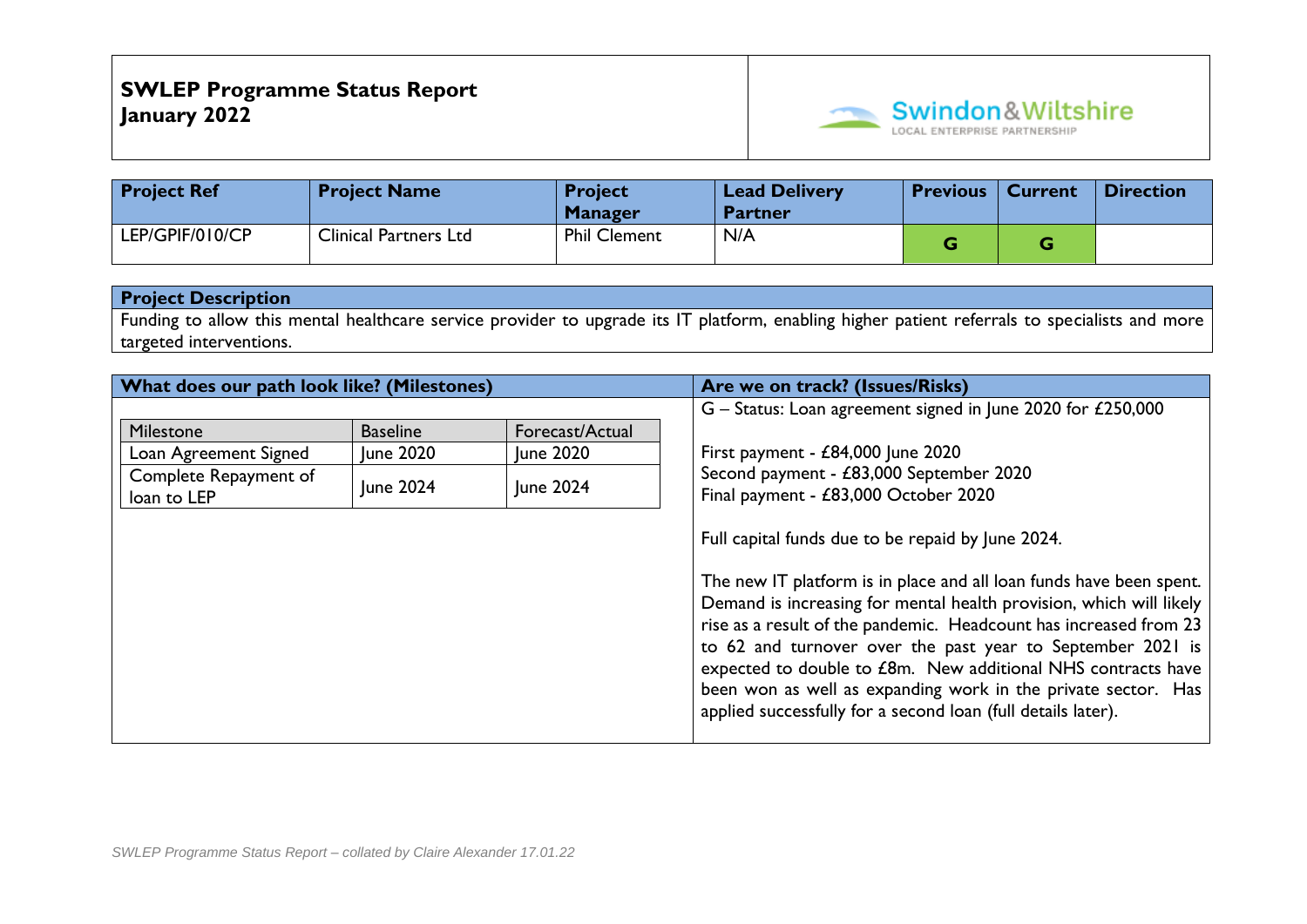

| What are we spending?                     |         |              |                |                                                        |                |                 |  |
|-------------------------------------------|---------|--------------|----------------|--------------------------------------------------------|----------------|-----------------|--|
| £Ms                                       | 2019/20 | 2020/21      | 2021/22        | 2022/23                                                | 2023/24        | 2024/25         |  |
| Outgoing Loan                             |         | £250,000.00p |                |                                                        |                |                 |  |
| <b>Capital Repayments</b>                 |         |              |                |                                                        |                | £250,000.00 $p$ |  |
| <b>Interest Payments</b>                  |         | £8,642.79p   | £12,499.98 $p$ | £12,499.98 $p$                                         | £12,534.23 $p$ | £3, $116.44p$   |  |
| What have we done in the past two months? |         |              |                | What do we need to do in the next two months (Actions) |                |                 |  |
| Provided a second loan of £1,050,000      |         |              |                |                                                        |                |                 |  |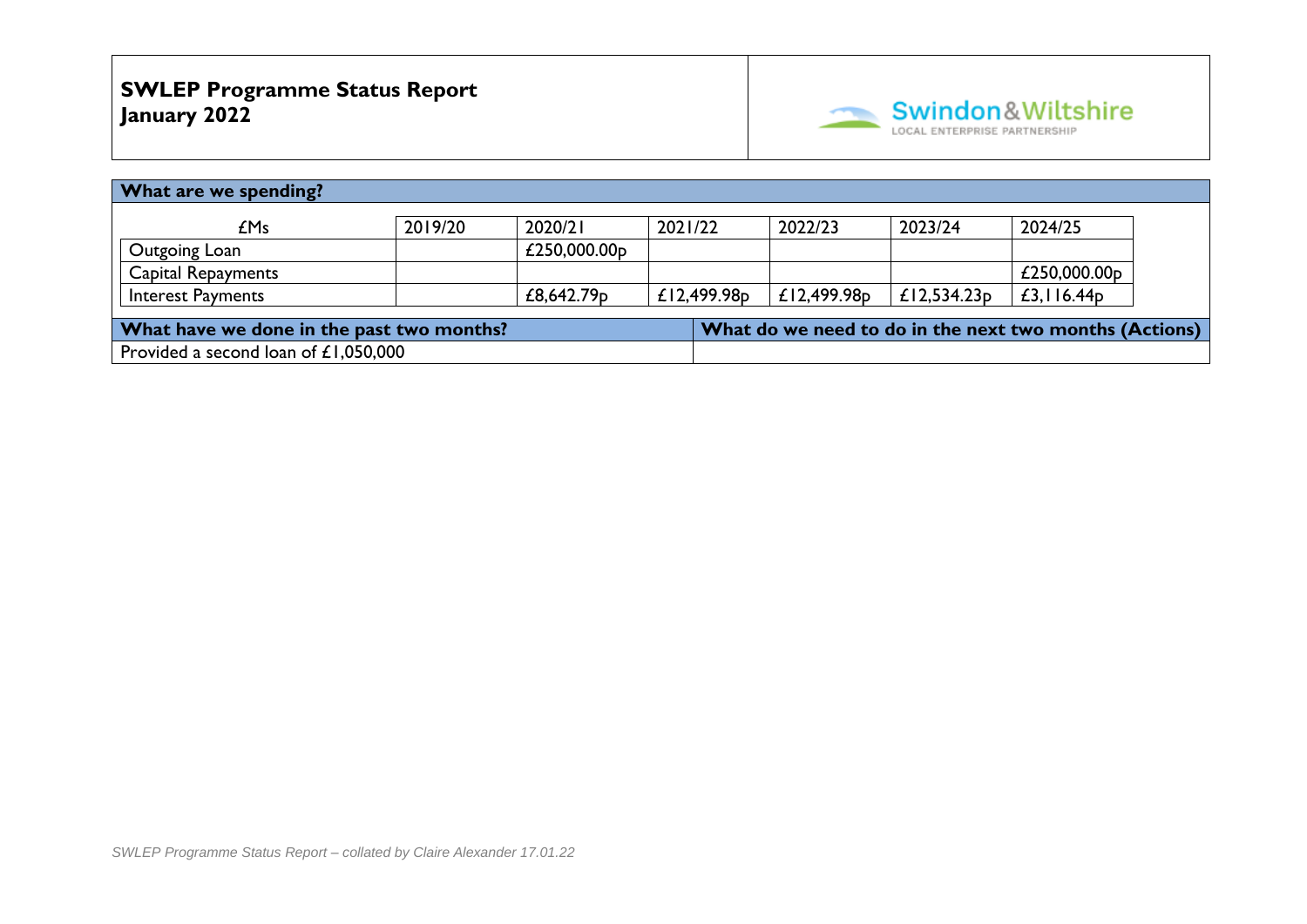

| <b>Project Ref</b> | <b>Project Name</b> | <b>Project</b><br><b>Manager</b> | <b>Lead Delivery</b><br><b>Partner</b> | <b>Previous</b> | <b>Current</b> | <b>Direction</b> |
|--------------------|---------------------|----------------------------------|----------------------------------------|-----------------|----------------|------------------|
| LEP/GPIF/011/CI    | Connected ID Ltd    | <b>Phil Clement</b>              | N/A                                    |                 |                |                  |

Funding to develop a 'click & collect' app for restaurant owners, enabling home deliveries and service the growing demand as their business model changes in light of especially COVID-19.

| What does our path look like? (Milestones) |                 |                       |                                                                 | Are we on track? (Issues/Risks)                                |         |                                                                |  |  |  |
|--------------------------------------------|-----------------|-----------------------|-----------------------------------------------------------------|----------------------------------------------------------------|---------|----------------------------------------------------------------|--|--|--|
|                                            |                 |                       |                                                                 | G - Status: Loan agreement signed in October 2020 for £150,000 |         |                                                                |  |  |  |
| Milestone                                  | <b>Baseline</b> | Forecast/Actual       |                                                                 |                                                                |         | and full payment made that month. Full capital funds due to be |  |  |  |
| Loan Agreement Signed                      | October 2020    | October 2020          |                                                                 | repaid by October 2023.                                        |         |                                                                |  |  |  |
| Complete Repayment of<br>loan to LEP       | October 2023    | October 2023          |                                                                 | The app has been launched and further restaurants are being    |         |                                                                |  |  |  |
|                                            |                 |                       | added. Demand remains high amongst the restaurants for the app. |                                                                |         |                                                                |  |  |  |
| What are we spending?                      |                 |                       |                                                                 |                                                                |         |                                                                |  |  |  |
|                                            |                 |                       |                                                                 |                                                                |         |                                                                |  |  |  |
| <b>£Ms</b>                                 | 2019/20         | 2020/21               | 2021/22                                                         | 2022/23                                                        | 2023/24 | 2024/25                                                        |  |  |  |
| $\sim$ $\sim$ $\sim$ $\sim$                |                 | $\lambda$ i FA AAA AA |                                                                 |                                                                |         |                                                                |  |  |  |

| Outgoing<br>_oan          | £150,000.00p                |             |              |                        |  |
|---------------------------|-----------------------------|-------------|--------------|------------------------|--|
| <b>Capital Repayments</b> |                             |             | £150,000.00p |                        |  |
| Interest Payments         | 775.34 <sub>D</sub><br>£4., | £10,499.98p | £10,499.98p  | £5,810.95 <sub>p</sub> |  |
|                           |                             |             |              |                        |  |

| What have we done in the past two months?            | What do we need to do in the next two months (Actions) |  |  |  |  |
|------------------------------------------------------|--------------------------------------------------------|--|--|--|--|
| Contacted the Managing Director for a project update | Monitor the situation during the product roll-out.     |  |  |  |  |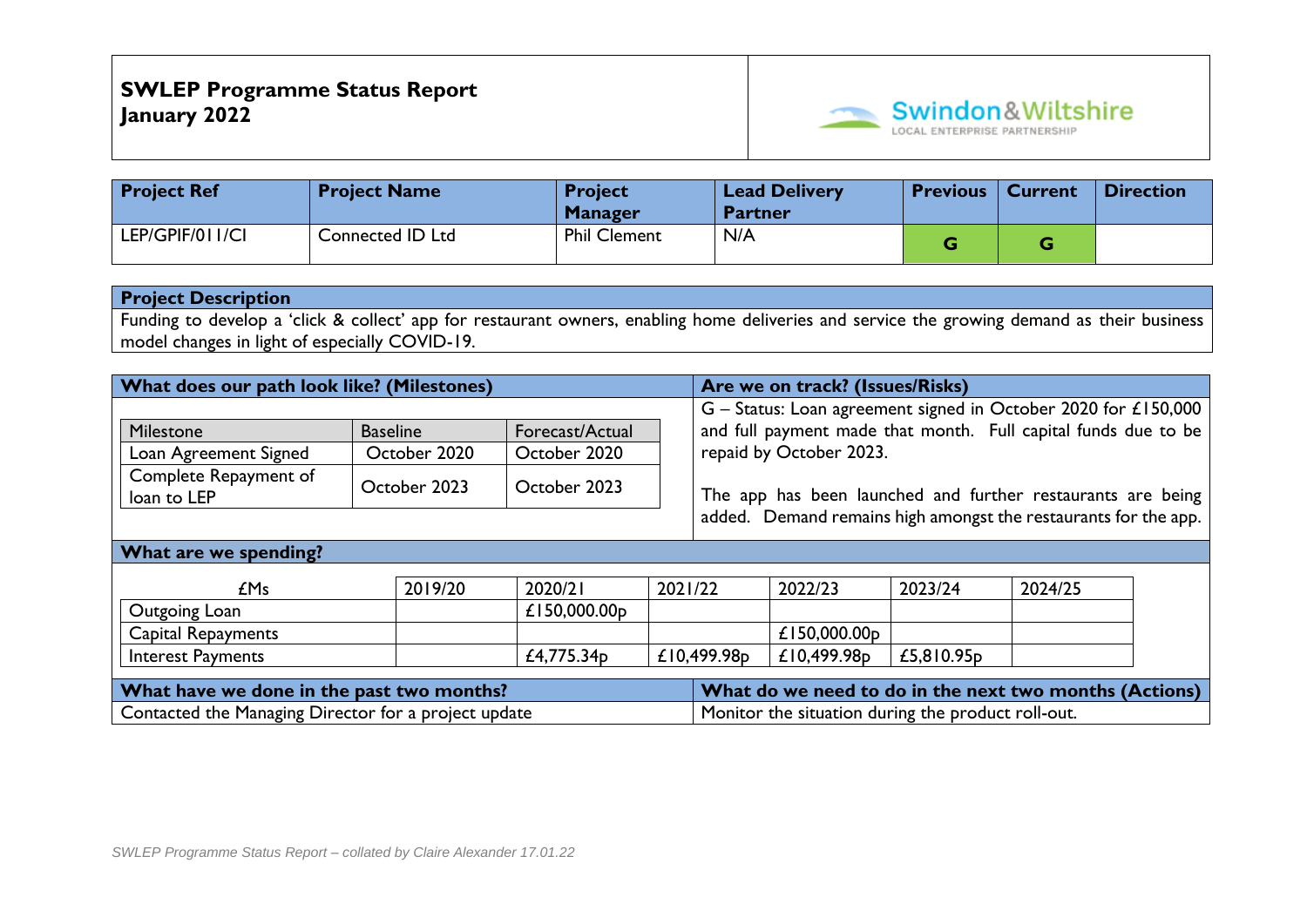

| <b>Project Ref</b> | <b>Project Name</b>  | <b>Project</b><br><b>Manager</b> | <b>Lead Delivery</b><br><b>Partner</b> | <b>Previous</b> | <b>Current</b> | Direction |
|--------------------|----------------------|----------------------------------|----------------------------------------|-----------------|----------------|-----------|
| LEP/GPIF/012/BF    | The Black Farmer Ltd | <b>Phil Clement</b>              | N/A                                    |                 |                |           |

Funding of a new logistics 'fulfilment centre' with a new sales office, in Chippenham, to service nationwide food and drink deliveries.

| What does our path look like? (Milestones)                                                                                                        |                 |                 |         |                                                                                                                                     | Are we on track? (Issues/Risks) |               |                                                                    |  |
|---------------------------------------------------------------------------------------------------------------------------------------------------|-----------------|-----------------|---------|-------------------------------------------------------------------------------------------------------------------------------------|---------------------------------|---------------|--------------------------------------------------------------------|--|
|                                                                                                                                                   |                 |                 |         |                                                                                                                                     |                                 |               | $G$ – Status: Loan agreement signed in April 2020 for £156,340 and |  |
| Milestone                                                                                                                                         | <b>Baseline</b> | Forecast/Actual |         |                                                                                                                                     |                                 |               | two instalments have been, each of £54,420 on 16 April and 14      |  |
| Loan Agreement Signed                                                                                                                             | April 2020      | April 2020      |         | May. Additional payment of £17,500 due 1 September and £30,000<br>on I December. Full capital funds due to be repaid by April 2026. |                                 |               |                                                                    |  |
| Complete Repayment of<br>loan to LEP                                                                                                              | April 2026      | April 2026      |         |                                                                                                                                     |                                 |               |                                                                    |  |
| The company moved into its Chippenham building in April 2021<br>and has started to hire staff locally and source produce from local<br>suppliers. |                 |                 |         |                                                                                                                                     |                                 |               |                                                                    |  |
| What are we spending?                                                                                                                             |                 |                 |         |                                                                                                                                     |                                 |               |                                                                    |  |
| £Ms                                                                                                                                               | 2021/22         | 2022/23         | 2023/24 |                                                                                                                                     | 2024/25                         | 2025/26       | 2026/27                                                            |  |
| Outgoing Loan                                                                                                                                     | £156,340        |                 |         |                                                                                                                                     |                                 |               |                                                                    |  |
| <b>Capital Repayments</b>                                                                                                                         | £28,662.37p     | £31,268.04      |         | £31,268.04p                                                                                                                         | £31,268.04p                     | £31,268.04p   | £2605.47 <sub>p</sub>                                              |  |
| <b>Interest Payments</b>                                                                                                                          | £8,672.15 $p$   | £9,070.85p      |         | £6584.82p                                                                                                                           | £4,067.97 <sub>p</sub>          | £1,566.53 $p$ | £17.13p                                                            |  |
| What have we done in the past two months?                                                                                                         |                 |                 |         | What do we need to do in the next two months (Actions)                                                                              |                                 |               |                                                                    |  |
| Final loan payment of £30,000 was made on 1 December.                                                                                             |                 |                 |         |                                                                                                                                     |                                 |               |                                                                    |  |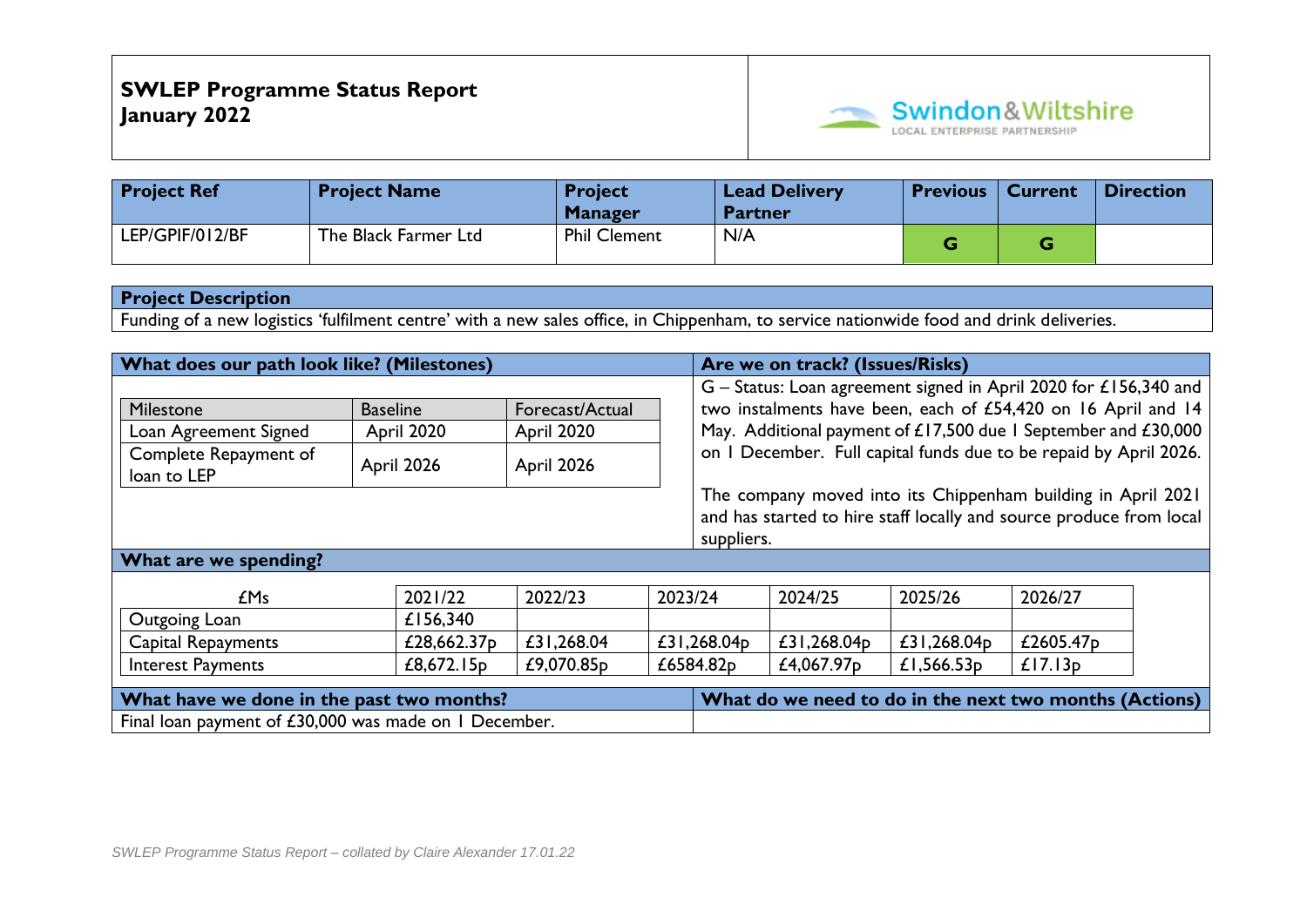

| <b>Project Ref</b> | <b>Project Name</b>               | <b>Project</b><br><b>Manager</b> | <b>Lead Delivery</b><br><b>Partner</b> | <b>Previous   Current</b> | Direction |
|--------------------|-----------------------------------|----------------------------------|----------------------------------------|---------------------------|-----------|
| LEP/GPIF/013/PP2   | Potts Partnership $(2^{nd}$ loan) | <b>Phil Clement</b>              | N/A                                    |                           |           |

Continued expansion of their food sauce production lines

| What does our path look like? (Milestones)                      |                 |                 |         |                                                               | Are we on track? (Issues/Risks)                                      |                 |             |  |
|-----------------------------------------------------------------|-----------------|-----------------|---------|---------------------------------------------------------------|----------------------------------------------------------------------|-----------------|-------------|--|
|                                                                 |                 |                 |         | G - Status: Loan agreement signed in August 2021 for £472,000 |                                                                      |                 |             |  |
| Milestone                                                       | <b>Baseline</b> | Forecast/Actual |         |                                                               | which was paid out in full on 27 August 2021. Full capital funds due |                 |             |  |
| Loan Agreement Signed                                           | August 2021     | August 2021     |         | to be repaid by August 2026.                                  |                                                                      |                 |             |  |
| Complete Repayment of<br>loan to LEP                            | August 2026     | August 2026     |         | This is the company's second loan from the GPIF Programme,    |                                                                      |                 |             |  |
| enabling further expansion of its food sauces production lines. |                 |                 |         |                                                               |                                                                      |                 |             |  |
| What are we spending?                                           |                 |                 |         |                                                               |                                                                      |                 |             |  |
| £Ms                                                             | 2021/22         | 2022/23         | 2023/24 |                                                               | 2024/25                                                              | 2025/26         | 2026/27     |  |
| Outgoing Loan                                                   | £472,000        |                 |         |                                                               |                                                                      |                 |             |  |
| Capital Repayments                                              | £31,466.66p     | £47,200.00      |         | £74,733.33 $p$                                                | £118,000.00p                                                         | £141,600.00 $p$ | £59,000.00p |  |
| <b>Interest Payments</b>                                        | £10,808.15 $p$  | £16,758.38p     |         | £14,633.74 $p$                                                | £10,823.25 $p$                                                       | £5,435.12 $p$   | £590.97     |  |
| What have we done in the past two months?                       |                 |                 |         | What do we need to do in the next two months (Actions)        |                                                                      |                 |             |  |
| Contacted the Managing Director for a project update            |                 |                 |         | Monitor the situation during the project.                     |                                                                      |                 |             |  |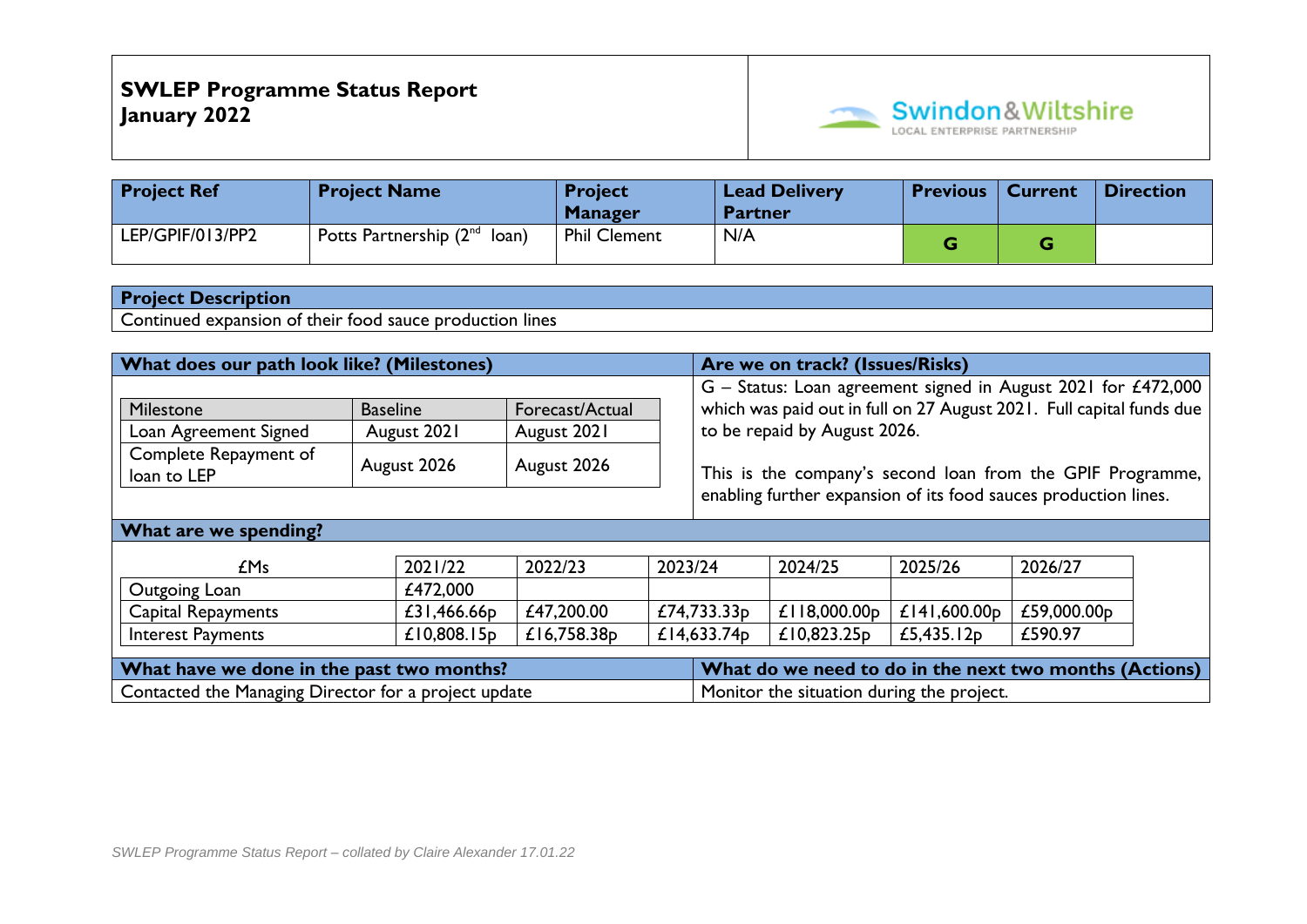

| <b>Project Ref</b> | <b>Project Name</b>  | <b>Project</b><br><b>Manager</b> | <b>Lead Delivery</b><br><b>Partner</b> | <b>Previous</b> | <b>Current</b> | <b>Direction</b> |
|--------------------|----------------------|----------------------------------|----------------------------------------|-----------------|----------------|------------------|
| LEP/GPIF/014/SPL   | Simpson-Partners Ltd | <b>Phil Clement</b>              | N/A                                    |                 |                |                  |

Establishment of an electric charging station manufacturing facility, with associated R&D centre at Kemble Business Park.

| What does our path look like? (Milestones)           |                 |                 |         |                                                                     | Are we on track? (Issues/Risks)    |           |                                                                     |  |
|------------------------------------------------------|-----------------|-----------------|---------|---------------------------------------------------------------------|------------------------------------|-----------|---------------------------------------------------------------------|--|
|                                                      |                 |                 |         |                                                                     |                                    |           | G - Status: Loan agreement signed in September 2021 for £354,450    |  |
| Milestone                                            | <b>Baseline</b> | Forecast/Actual |         |                                                                     |                                    |           | which was paid out in full on 10 September 2021. Full capital funds |  |
| Loan Agreement Signed                                | September 2021  | September 2021  |         |                                                                     | due to be repaid by September 2025 |           |                                                                     |  |
| Complete Repayment of<br>loan to LEP                 | September 2025  | September 2025  |         | Good progress is being made with the fitting out of its facility at |                                    |           |                                                                     |  |
| Kemble Business Park.                                |                 |                 |         |                                                                     |                                    |           |                                                                     |  |
| What are we spending?                                |                 |                 |         |                                                                     |                                    |           |                                                                     |  |
| £Ms                                                  | 2021/22         | 2022/23         | 2023/24 |                                                                     | 2024/25                            | 2025/26   | 2026/27                                                             |  |
| Outgoing Loan                                        | £354,450        |                 |         |                                                                     |                                    |           |                                                                     |  |
| Capital Repayments                                   |                 | £11,815.00      |         | £141,780                                                            | £141,780                           | £59,075   |                                                                     |  |
| <b>Interest Payments</b>                             | £15,770         | £28,356.01      |         | £22,275.64                                                          | £10,884.05                         | £1,183.44 |                                                                     |  |
| What have we done in the past two months?            |                 |                 |         | What do we need to do in the next two months (Actions)              |                                    |           |                                                                     |  |
| Contacted the Managing Director for a project update |                 |                 |         | Monitor the situation during the project.                           |                                    |           |                                                                     |  |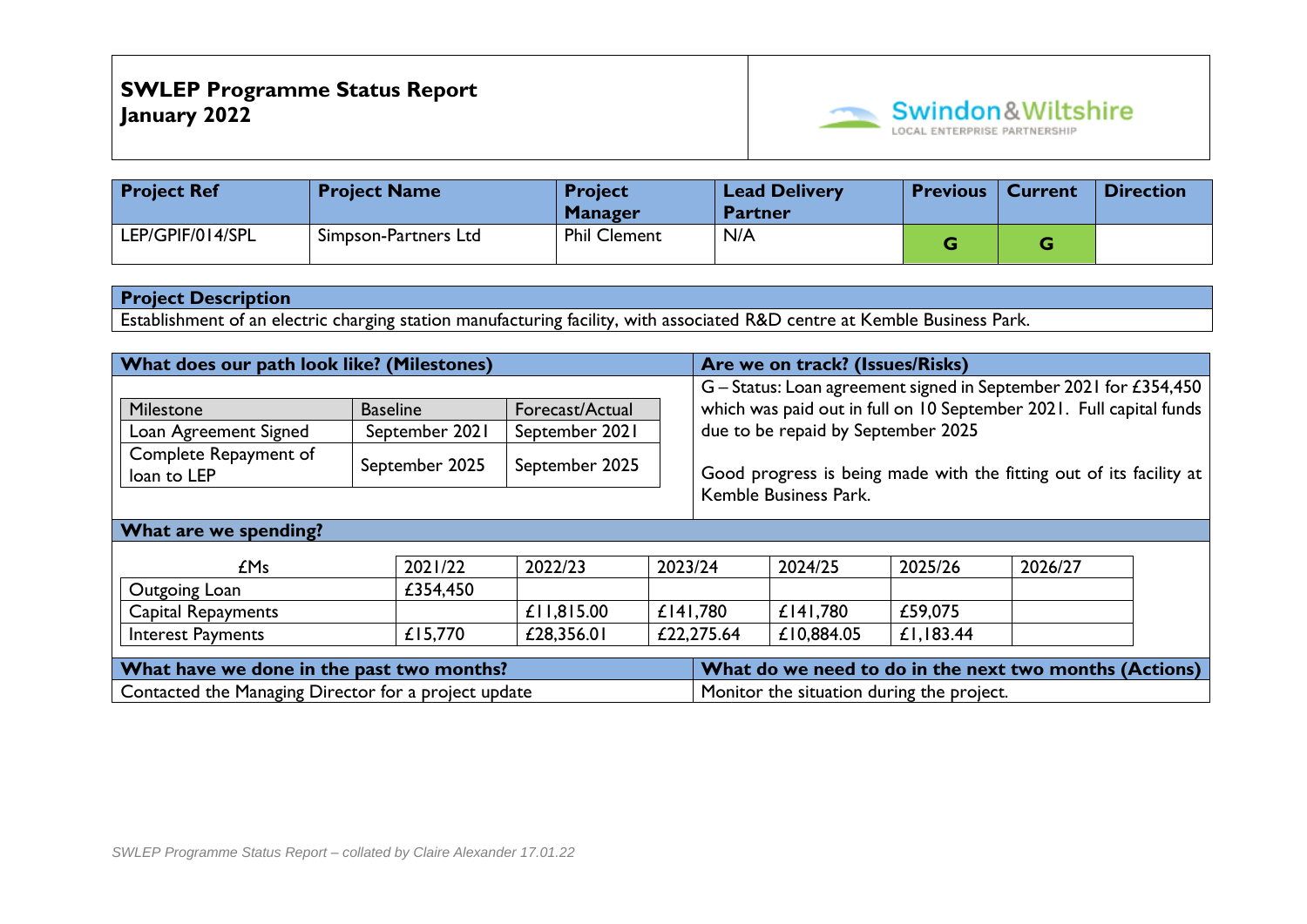

| <b>Project Ref</b> | <b>Project Name</b>                 | <b>Project</b><br><b>Manager</b> | <b>Lead Delivery</b><br><b>Partner</b> | <b>Previous</b> | <b>Current</b> | <b>Direction</b> |
|--------------------|-------------------------------------|----------------------------------|----------------------------------------|-----------------|----------------|------------------|
| LEP/GPIF/015/NEG   | Nationwide Engineering<br>Group Ltd | <b>Phil Clement</b>              | N/A                                    | n/a             |                |                  |

Development of a new business park, including the HQ for Nationwide Engineering Group and an R&D centre for their graphene technology

| What does our path look like? (Milestones)                            |                 |                 |            |                                                                                                                           | Are we on track? (Issues/Risks) |             |                                                           |  |
|-----------------------------------------------------------------------|-----------------|-----------------|------------|---------------------------------------------------------------------------------------------------------------------------|---------------------------------|-------------|-----------------------------------------------------------|--|
|                                                                       |                 |                 |            | $G -$ Status:                                                                                                             |                                 |             |                                                           |  |
| Milestone                                                             | <b>Baseline</b> | Forecast/Actual |            |                                                                                                                           |                                 |             |                                                           |  |
| Loan Agreement Signed                                                 | November 2021   | November 2021   |            | Loan agreement signed in November 2021 for £2,000,000.<br>Payment schedule as follows:                                    |                                 |             |                                                           |  |
| Complete Repayment of                                                 | October 2026    | October 2026    |            |                                                                                                                           |                                 |             |                                                           |  |
| loan to LEP                                                           |                 |                 |            |                                                                                                                           |                                 |             | £250,000 November 2021 followed by four equal payments of |  |
|                                                                       |                 |                 |            | £500,000 in April, May, June 2022, and £250,000 final payment in                                                          |                                 |             |                                                           |  |
|                                                                       |                 |                 |            | July 2022.                                                                                                                |                                 |             |                                                           |  |
|                                                                       |                 |                 |            |                                                                                                                           |                                 |             |                                                           |  |
|                                                                       |                 |                 |            | Full capital funds due to be repaid by October 2026<br>Full planning application has been submitted to Wiltshire Council. |                                 |             |                                                           |  |
|                                                                       |                 |                 |            |                                                                                                                           |                                 |             |                                                           |  |
|                                                                       |                 |                 |            |                                                                                                                           |                                 |             |                                                           |  |
| What are we spending?                                                 |                 |                 |            |                                                                                                                           |                                 |             |                                                           |  |
| <b>£Ms</b>                                                            | 2021/22         | 2022/23         | 2023/24    |                                                                                                                           | 2024/25                         | 2025/26     | 2026/27                                                   |  |
| Outgoing Loan                                                         | £750,000        | £1,250,000      |            |                                                                                                                           |                                 |             |                                                           |  |
| Capital Repayments                                                    |                 |                 |            | £277,777.8                                                                                                                | £666,666.72                     | £666,666.72 | 388,888.76                                                |  |
| Interest Payments                                                     | £19,263.67      | £94,777.39      | £97,960.43 |                                                                                                                           | £83,340.95                      | £37,541.87  | £6,499.22                                                 |  |
|                                                                       |                 |                 |            |                                                                                                                           |                                 |             |                                                           |  |
| What have we done in the past two months?                             |                 |                 |            | What do we need to do in the next two months (Actions)                                                                    |                                 |             |                                                           |  |
| Contacted the Managing Director for a project update ref the planning |                 |                 |            | Monitor the situation during the project.                                                                                 |                                 |             |                                                           |  |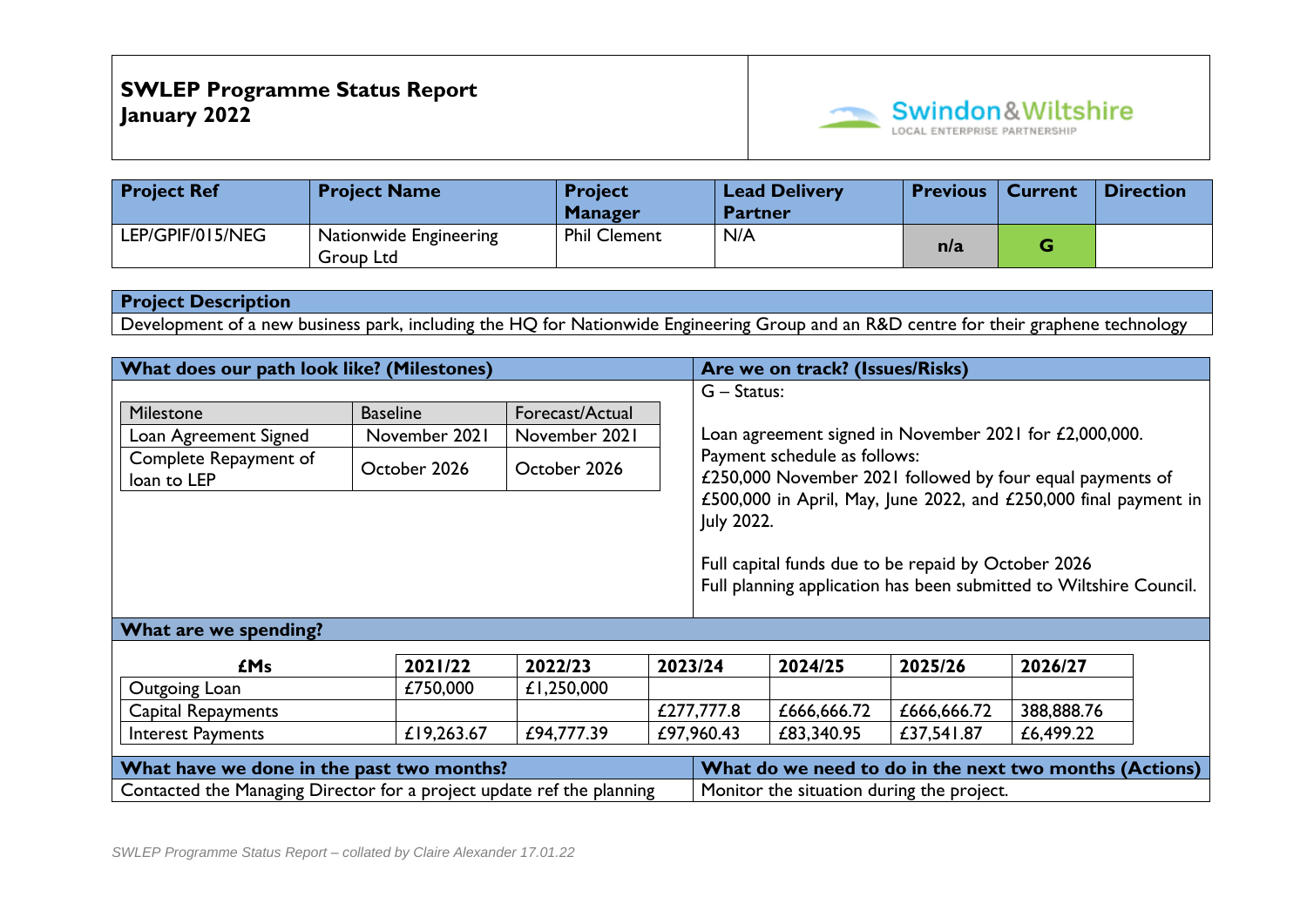

| <b>Project Ref</b> | <b>Project Name</b>               | <b>Project</b><br><b>Manager</b> | <b>Lead Delivery</b><br><b>Partner</b> | <b>Previous   Current</b> | <b>Direction</b> |
|--------------------|-----------------------------------|----------------------------------|----------------------------------------|---------------------------|------------------|
| LEP/GPIF/016/CP2   | Clinical Partners $(2^{nd}$ Loan) | <b>Phil Clement</b>              | N/A                                    | n/a                       |                  |

This company in Semley, Wiltshire specialises in resourcing mental health services to patients in the NHS and the private sector. Further funding was requested and secured to enable further development to their IT infrastructure. `

| What does our path look like? (Milestones)                                                                           |                 |                 |                               |            | Are we on track? (Issues/Risks)                                                                                               |            |                                                        |  |  |  |  |
|----------------------------------------------------------------------------------------------------------------------|-----------------|-----------------|-------------------------------|------------|-------------------------------------------------------------------------------------------------------------------------------|------------|--------------------------------------------------------|--|--|--|--|
|                                                                                                                      |                 |                 |                               |            |                                                                                                                               |            | G - Status: Loan agreement signed in December 2021 for |  |  |  |  |
| Milestone                                                                                                            | <b>Baseline</b> | Forecast/Actual |                               | £1,050,000 |                                                                                                                               |            |                                                        |  |  |  |  |
| Loan Agreement Signed                                                                                                | December 2021   | December 2021   |                               |            |                                                                                                                               |            |                                                        |  |  |  |  |
| Complete Repayment of<br>loan to LEP                                                                                 | December 2025   | December 2025   |                               |            | First payment of £550,000 made in December and a further<br>payment of £550,000 due out in March 2021. Full capital funds due |            |                                                        |  |  |  |  |
|                                                                                                                      |                 |                 | to be repaid by December 2025 |            |                                                                                                                               |            |                                                        |  |  |  |  |
| What are we spending?                                                                                                |                 |                 |                               |            |                                                                                                                               |            |                                                        |  |  |  |  |
|                                                                                                                      |                 |                 |                               |            |                                                                                                                               |            |                                                        |  |  |  |  |
| EMs                                                                                                                  | 2021/22         | 2022/23         | 2023/24                       |            | 2024/25                                                                                                                       | 2025/26    | 2026/27                                                |  |  |  |  |
| Outgoing Loan                                                                                                        | £550,000        |                 |                               |            |                                                                                                                               |            |                                                        |  |  |  |  |
| Capital Repayments                                                                                                   |                 |                 |                               |            |                                                                                                                               | £1,050,000 |                                                        |  |  |  |  |
| <b>Interest Payments</b>                                                                                             | £12,349.31      | £52,499.98      |                               | £52,609.06 | £52,391.92                                                                                                                    | £39,554.78 |                                                        |  |  |  |  |
| What have we done in the past two months?                                                                            |                 |                 |                               |            |                                                                                                                               |            | What do we need to do in the next two months (Actions) |  |  |  |  |
| Completed the loan agreement and processed the first payment (£550,000)<br>Monitor the situation during the project. |                 |                 |                               |            |                                                                                                                               |            |                                                        |  |  |  |  |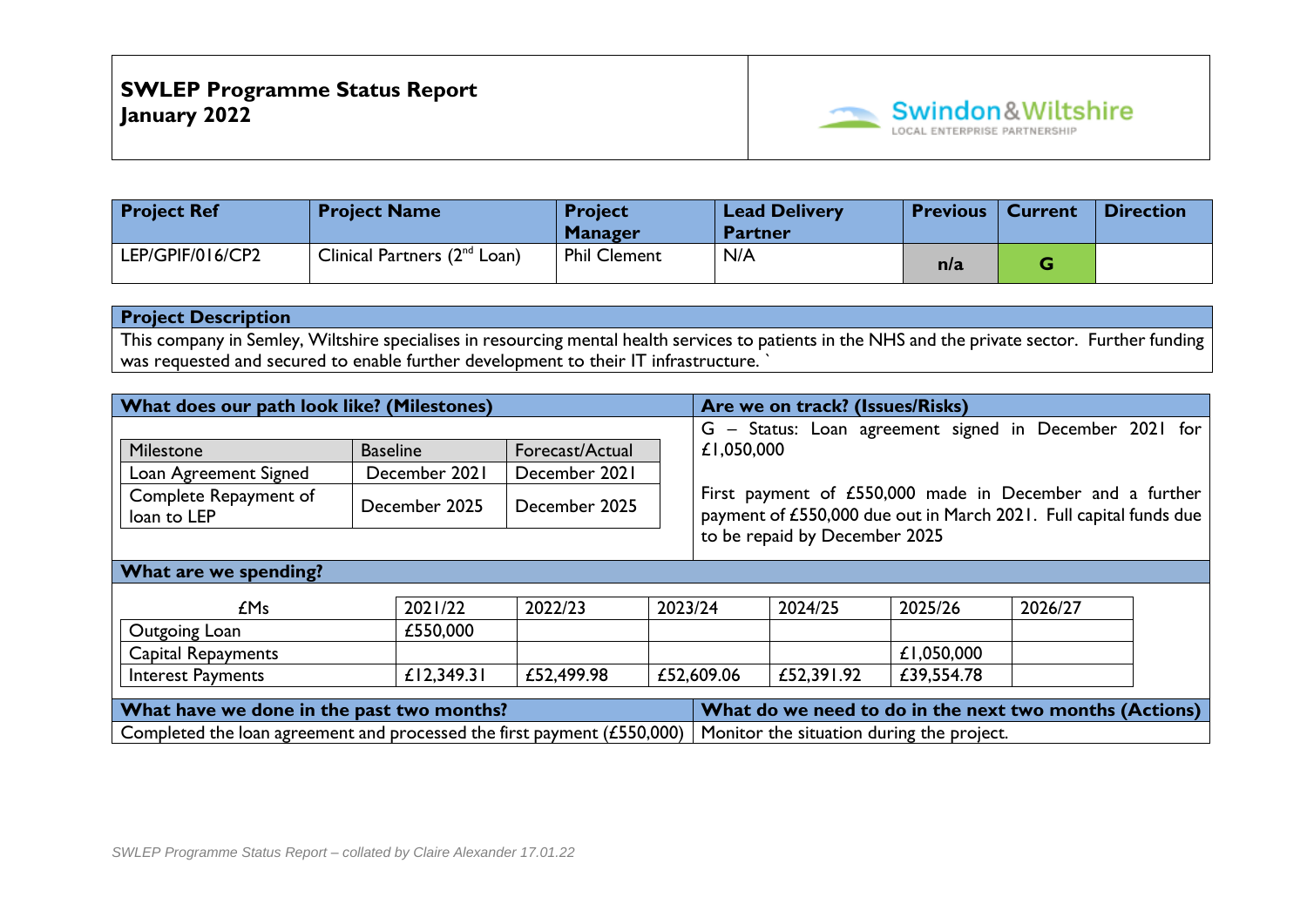

| <b>Project Ref</b> | <b>Project Name</b> | <b>Project</b><br><b>Manager</b> | <b>Lead Delivery</b><br><b>Partner</b> | <b>Previous</b> | <b>Current</b> | Direction |
|--------------------|---------------------|----------------------------------|----------------------------------------|-----------------|----------------|-----------|
| LEP/GPIF/017/SL    | Seamach Ltd         | <b>Phil Clement</b>              | N/A                                    | n/a             |                |           |

Developing new wind turbine designs and erecting a technology demonstrator turbine at the Science Museum Group's Wroughton site

| What does our path look like? (Milestones)                        |                 |                 |         |                                                                                                | Are we on track? (Issues/Risks)                 |           |                                                                 |  |  |
|-------------------------------------------------------------------|-----------------|-----------------|---------|------------------------------------------------------------------------------------------------|-------------------------------------------------|-----------|-----------------------------------------------------------------|--|--|
|                                                                   |                 |                 |         |                                                                                                |                                                 |           | G – Status: Loan agreement signed in December 2021 for £150,000 |  |  |
| Milestone                                                         | <b>Baseline</b> | Forecast/Actual |         |                                                                                                |                                                 |           |                                                                 |  |  |
| Loan Agreement Signed                                             | December 2021   | December 2021   |         |                                                                                                | First loan payment made in December for £50,000 |           |                                                                 |  |  |
| Complete Repayment of<br>loan to LEP                              | September 2026  | September 2026  |         | A second payment is due in January for £75,000 and a final payment<br>in July 2022 for £25,000 |                                                 |           |                                                                 |  |  |
|                                                                   |                 |                 |         |                                                                                                | Full funds to be repaid by September 2026       |           |                                                                 |  |  |
| What are we spending?                                             |                 |                 |         |                                                                                                |                                                 |           |                                                                 |  |  |
| <b>£Ms</b>                                                        | 2021/22         | 2022/23         | 2023/24 |                                                                                                | 2024/25                                         | 2025/26   | 2026/27                                                         |  |  |
| Outgoing Loan                                                     | £125,000        | £25,000         |         |                                                                                                |                                                 |           |                                                                 |  |  |
| <b>Capital Repayments</b>                                         |                 |                 |         |                                                                                                | £37,500                                         | £75,000   | £37,500                                                         |  |  |
| <b>Interest Payments</b>                                          | £3,005.48       | £11,750.70      |         | £12,024.70                                                                                     | £11,065.43                                      | £6,756.18 | £1,126.04                                                       |  |  |
| What have we done in the past two months?                         |                 |                 |         | What do we need to do in the next two months (Actions)                                         |                                                 |           |                                                                 |  |  |
| Completed the loan agreement and processed the first two payments |                 |                 |         | Monitor the situation during the project.                                                      |                                                 |           |                                                                 |  |  |
| (January one due later this month)                                |                 |                 |         |                                                                                                |                                                 |           |                                                                 |  |  |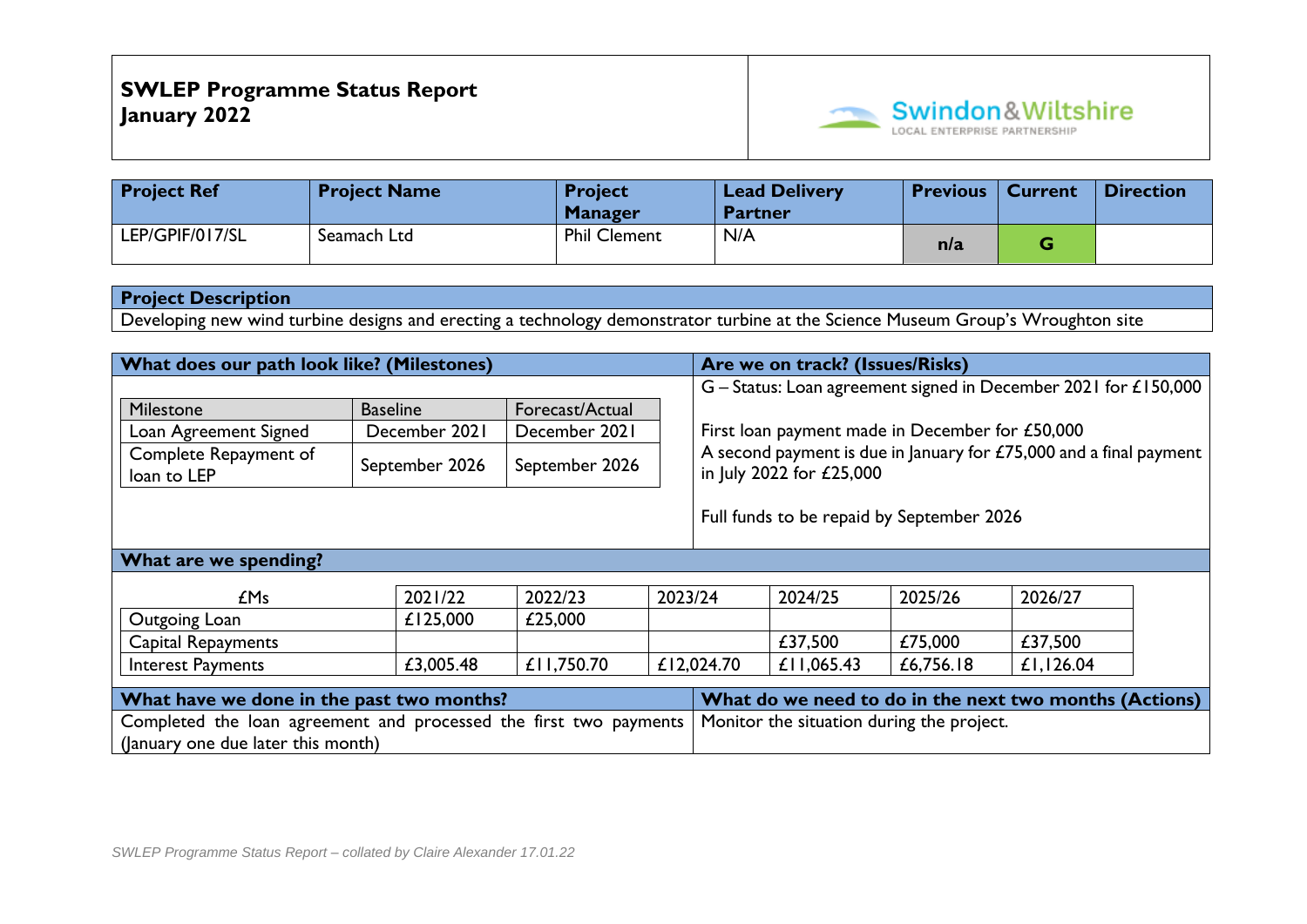

| <b>Project Ref</b> | <b>Project Name</b> | <b>Project</b><br><b>Manager</b> | <b>Lead Delivery</b><br><b>Partner</b> | <b>Previous</b> | <b>Current</b> | <b>Direction</b> |
|--------------------|---------------------|----------------------------------|----------------------------------------|-----------------|----------------|------------------|
| DFT/1516/003/EV(v) | White Hart Junction | <b>Robert Sweetnam</b>           | Swindon Borough<br>Council             | <b>AG</b>       | G              |                  |

Improvement of A419/A420 Interchange

| What does our path look like? (Milestones) |                 |                   | Are we on track? (Issues/Risks)                            |  |  |  |  |
|--------------------------------------------|-----------------|-------------------|------------------------------------------------------------|--|--|--|--|
|                                            |                 |                   | <b>G-Cost</b>                                              |  |  |  |  |
| Milestone                                  | <b>Baseline</b> | Forecast / Actual | SBC Cabinet has approved £30.119m<br>$\bullet$             |  |  |  |  |
| OBC Signed Off by                          |                 | January 2018      |                                                            |  |  |  |  |
| <b>Board</b>                               |                 |                   | <b>AG</b> - Quality                                        |  |  |  |  |
| <b>Preliminary Design</b>                  | February 2018   | May 2018          | Bridge parapets currently being installed                  |  |  |  |  |
| Started                                    |                 |                   | Southern Friction slabs complete                           |  |  |  |  |
| <b>Preliminary Design</b>                  | January 2019    | May 2019          | Southern Tensar wall complete                              |  |  |  |  |
| Completed                                  |                 |                   | Full depth roundabout carriageway reconstruction completed |  |  |  |  |
| Tender Issued                              | February 2019   | May 2019          |                                                            |  |  |  |  |
| <b>Procurement Complete</b>                | May 2019        | August 2019       | <b>AG-Time</b>                                             |  |  |  |  |
| Detail Design Started                      | May 2019        | <b>July 2019</b>  | Reconstructed roundabout reopened to traffic on time       |  |  |  |  |
| Detail Design Complete                     | November 2019   | November 2020     | New slip road to be open to traffic                        |  |  |  |  |
| <b>Full Business Case Signed</b>           | May 2019        | September 2019    |                                                            |  |  |  |  |
| off by Board                               |                 |                   |                                                            |  |  |  |  |
| <b>Construction Started</b>                | July 2019       | October 2019      |                                                            |  |  |  |  |
| Carriageway                                | March 2021      | November 2021     |                                                            |  |  |  |  |
| <b>Construction Complete</b>               |                 |                   |                                                            |  |  |  |  |
| Rail bridge and slip road                  |                 | February 2022     |                                                            |  |  |  |  |
| <b>Construction Complete</b>               |                 |                   |                                                            |  |  |  |  |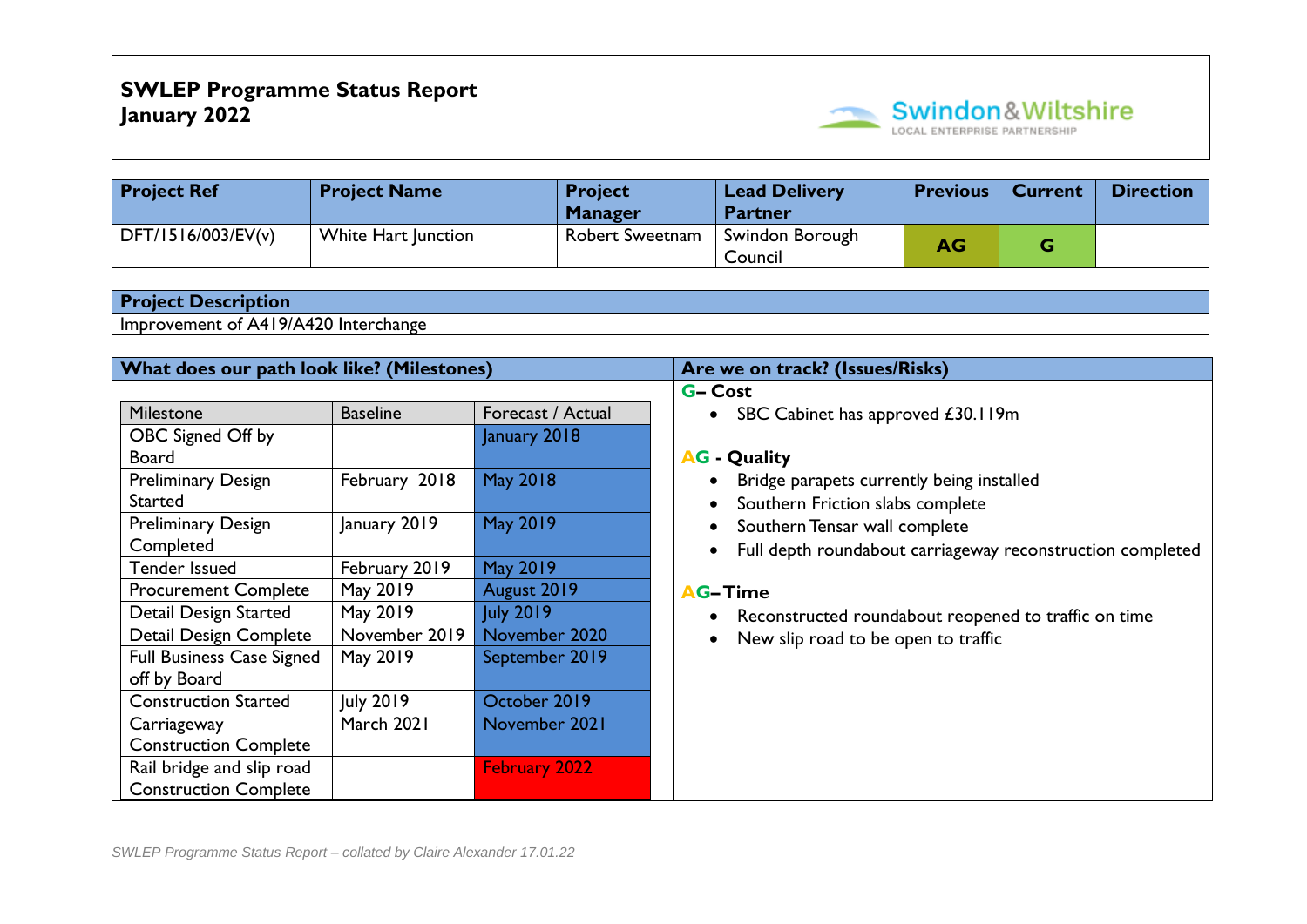

### **What are we spending?**

|                                             | $15 - 16$<br><b>Total</b> | 16-17<br>Total | 17-18<br>Total | $18 - 19$<br>Total | $19-20$<br>Total | $20 - 21$<br>Total | $21 - 22$<br><b>Qtrl</b> | 21-22<br>Otr2 | $21 - 22$<br>Qtr3 | $21 - 22$<br>Qtr4 | $21 - 22$<br>Total | <b>GRAND</b><br><b>TOTAL</b> |
|---------------------------------------------|---------------------------|----------------|----------------|--------------------|------------------|--------------------|--------------------------|---------------|-------------------|-------------------|--------------------|------------------------------|
| Approved LGF Expenditure<br>Profile $(f_m)$ | 0.000                     | 0.028          | 0.418          | . 154              | 12.100           | 9.837              | 0.708                    | 3.058         | 0.897             |                   |                    | 28.200                       |
| Actual LGF Expenditure<br>Incurred $(f_m)$  | 0.000                     | 0.028          | 0.418          | .147               | 4.880            | 9.837              | 0.708                    | 3.058         | 4.122             |                   |                    | 24.198                       |

Total project expenditure to date =  $£21.324m$  from a total project budget of  $£30.119m$ .

| What have we done in the last two months?                                                                                                                                                                                                                      | What do we need to do in the next two months (Actions)                                                                                                                                                                                                                                                                                                                    |
|----------------------------------------------------------------------------------------------------------------------------------------------------------------------------------------------------------------------------------------------------------------|---------------------------------------------------------------------------------------------------------------------------------------------------------------------------------------------------------------------------------------------------------------------------------------------------------------------------------------------------------------------------|
| Continued installation of bridge parapets<br>Completed full depth reconstruction roundabout pavement<br>Completed southern reinforced earth abutment backfill<br>Completed loops for traffic signal control<br>Completed surfacing on A419 and A420 approaches | Complete installation of bridge parapets<br>Complete northern reinforced earth abutment backfill<br>Complete installation of northern friction slabs<br>Complete installation of noise barrier<br>Complete installation of safety fence<br>Complete street lighting and signal cabling<br>Complete Stage 3 Road Safety Audit<br>Open A419 bridge and slip road to traffic |
| <b>Change Control Notification History</b>                                                                                                                                                                                                                     |                                                                                                                                                                                                                                                                                                                                                                           |
| Change Control I (CR6)<br>Agreed in April 2016                                                                                                                                                                                                                 |                                                                                                                                                                                                                                                                                                                                                                           |
| Slip of design milestone 2 by six months                                                                                                                                                                                                                       |                                                                                                                                                                                                                                                                                                                                                                           |
| Change Control 2 (CR15)                                                                                                                                                                                                                                        |                                                                                                                                                                                                                                                                                                                                                                           |
| Agreed in October 2016                                                                                                                                                                                                                                         |                                                                                                                                                                                                                                                                                                                                                                           |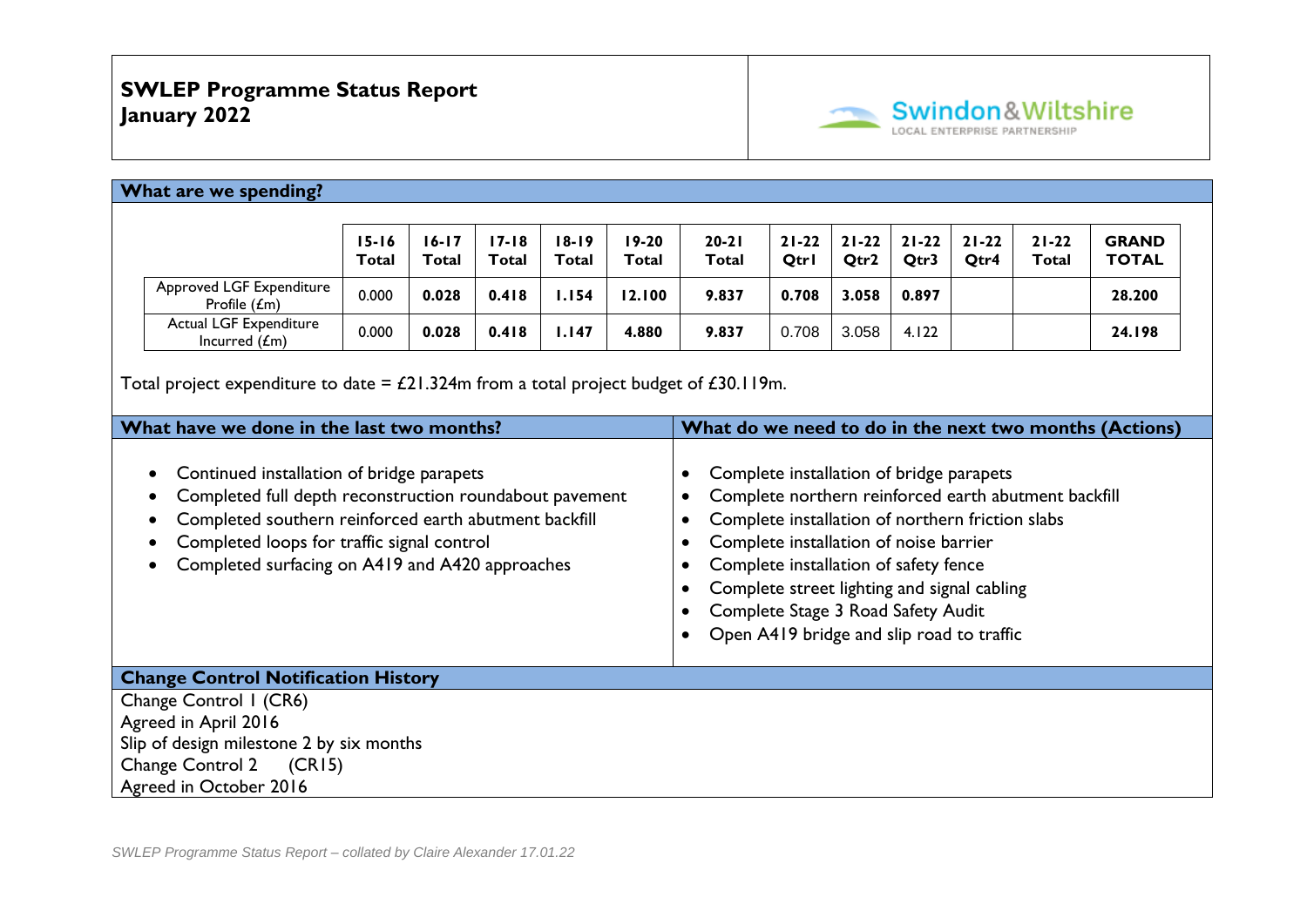

Change of schedule to accommodate design and build programme – end date unchanged but significant change within the programme. Spend profile change control request to follow. Change Control 3 (CR25) Agreed in November 2017. Change of milestones due to revised programme. Construction dates have been maintained. Change Control 4 (CR37) Agreed May 2018 Move of 17/18 spend into 18/19 Change Control 5 (CR44) Agreed in November 2018 Change of revised programme, SWLEP grant increased and re-profiled spend forecasts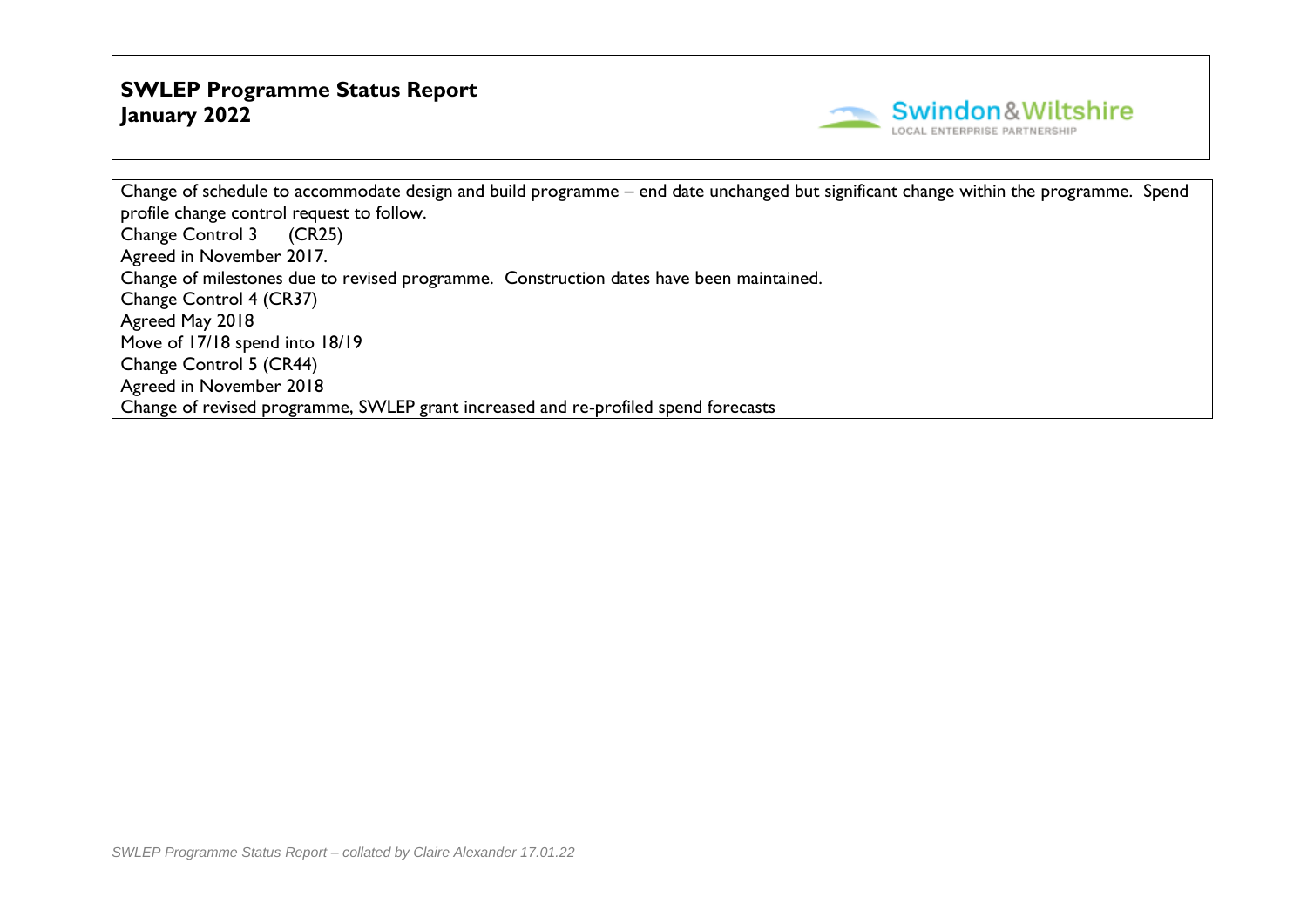

| <b>Project Ref</b>   | <b>Project Name</b>                             | <b>Project</b><br><b>Manager</b>  | <b>Lead Delivery</b><br><b>Partner</b> | <b>Previous</b> | <b>Current</b> | <b>Direction</b> |
|----------------------|-------------------------------------------------|-----------------------------------|----------------------------------------|-----------------|----------------|------------------|
| DFT/1516/003/EV/(iv) | New Eastern Villages<br>Southern Connector Road | Robert Sweetnam   Swindon Borough | Council                                |                 | AG             |                  |

New link road connecting the NEV with the A419 at Commonhead Interchange.

| <b>Programme (Milestones)</b>       |                  |                   | Are we on track? (Issues/Risks)                                    |
|-------------------------------------|------------------|-------------------|--------------------------------------------------------------------|
|                                     |                  |                   |                                                                    |
| <b>Milestone</b>                    | <b>Baseline</b>  | Forecast/Actual   | $AG - Cost$                                                        |
| Option Analysis Started (4.5)       | September 2017   | September 2017    | • Scheme cost is $£30.6m$                                          |
| Option Selected (4.5)               | July 2018        | October 2018      | £11.6m of LGF funding has now been confirmed by DFT<br>$\bullet$   |
| Preliminary Design Started (4.8)    | August 2018      | <b>July 2018</b>  | £19m of HIF funding has been secured for the scheme<br>$\bullet$   |
| <b>Preliminary Design Completed</b> | August 2018      | <b>May 2019</b>   | and contract entered into                                          |
| (4.8)                               |                  |                   |                                                                    |
| Planning Submitted (4.1)            | October 2018     | <b>April 2019</b> | <b>G</b> – Quality                                                 |
| Planning Obtained (4.10)            | November 2019    | December 2019     | Detailed Design completed<br>$\bullet$                             |
| Tender Issued (4.14)                | August 2018      | August 2020       | Commenced construction<br>$\bullet$                                |
| <b>Procurement Complete</b>         | June 2018        | December 2020     | Archaeology, Ecology works ongoing<br>$\bullet$                    |
| Detail Design Started (4.18.1)      | January 2019     | January 2021      | Protected species and additional archaeology has been<br>$\bullet$ |
| FBC Signed off by DfT               | January 2019     | <b>May 2021</b>   | discovered                                                         |
| Detail Design Complete (4.12)       | <b>June 2019</b> | <b>June 2021</b>  |                                                                    |
| <b>Construction Started</b>         | October 2019     | March 2021        | <b>AG</b> - Time/Programme                                         |
| <b>Construction Complete</b>        | March 2021       | December 2022     | Construction completion delayed by four months due to<br>$\bullet$ |
|                                     |                  |                   | ecology and archaeology                                            |
| What we are spending?               |                  |                   |                                                                    |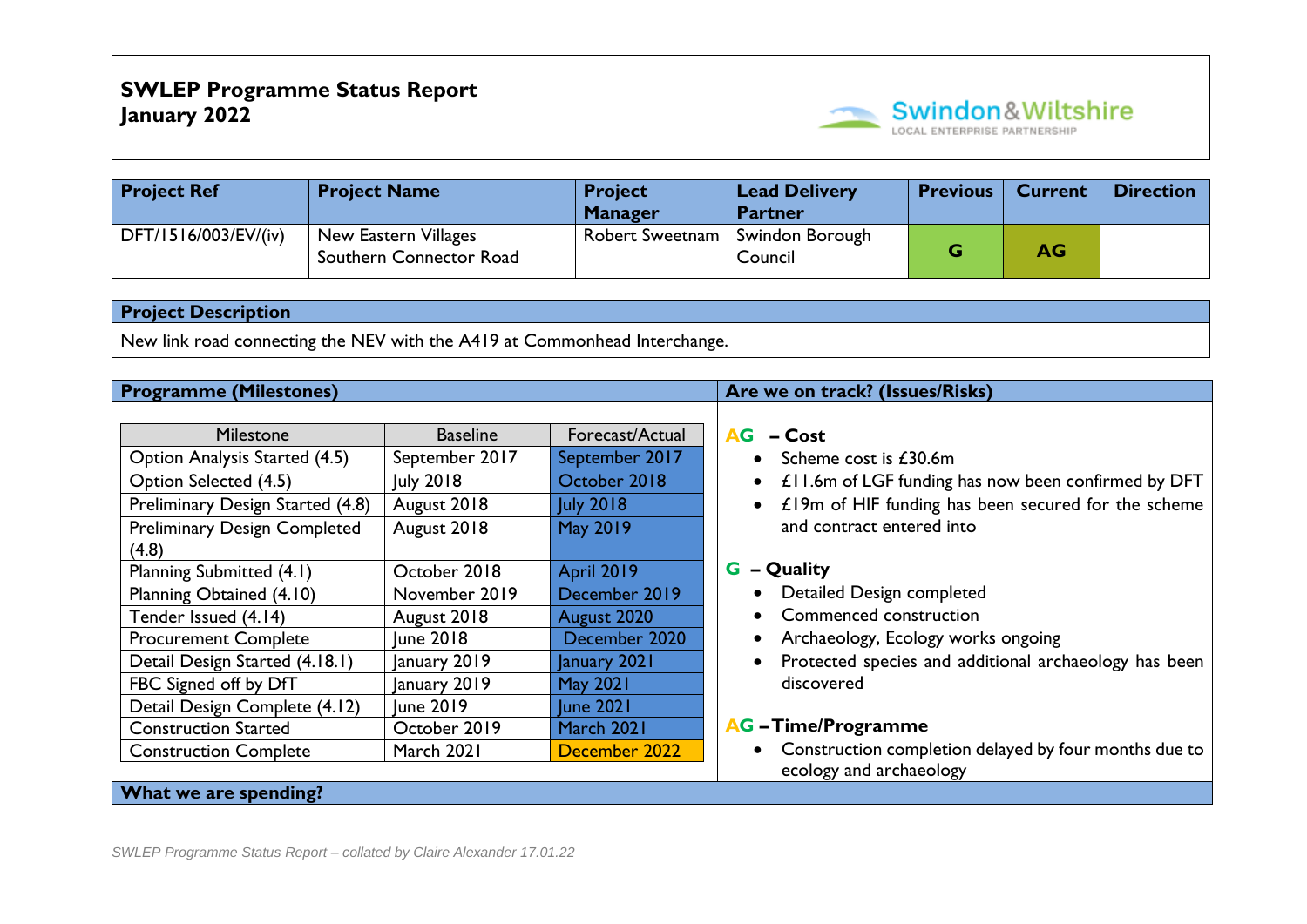

|                                                                                                                                                                                                                                                                                                                                                                                                                                   | $15 - 16$    | $16 - 17$    | $17 - 18$ | $18 - 19$ | $19 - 20$    | $20 - 21$ |                                                                                                                  | $21 - 22$ | $21 - 22$ | $21 - 22$ | $21 - 22$ | $21 - 22$    | <b>GRAND</b>                                           |
|-----------------------------------------------------------------------------------------------------------------------------------------------------------------------------------------------------------------------------------------------------------------------------------------------------------------------------------------------------------------------------------------------------------------------------------|--------------|--------------|-----------|-----------|--------------|-----------|------------------------------------------------------------------------------------------------------------------|-----------|-----------|-----------|-----------|--------------|--------------------------------------------------------|
|                                                                                                                                                                                                                                                                                                                                                                                                                                   | <b>Total</b> | <b>Total</b> | Total     | Total     | <b>Total</b> | Total     |                                                                                                                  | Qtr I     | Qtr. 3    | Qtr. 4    | Total     | <b>Total</b> | <b>TOTAL</b>                                           |
| Approved LGF<br>Expenditure Profile (£m)                                                                                                                                                                                                                                                                                                                                                                                          |              | 0.00         | 0.00      | 0.00      | 1.200        | 10.400    |                                                                                                                  |           |           |           |           |              | 11.600                                                 |
| Actual LGF Expenditure<br>Incurred $(fm)$                                                                                                                                                                                                                                                                                                                                                                                         |              | 0.196        | 0.640     | 1.045     | 1.145        | 2.574     |                                                                                                                  | 1.377     |           |           |           |              | 6.977                                                  |
| Total project expenditure to date = $\pounds$ 10.418m from a total project budget of £30.572m.                                                                                                                                                                                                                                                                                                                                    |              |              |           |           |              |           |                                                                                                                  |           |           |           |           |              |                                                        |
| What have we done in the past two months?                                                                                                                                                                                                                                                                                                                                                                                         |              |              |           |           |              |           |                                                                                                                  |           |           |           |           |              | What do we need to do in the next two months (Actions) |
| <b>Completed Detailed Design</b><br>$\bullet$<br>Identified ecological constraints<br>$\bullet$<br>Uncovered unforeseen archaeology<br>Continued works on site<br>$\bullet$                                                                                                                                                                                                                                                       |              |              |           |           |              |           | Continue archaeology and ecological works<br>Continue construction<br>Investigate programme acceleration methods |           |           |           |           |              |                                                        |
| <b>Change Control Notification History</b>                                                                                                                                                                                                                                                                                                                                                                                        |              |              |           |           |              |           |                                                                                                                  |           |           |           |           |              |                                                        |
| Change Control I (CR5)<br>Agreed in April 2016. Slip of planning application date by six months,<br>Change Control 2 (CR14)<br>Agreed in October 2016. Change of schedule to accommodate design and build programme. End dates are unchanged but interim milestones<br>have moved. Change control request for spend profile to follow.<br>Change Control 3 (CR26)<br>Agreed Nov 2017. Interim milestone dates post Atkins review. |              |              |           |           |              |           |                                                                                                                  |           |           |           |           |              |                                                        |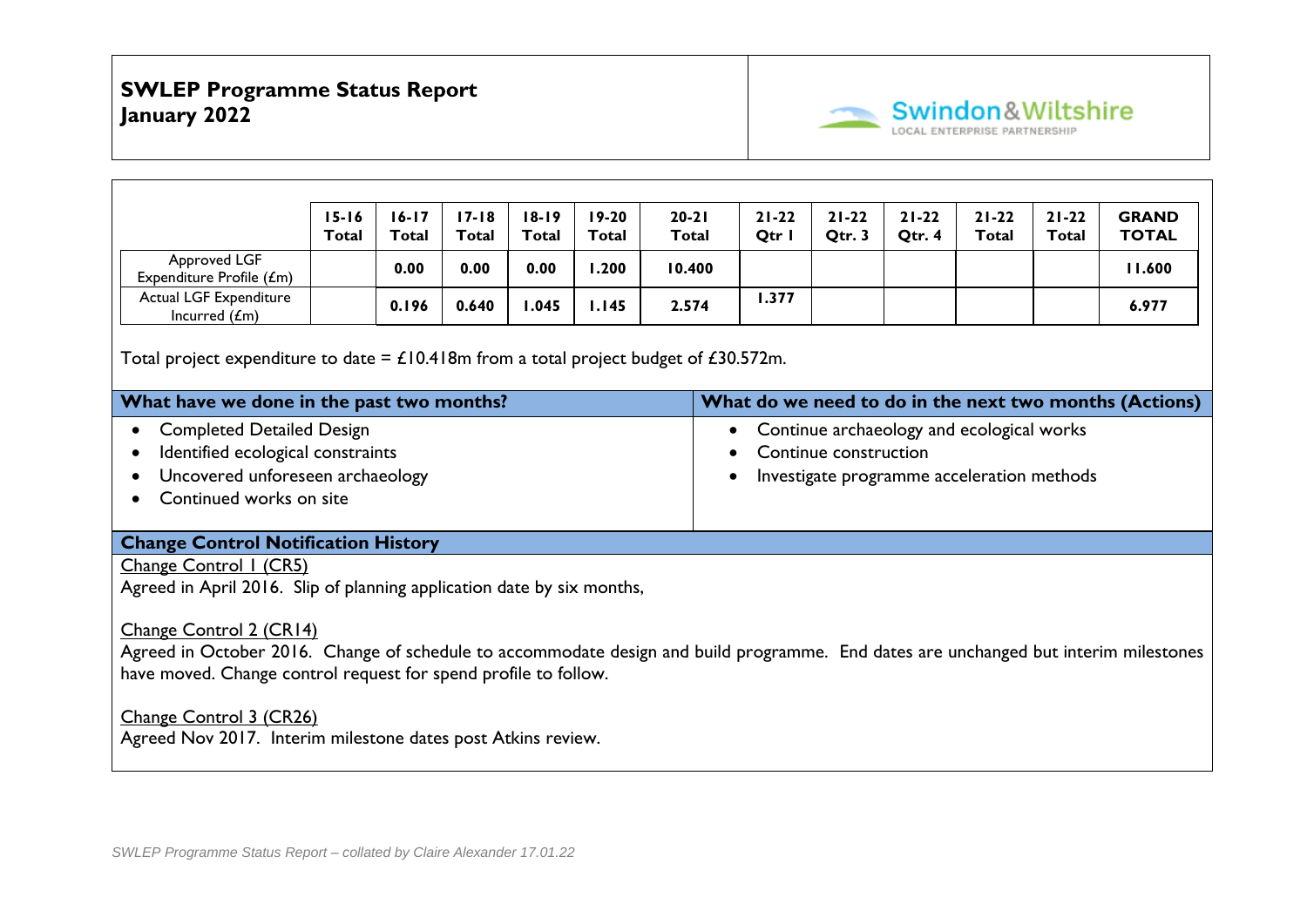

| <b>Project Ref</b> | <b>Project Name</b>                          | <b>Project</b><br><b>Manager</b> | <b>Lead Delivery</b><br><b>Partner</b> | <b>Previous</b> | <b>Current</b> | <b>Direction</b> |
|--------------------|----------------------------------------------|----------------------------------|----------------------------------------|-----------------|----------------|------------------|
| LGF/1617/002/WI    | <b>Wichelstowe Southern</b><br><b>Access</b> | <b>Martin Roberts</b>            | Swindon Borough<br>Council             | G               |                |                  |

A tunnel across the M4 to provide the fourth access to the Wichelstowe development.

| What does our path look like? (Milestones) |                 |                 | Are we on track? (Issues/Risks)                                                                                                  |
|--------------------------------------------|-----------------|-----------------|----------------------------------------------------------------------------------------------------------------------------------|
|                                            |                 |                 |                                                                                                                                  |
| Milestone                                  | <b>Baseline</b> | Forecast/actual | <b>Programme – <math>G</math></b>                                                                                                |
| <b>Options Analysis Started</b>            | n/a             | Complete        | Substantial completion was in December for the scheme, remaining                                                                 |
| <b>Option Selected</b>                     | un 7            | Complete        | elements currently being undertaken.                                                                                             |
| OBC Signed Off by Board                    | n/a             | <b>Complete</b> |                                                                                                                                  |
| <b>Preliminary Design Started</b>          | n/a             | Complete        | Cost - G                                                                                                                         |
| <b>Preliminary Design Completed</b>        | n/a             | <b>Complete</b> | The budget is currently considered sufficient to cover the costs of                                                              |
| Planning Submitted (minor amendment)       | n/a             | Complete        | the scheme. The FBC was approved in September 2019. The DfT<br>has agreed for any underspend in 2020/21 to be carried forward to |
| Planning Obtained (minor amendment)        | n/a             | Complete        | 2021/22.                                                                                                                         |
| <b>Detailed Design Started</b>             | n/a             | Complete        |                                                                                                                                  |
| <b>Detailed Design Complete</b>            | Mid 19          | Sept 21         | Scope - G                                                                                                                        |
| <b>Tender Issued</b>                       | an 8            | Complete        | The scope of works has been defined and the build is in accordance                                                               |
| <b>Procurement Complete</b>                | Sep 18          | Complete        | with the design.                                                                                                                 |
| FBC Signed Off by DfT                      | n/a             | Complete        |                                                                                                                                  |
| <b>Construction Started</b>                | Mid 19          | Complete        |                                                                                                                                  |
| <b>Construction Complete</b>               | Mar 21          | $\tan 22$       |                                                                                                                                  |